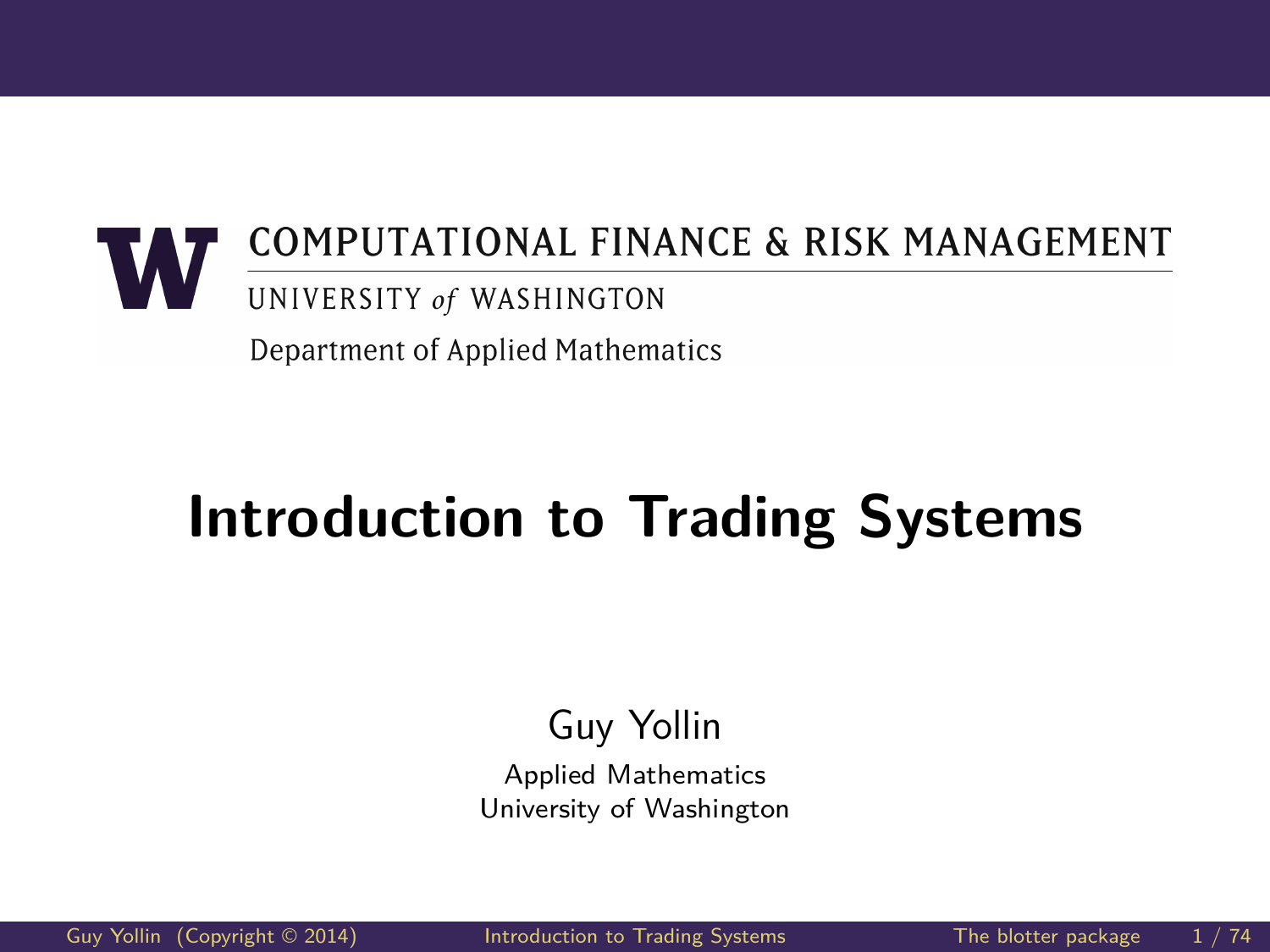[Introduction to the blotter package](#page-2-0)

- [Faber trading strategy example](#page-10-0)
- [Analysis and reporting](#page-35-0)
- [Introduction to the PerformanceAnalytics package](#page-44-0)
- [Comparing Faber to Buy-and-Hold strategy](#page-52-0)
- [Technical details of](#page-61-0) blotter data structures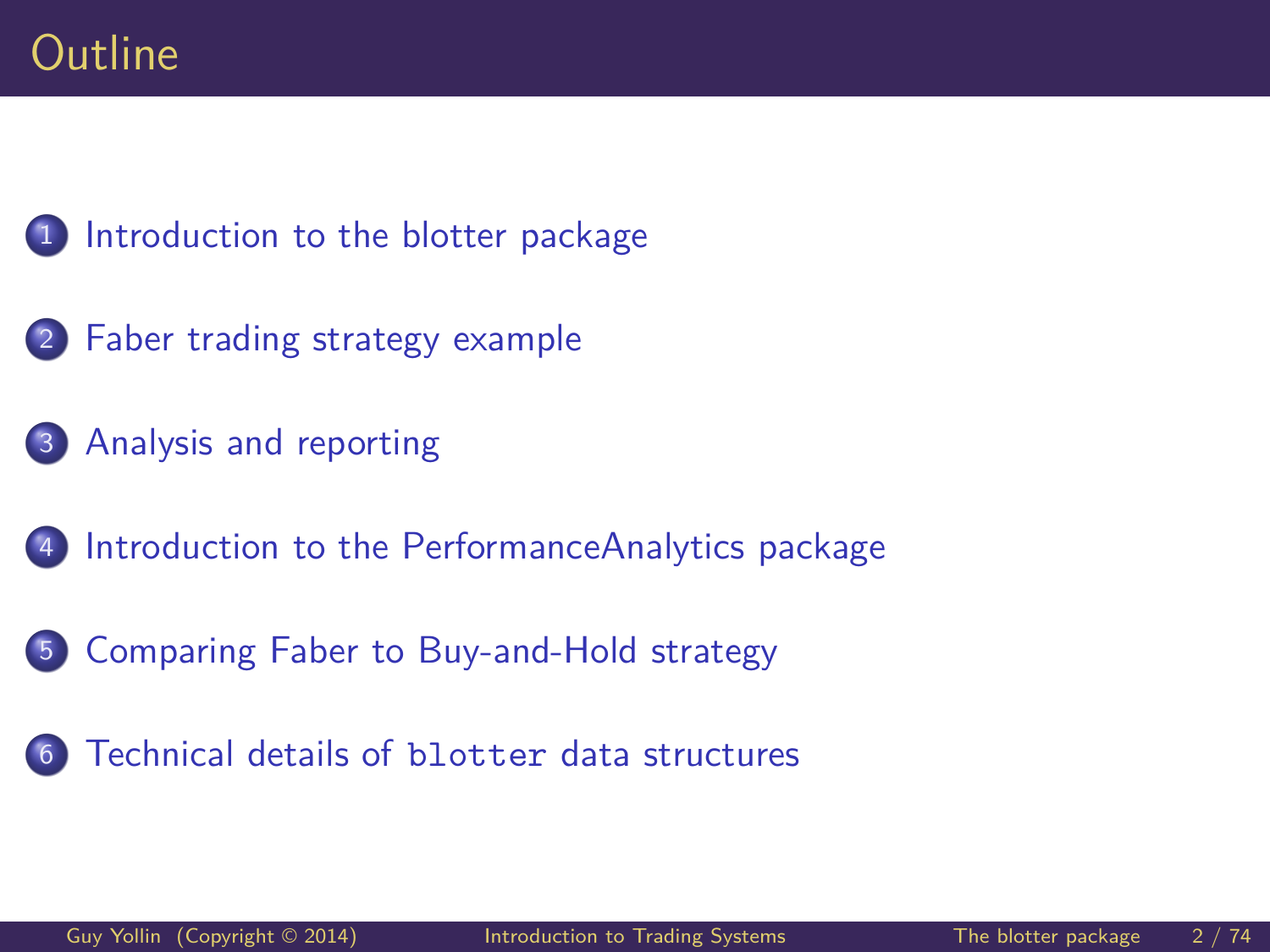#### <span id="page-2-0"></span>1 [Introduction to the blotter package](#page-2-0)

- [Faber trading strategy example](#page-10-0)
- [Analysis and reporting](#page-35-0)
- [Introduction to the PerformanceAnalytics package](#page-44-0)
- 5 [Comparing Faber to Buy-and-Hold strategy](#page-52-0)
- [Technical details of](#page-61-0) blotter data structures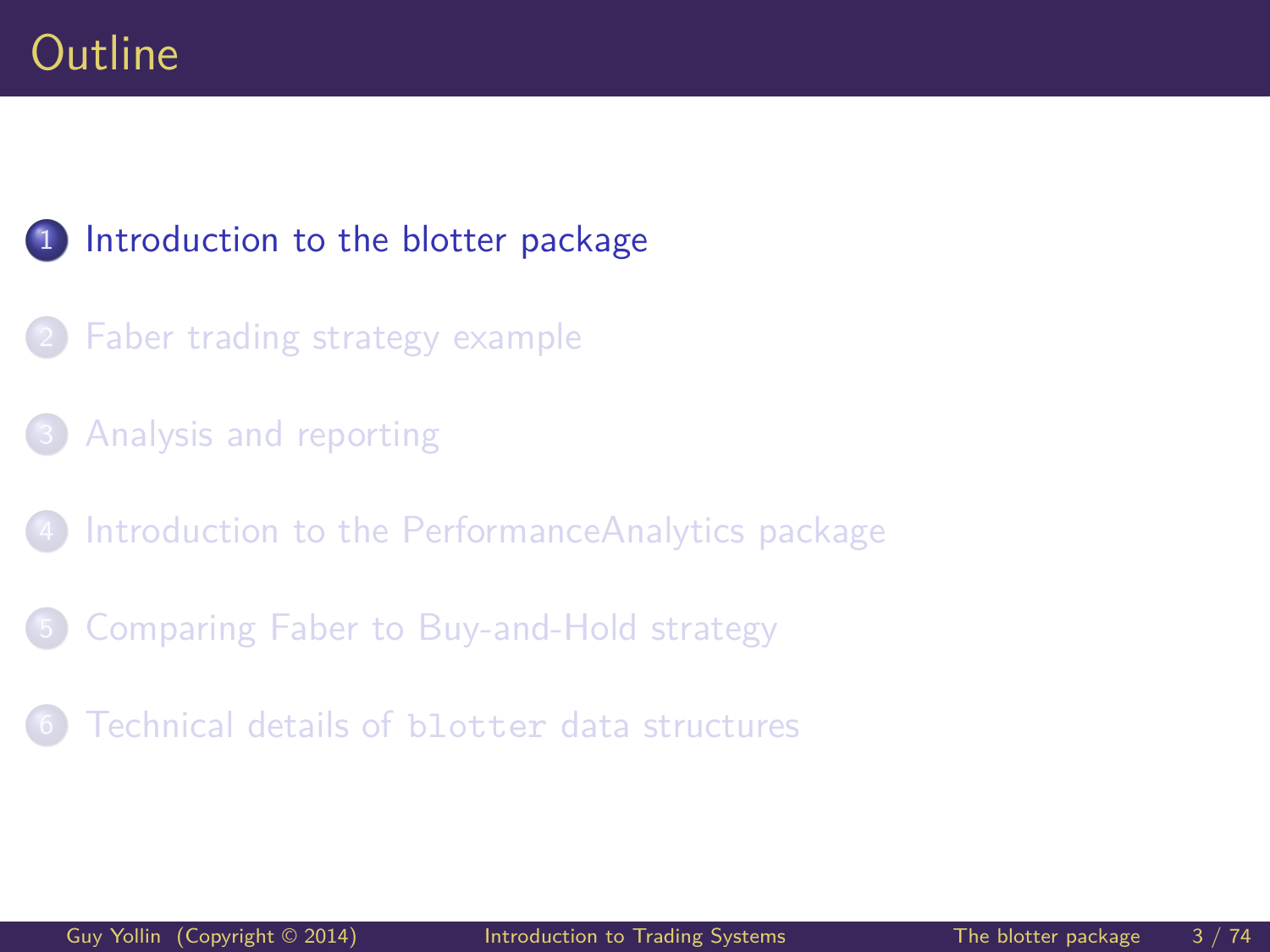- TradeAnalytics project page on R-forge:  $\bullet$ <http://r-forge.r-project.org/projects/blotter/>
	- documents and demos for:
		- blotter package (specifically the demo script  $\mathtt{long trend.} \mathtt{R})^{\dagger}$  $\bullet$
		- quantstrat package  $\bullet$
- R-SIG-FINANCE:  $\bullet$

<https://stat.ethz.ch/mailman/listinfo/r-sig-finance>

† demos are located in the directory: .../R-3.1.0/library/blotter/demo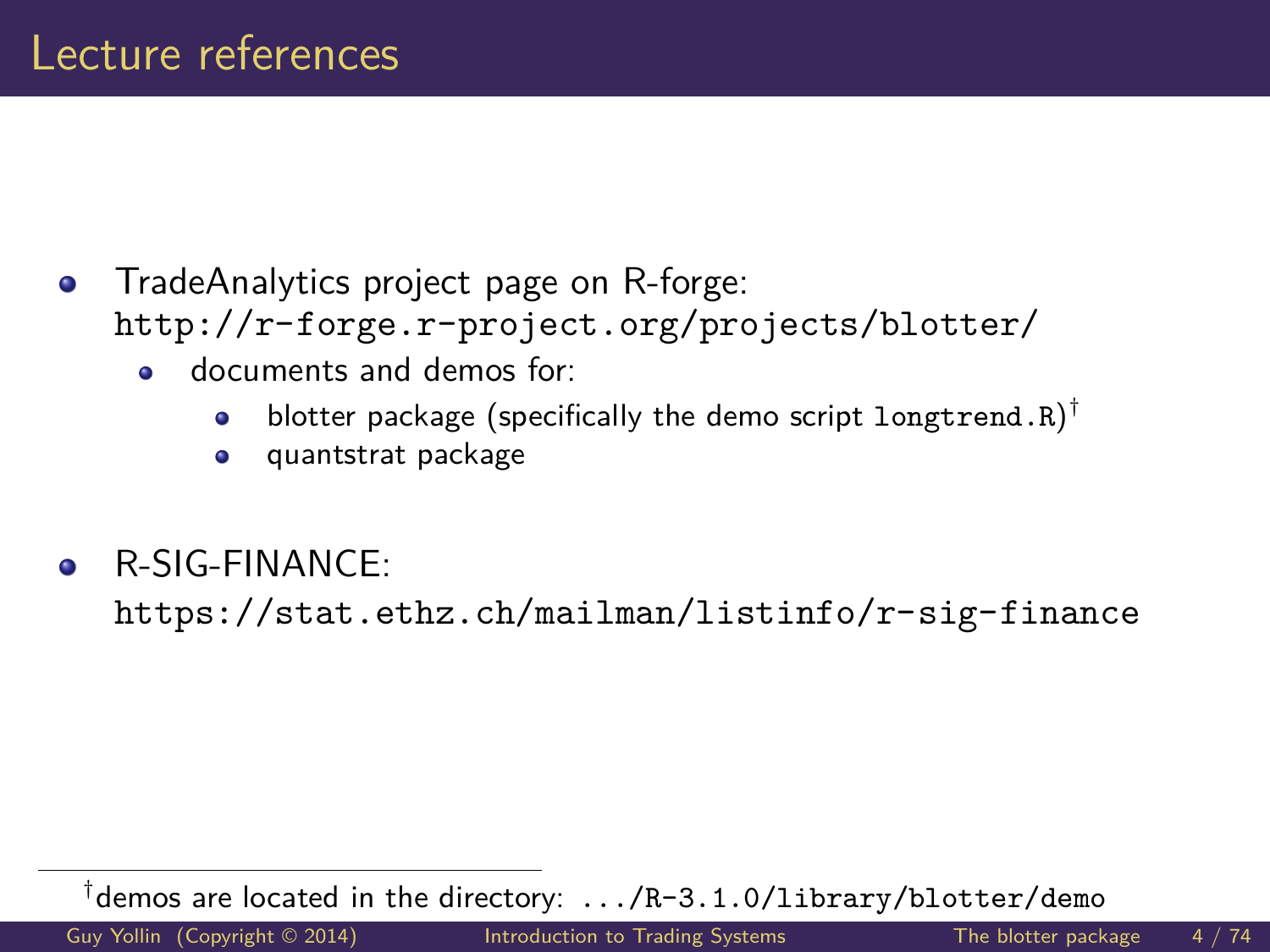## Hierarchy of trading-related R packages

## **Quantitative analysis package hierarchy**

| <b>Application Area</b>           | <b>R</b> Package                                                |  |  |  |
|-----------------------------------|-----------------------------------------------------------------|--|--|--|
| Performance metrics<br>and graphs | PerformanceAnalytics - Tools for performance and risk analysis  |  |  |  |
| Portfolio optimization            | <b>PortfolioAnalytics</b> - Portfolio analysis and optimization |  |  |  |
| and quantitative                  | <b>quantstrat</b> – Rules-based trading system development      |  |  |  |
| trading strategies                | <b>blotter</b> - Trading system accounting infrastructure       |  |  |  |
| Data access and                   | quantmod - Quantitative financial modeling framework            |  |  |  |
| financial charting                | <b>TTR</b> - Technical trading rules                            |  |  |  |
| Time series objects               | xts - Extensible time series                                    |  |  |  |
|                                   | zoo - Ordered observation                                       |  |  |  |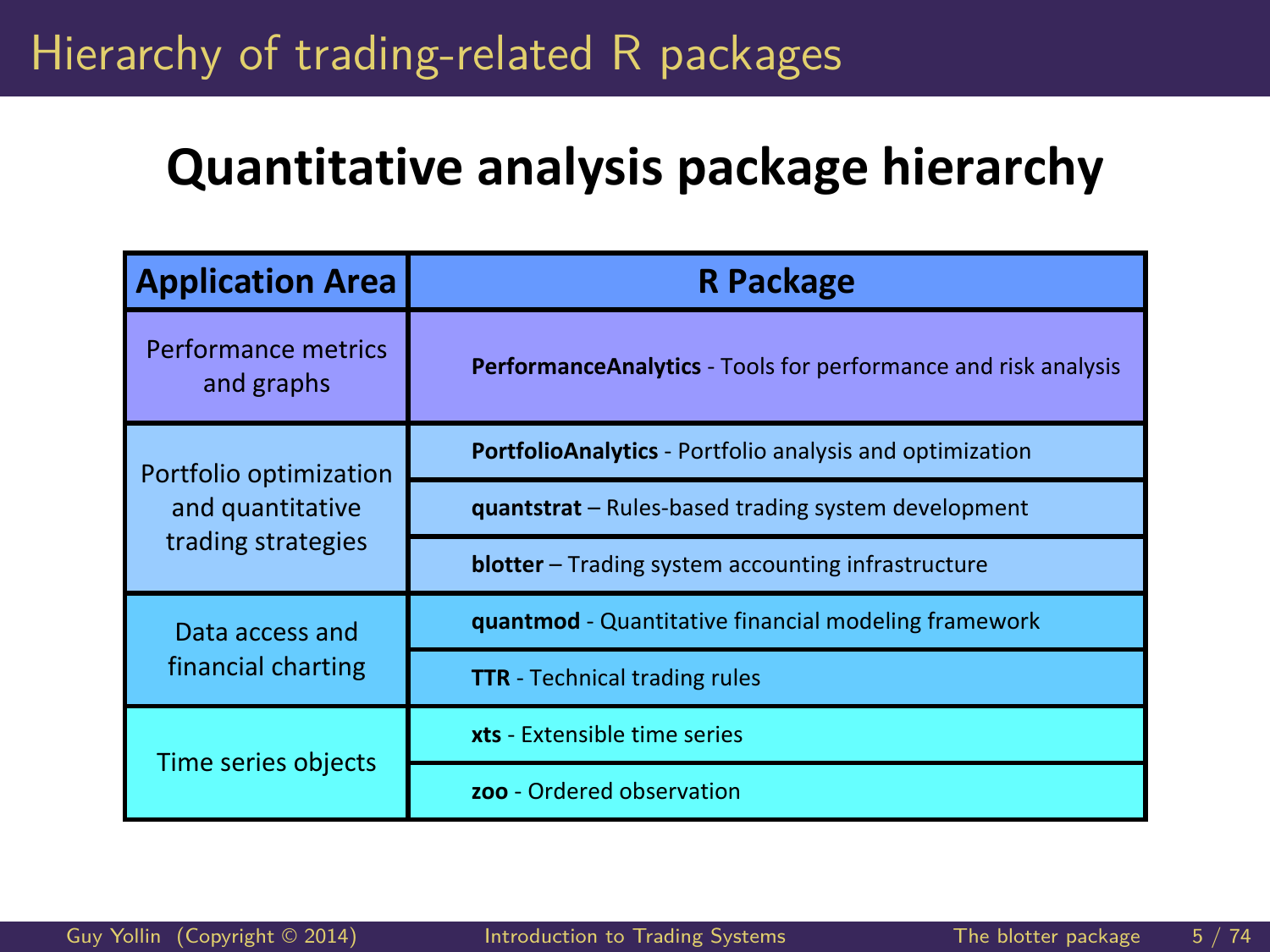- Provides support for multi-asset class and multi-currency portfolios  $\bullet$ for backtesting and other financial research. **Still in heavy development**.
- The software is in an beta stage  $\bullet$ 
	- some things are not completely implemented (or documented) ۰
	- some things invariably have errors  $\bullet$
	- some implementations will change in the future ö
- Software has been in development for a number of years
	- ä blotter: Dec-2008
	- quantstrat: Feb-2010  $\bullet$
- Software is used everyday by working professions in asset management  $\bullet$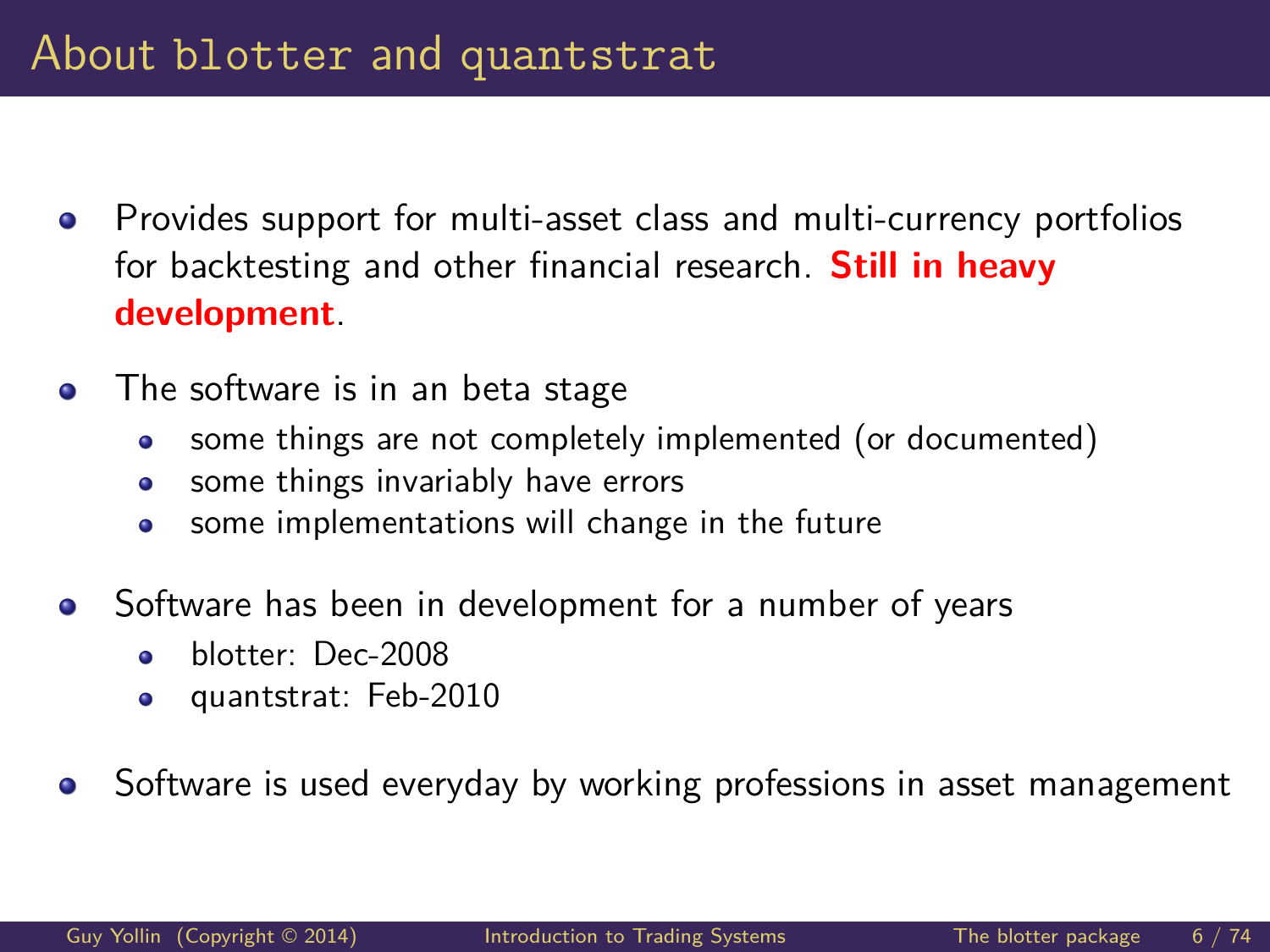#### **Description**

Transaction infrastructure for defining instruments, transactions, portfolios and accounts for trading systems and simulation. Provides portfolio support for multi-asset class and multi-currency portfolios. Still in heavy development.

Key features

- supports portfolios of multiple assets  $\bullet$
- supports accounts of multiple portfolios  $\bullet$
- supports P&L calculation and roll-up across instruments and  $\bullet$ portfolios (i.e. blotter does low-level trading system accounting)

Authors

- Peter Carl  $\bullet$
- Brian Peterson ۵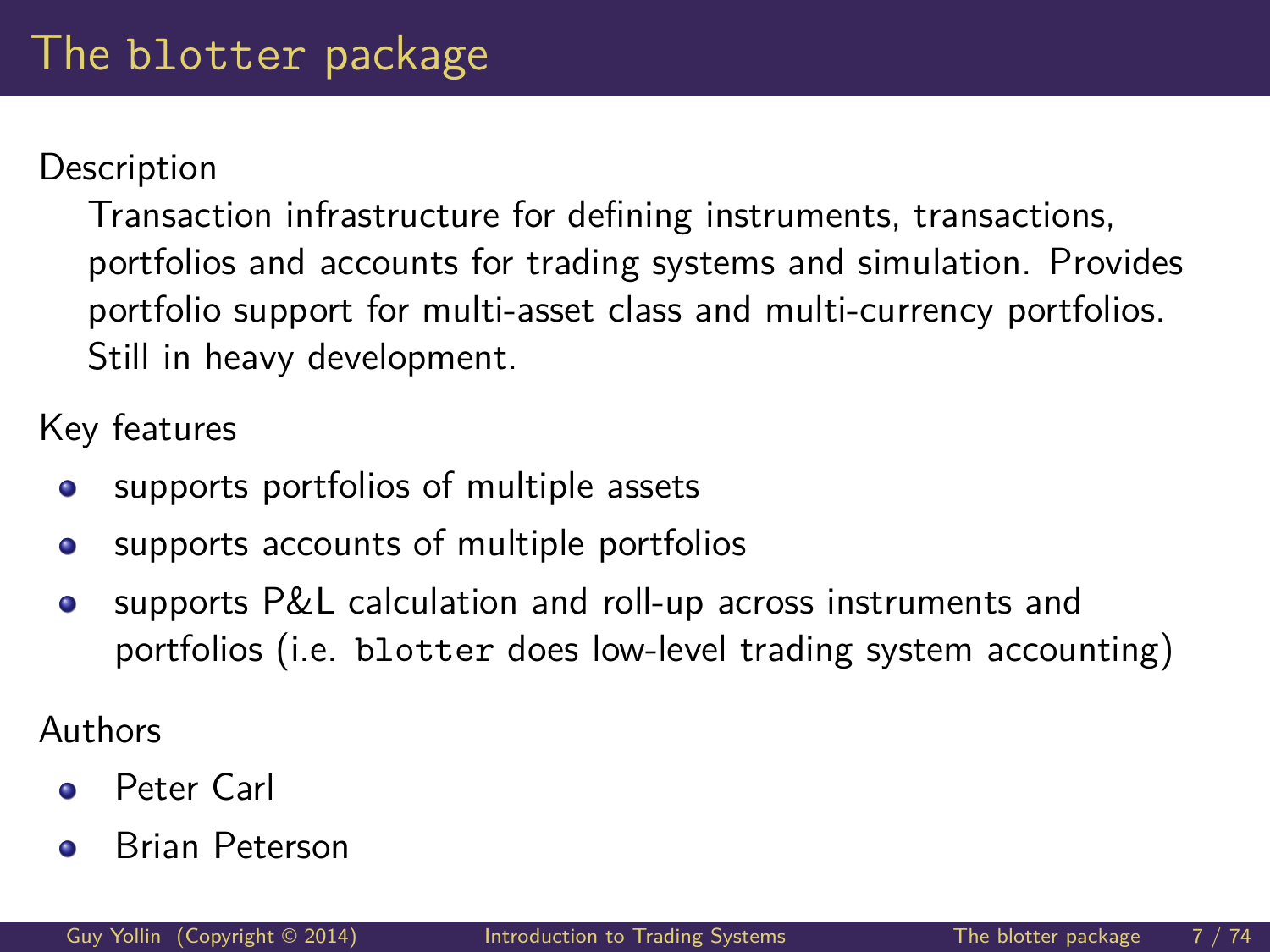#### Basic strategy backtesting workflow for blotter

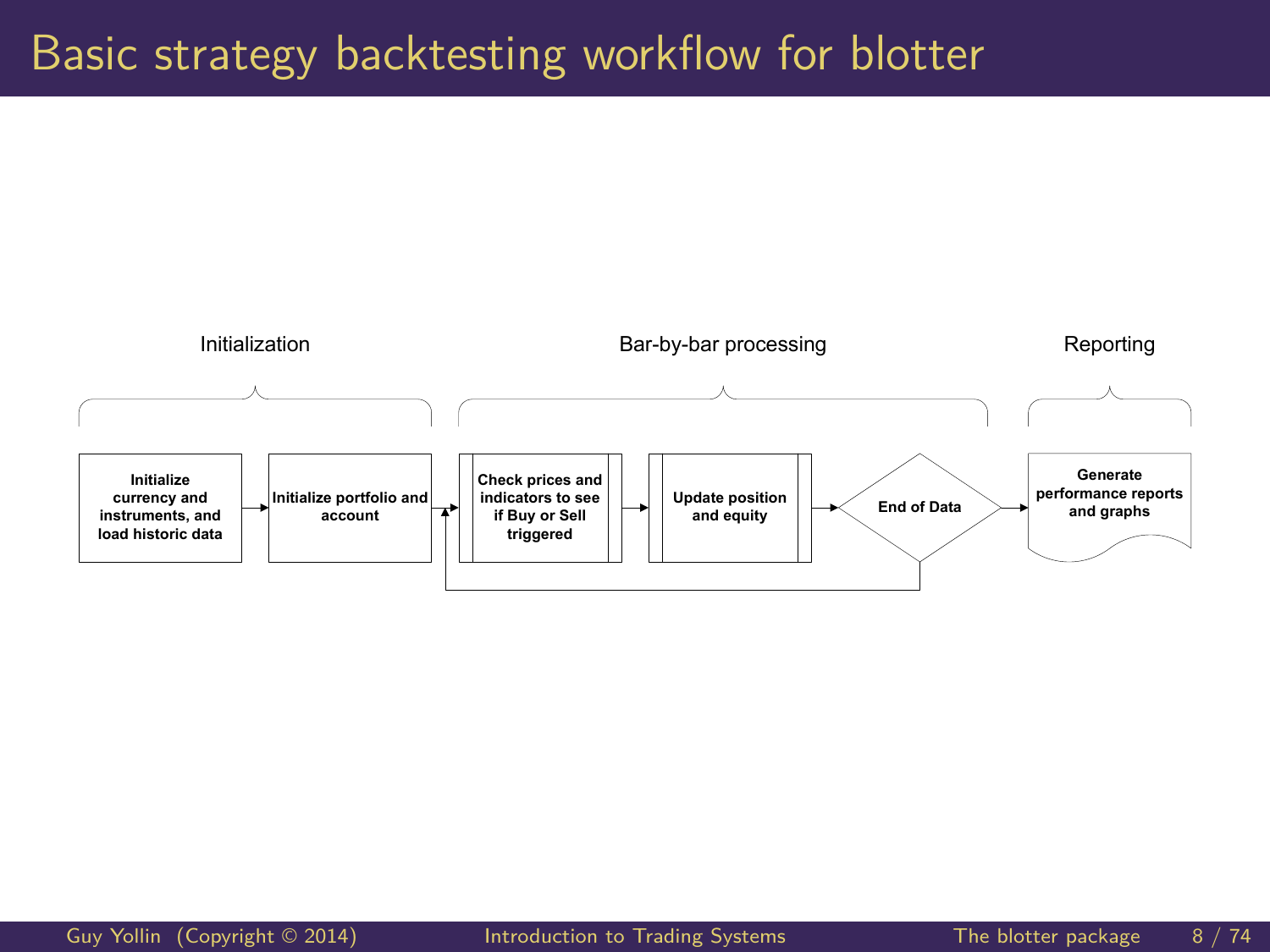×,

÷,

#### **Initialization**

| initPortf   | initializes a portfolio object                         |  |  |  |
|-------------|--------------------------------------------------------|--|--|--|
| initAcct    | initializes an account object                          |  |  |  |
|             | <b>Processing</b>                                      |  |  |  |
| addTxn      | add transactions to a portfolio                        |  |  |  |
| updatePortf | calculate P&L for each symbol for each period          |  |  |  |
| updateAcct  | calculate equity from portfolio data                   |  |  |  |
| updateEndEq | update ending equity for an account                    |  |  |  |
| getEndEq    | retrieves the most recent value of the capital account |  |  |  |
| getPosQty   | gets position at Date                                  |  |  |  |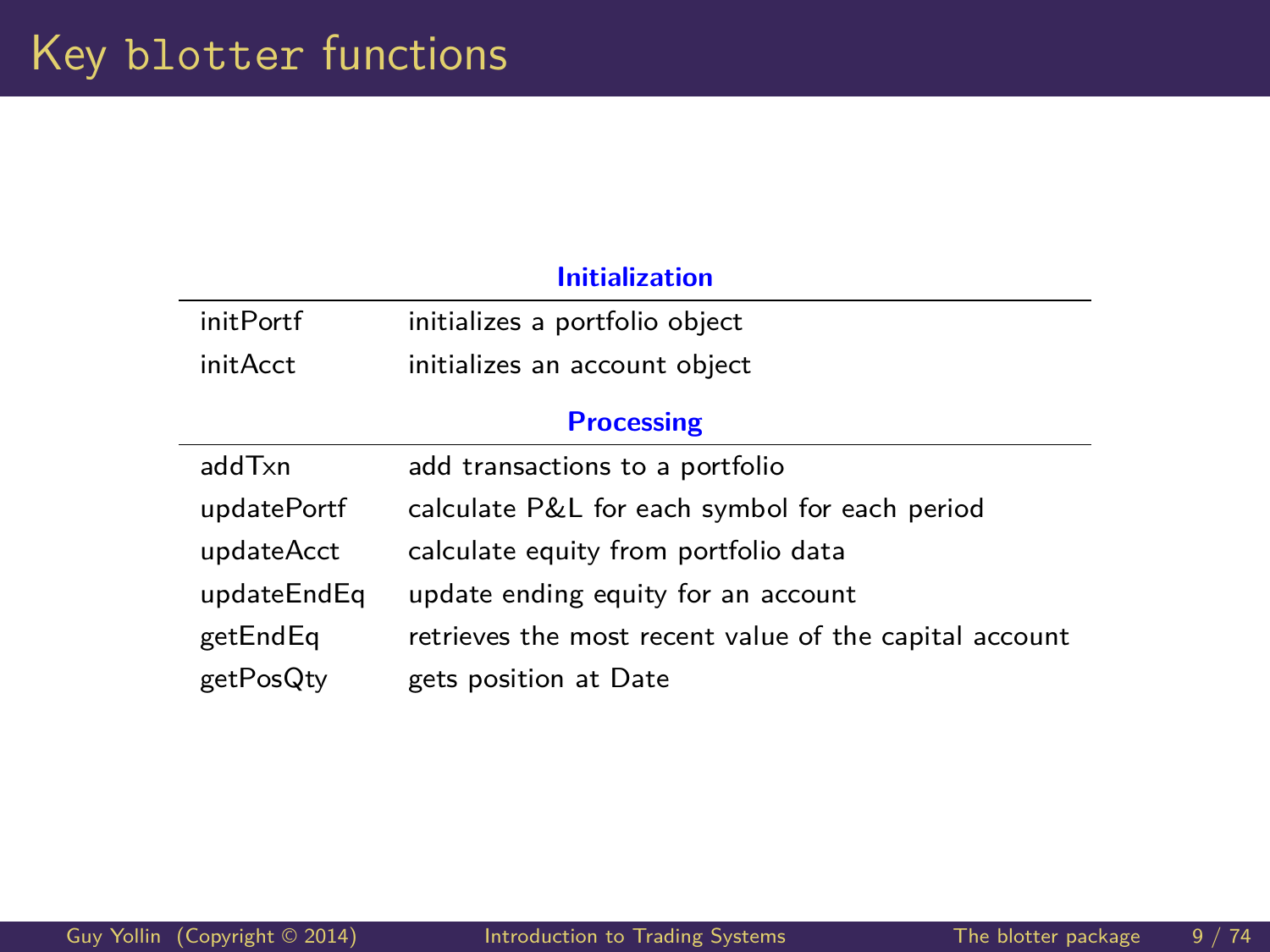| <b>Analysis</b> |                                                      |  |  |  |
|-----------------|------------------------------------------------------|--|--|--|
| chart.Posn      | chart market data, position size, and cumulative P&L |  |  |  |
| chart.ME        | chart Maximum Adverse/Favorable Excursion            |  |  |  |
| PortfReturns    | calculate portfolio instrument returns               |  |  |  |
| getAccount      | get an account object from the blotter environment   |  |  |  |
| getPortfolio    | get a portfolio object from the blotter environment  |  |  |  |
| getTxns         | retrieve transactions from a portfolio               |  |  |  |
| tradeStats      | calculate trade statistics                           |  |  |  |
| perTradeStats   | calculate flat to flat per-trade statistics          |  |  |  |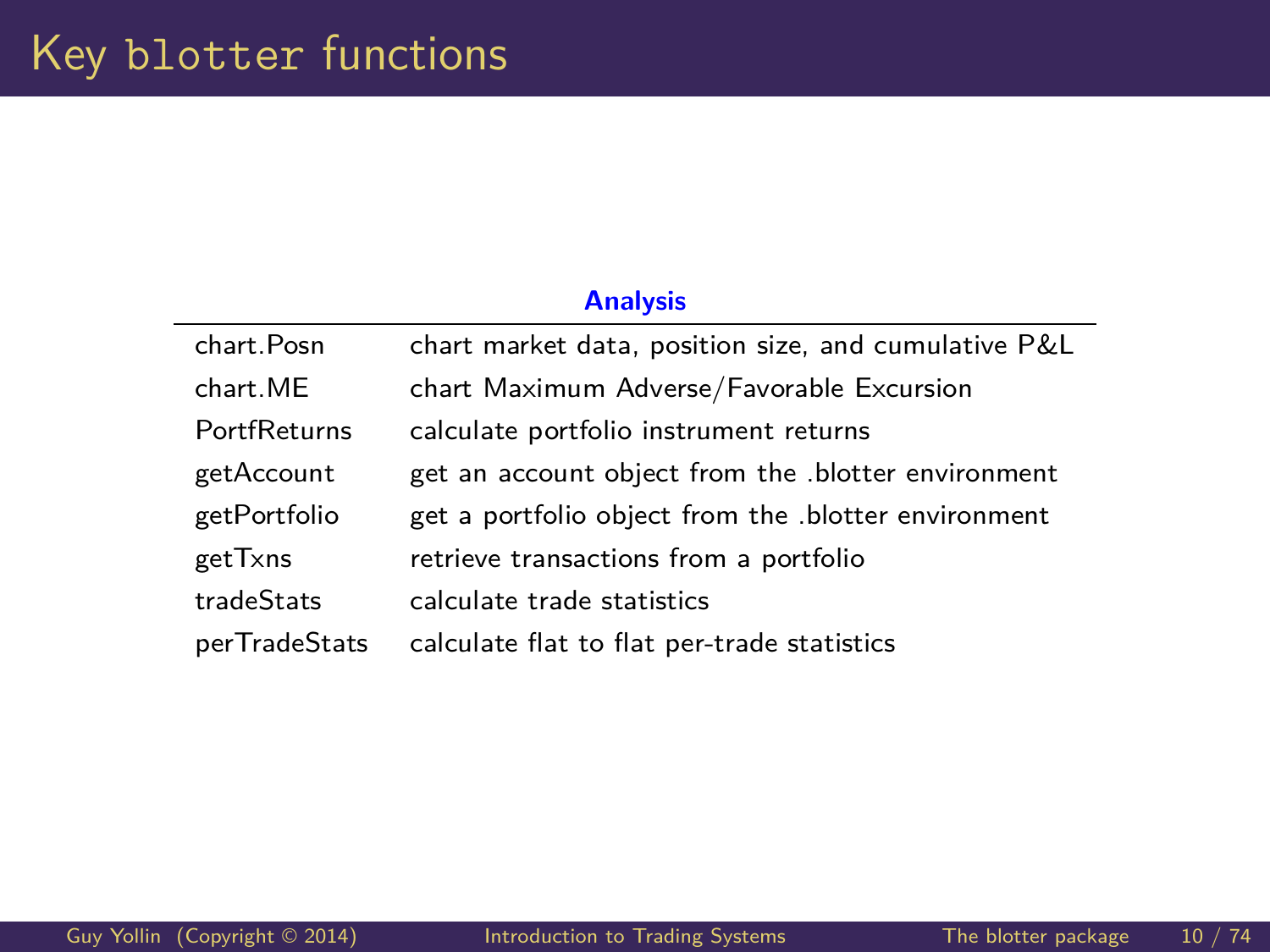#### <span id="page-10-0"></span>1 [Introduction to the blotter package](#page-2-0)

- 2 [Faber trading strategy example](#page-10-0)
- [Analysis and reporting](#page-35-0)
- [Introduction to the PerformanceAnalytics package](#page-44-0)
- 5 [Comparing Faber to Buy-and-Hold strategy](#page-52-0)
- [Technical details of](#page-61-0) blotter data structures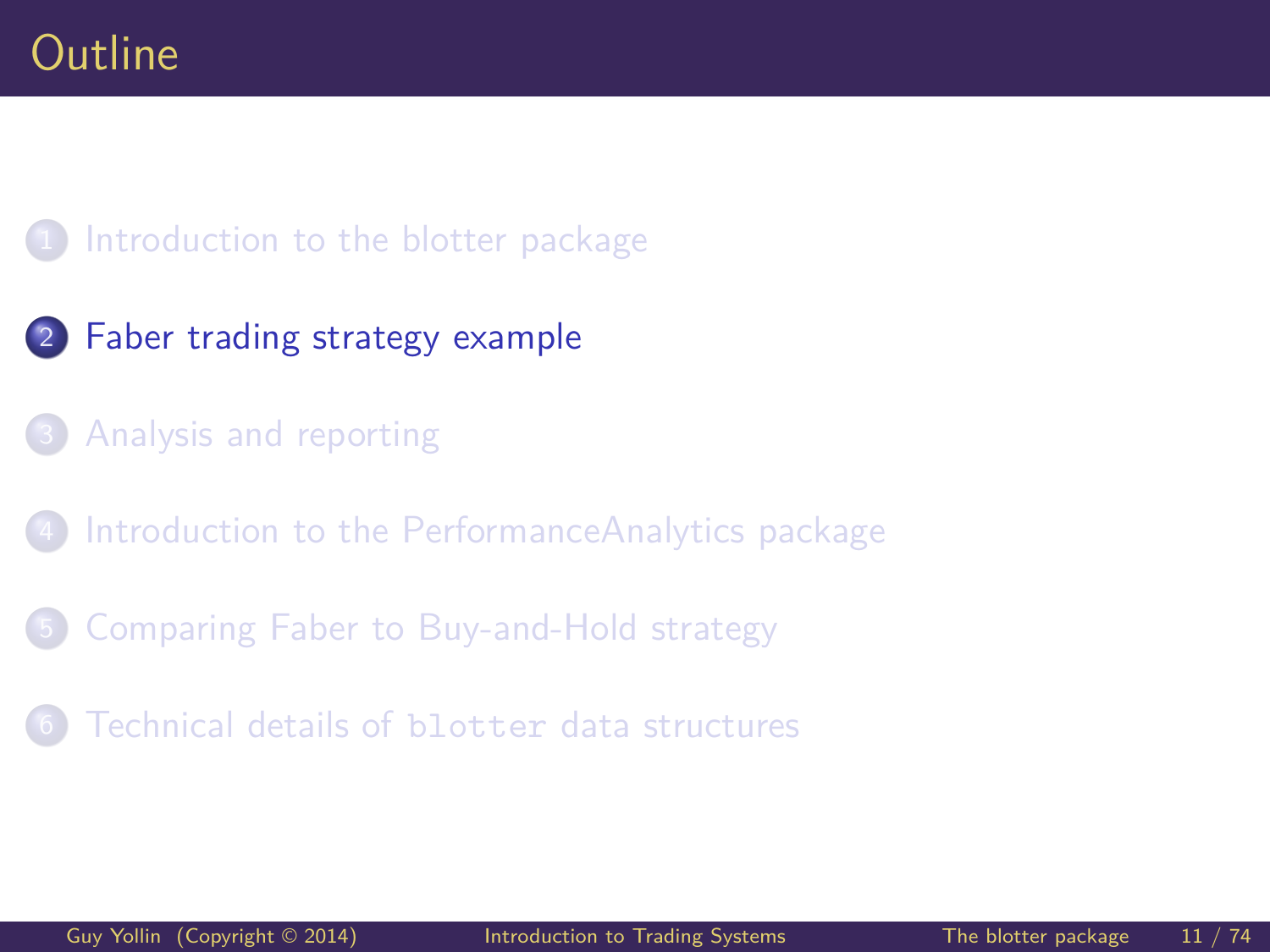**library**(blotter) **search**()

| ## | [1] ".GlobalEnv"                                                   | "package:blotter"   |
|----|--------------------------------------------------------------------|---------------------|
| ## | [3] "package: PerformanceAnalytics" "package: FinancialInstrument" |                     |
| ## | [5] "package: quantmod"                                            | "package:methods"   |
| ## | [7] "package:TTR"                                                  | "package: Defaults" |
| ## | [9] "package:xts"                                                  | "package:zoo"       |
|    | ## [11] "package:stringr"                                          | "package:tools"     |
|    | ## [13] "package:knitr"                                            | "package: stats"    |
|    | ## [15] "package: graphics"                                        | "package:grDevices" |
|    | ## [17] "package:utils"                                            | "package:datasets"  |
|    | ## [19] "Autoloads"                                                | "package:base"      |

Loading blotter causes these other libraries to be loaded automatically:

- PerformanceAnalytics  $\bullet$  $\bullet$ FinancialInstrument  $\bullet$ xts  $\bullet$
- quantmod 0
- Defaults
- $\bullet$ zoo

TTR ۰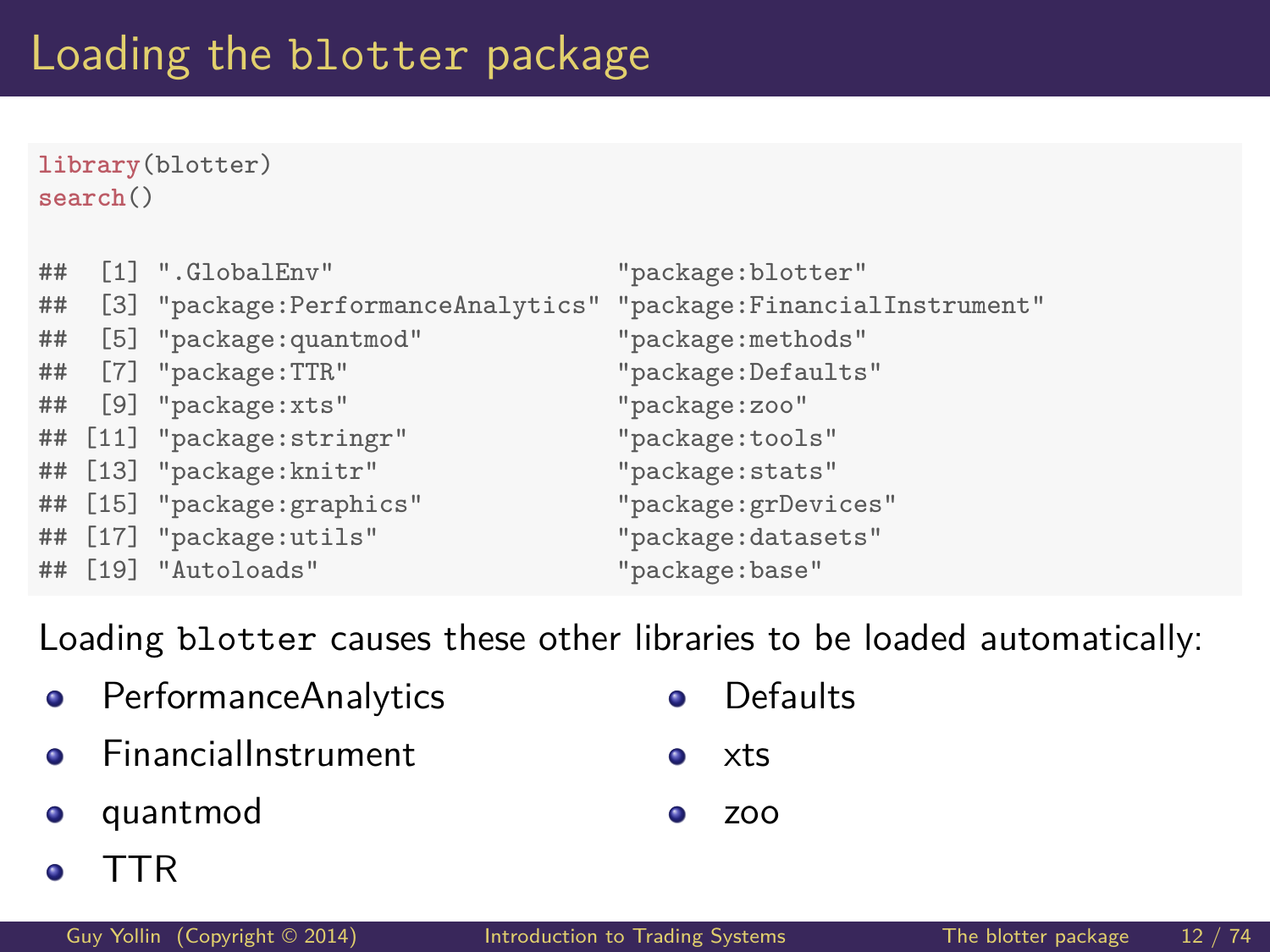The blotter package creates an environment named .blotter for private storage of portfolio and account objects

```
ls()
## [1] "filename"
ls(all=T)
   [1] ".blotter" "filename"
```
The FinancialInstrument package will also create an environment called .instrument for private storage of defined instruments (e.g. currency, stock, future, etc.)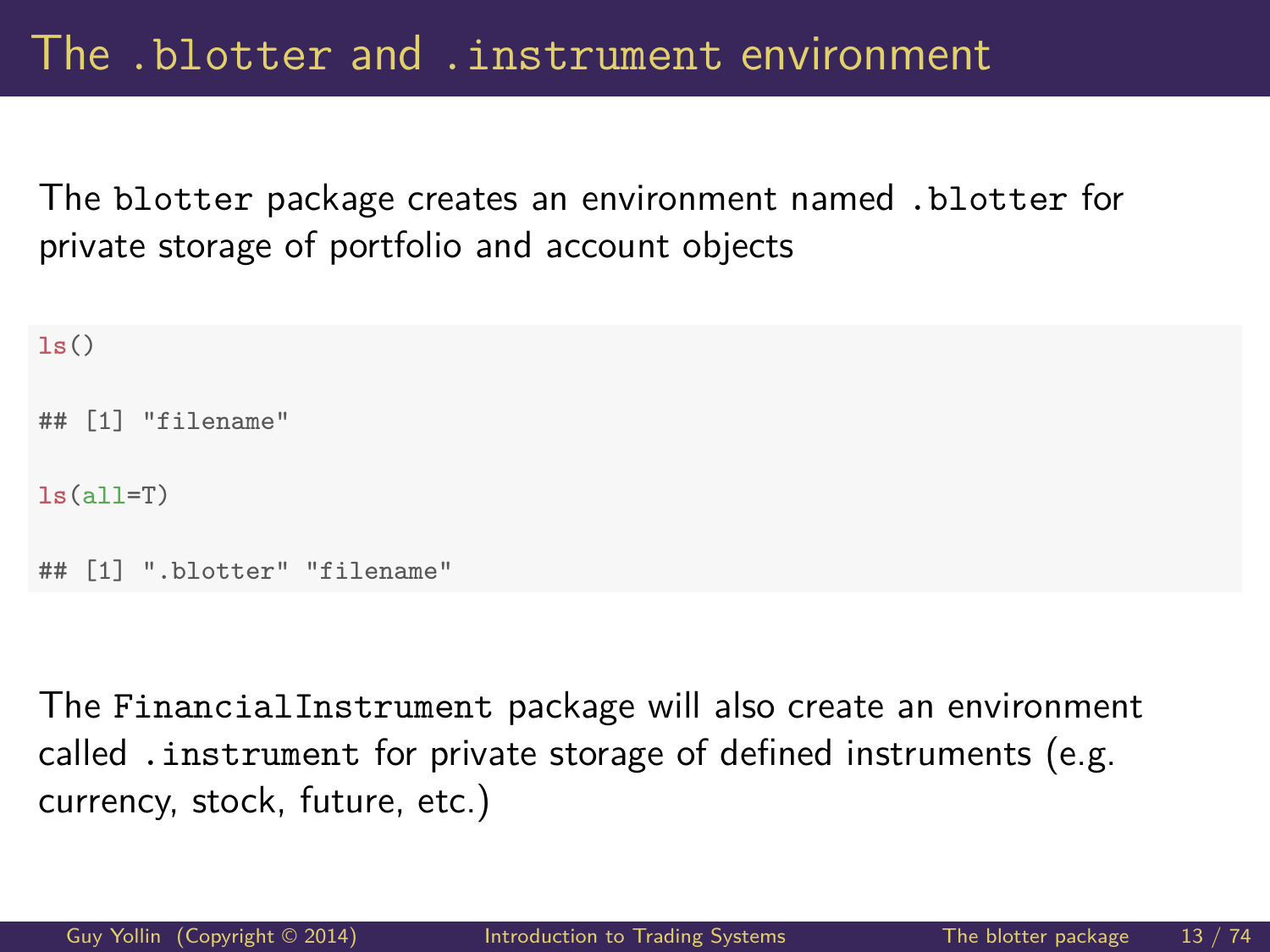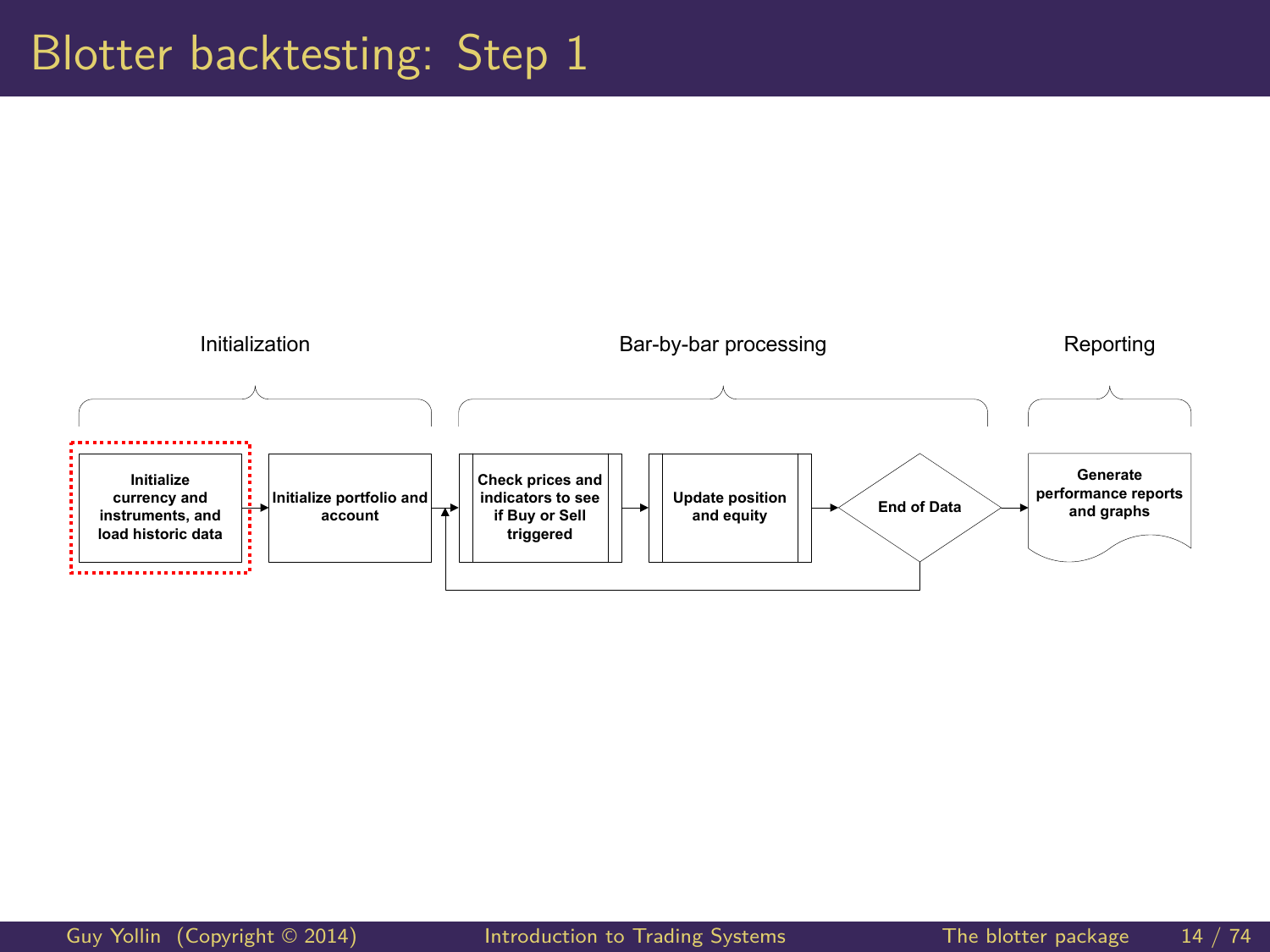## The FinancialInstrument package

The FinancialInstrument package provides an infrastructure for defining meta-data and relationships for financial instruments.

Key functions:

- currency  $\bullet$
- stock  $\bullet$
- bond  $\bullet$
- option  $\bullet$
- future  $\bullet$
- fund  $\bullet$
- exchange\_rate  $\bullet$

Author:

- Brian Peterson  $\bullet$
- Peter Carl  $\bullet$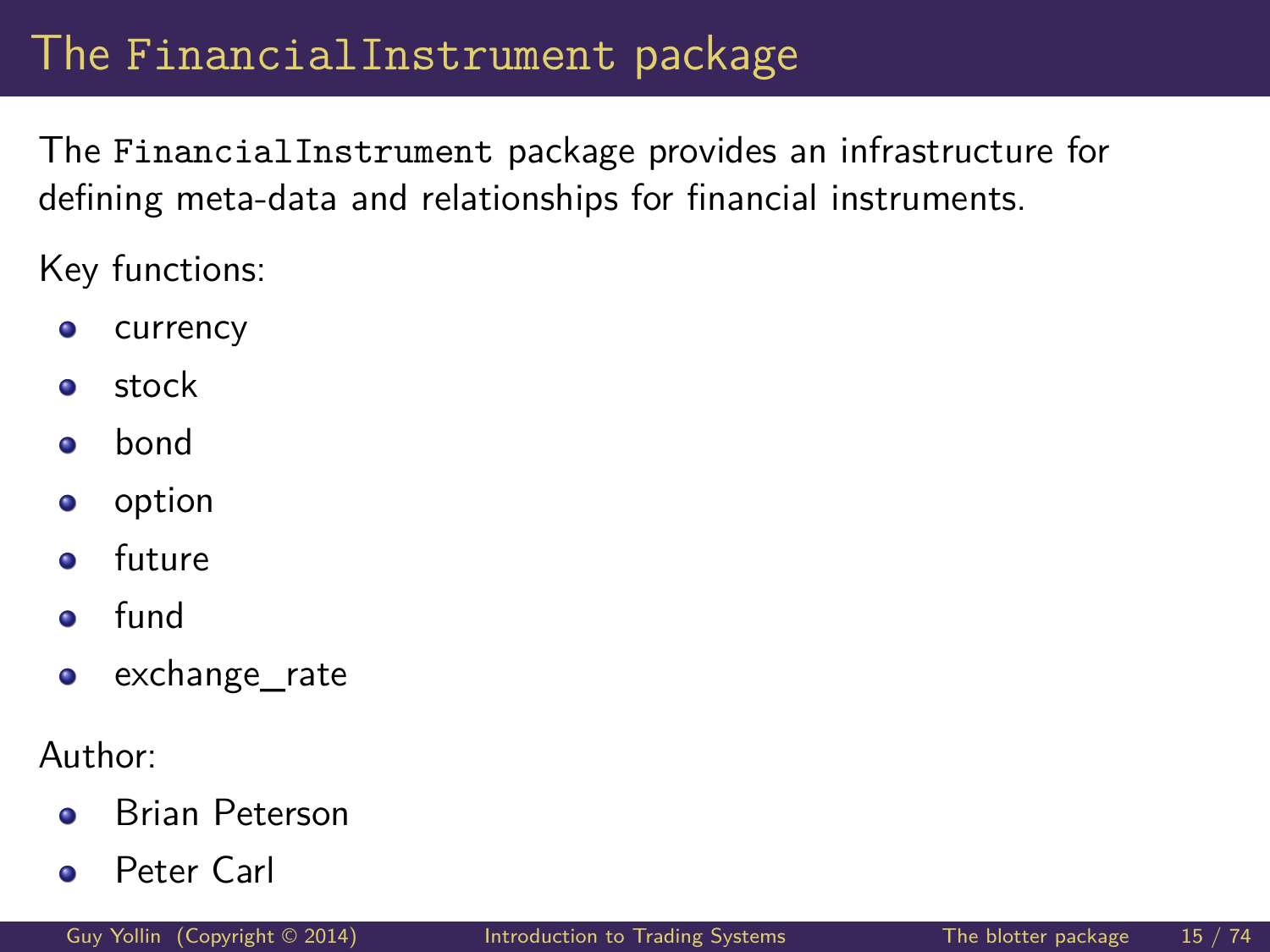**args**(currency)

```
## function (primary_id, identifiers = NULL, assign_i = TRUE, ...)
## NIII.I.
args(stock)
## function (primary_id, currency = NULL, multiplier = 1, tick_size = 0.01,
## identifiers = NULL, assign_i = TRUE, overwrite = TRUE, ...)
## NULL.
```
Main arguments:

| primary id character string providing a unique ID for the instrument        |
|-----------------------------------------------------------------------------|
| currency string describing the currency ID                                  |
| multiplier numeric multiplier (multiplier $\times$ price = notional values) |
| tick size tick increment of the instrument price                            |

Note: all currency instruments must be defined before instruments  $\bullet$ of other types can be defined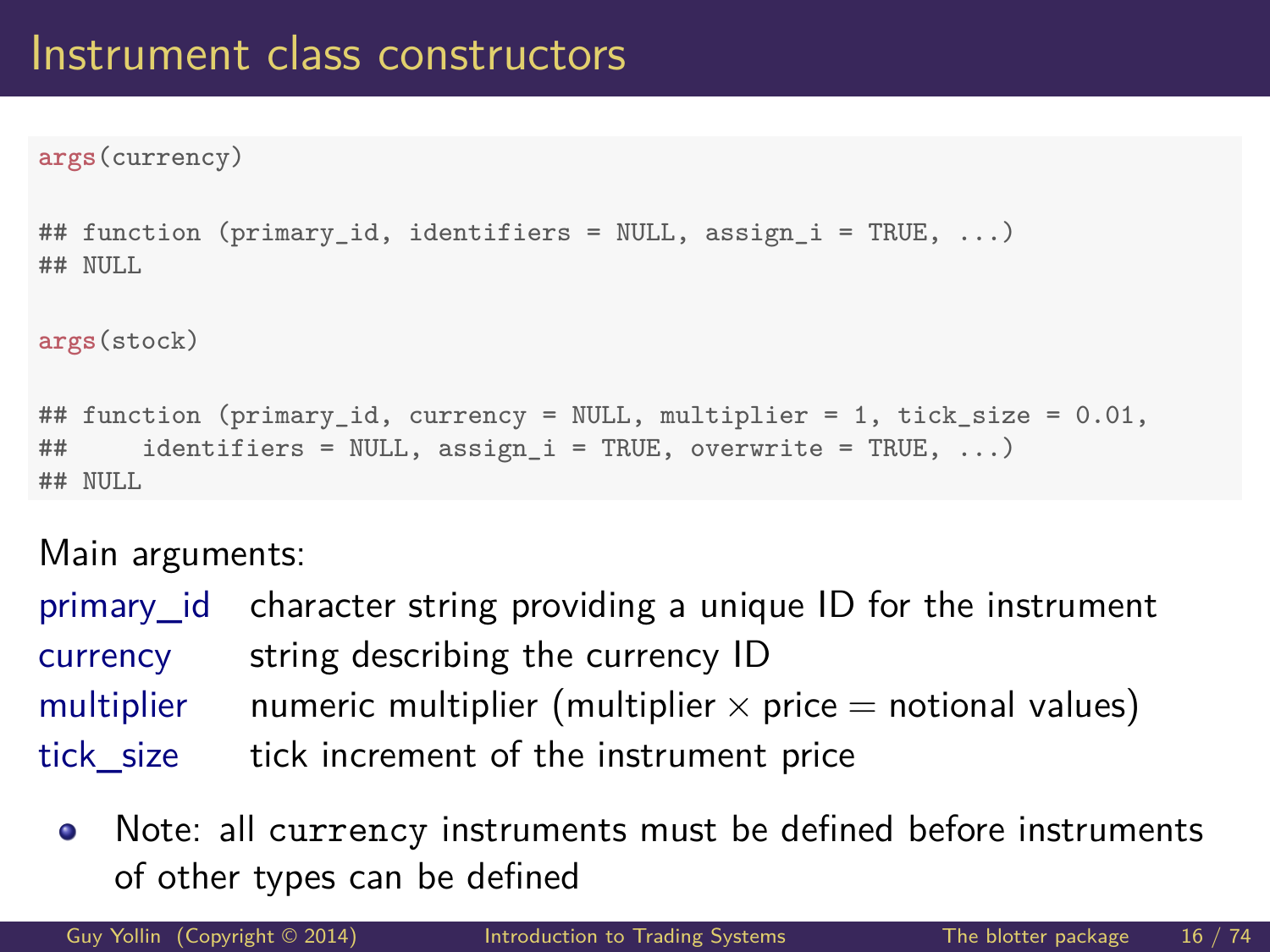```
currency("USD")
```

```
## [1] "USD"
```

```
stock("SPY",currency="USD",multiplier=1)
```

```
## [1] "SPY"
```

```
ls(all=T)
```

```
## [1] ".blotter" "filename"
```
**ls**(envir=FinancialInstrument:::.instrument)

```
## [1] "SPY" "USD"
```
Instrument objects are stored in the .instrument environment of  $\bullet$ FinancialInstrument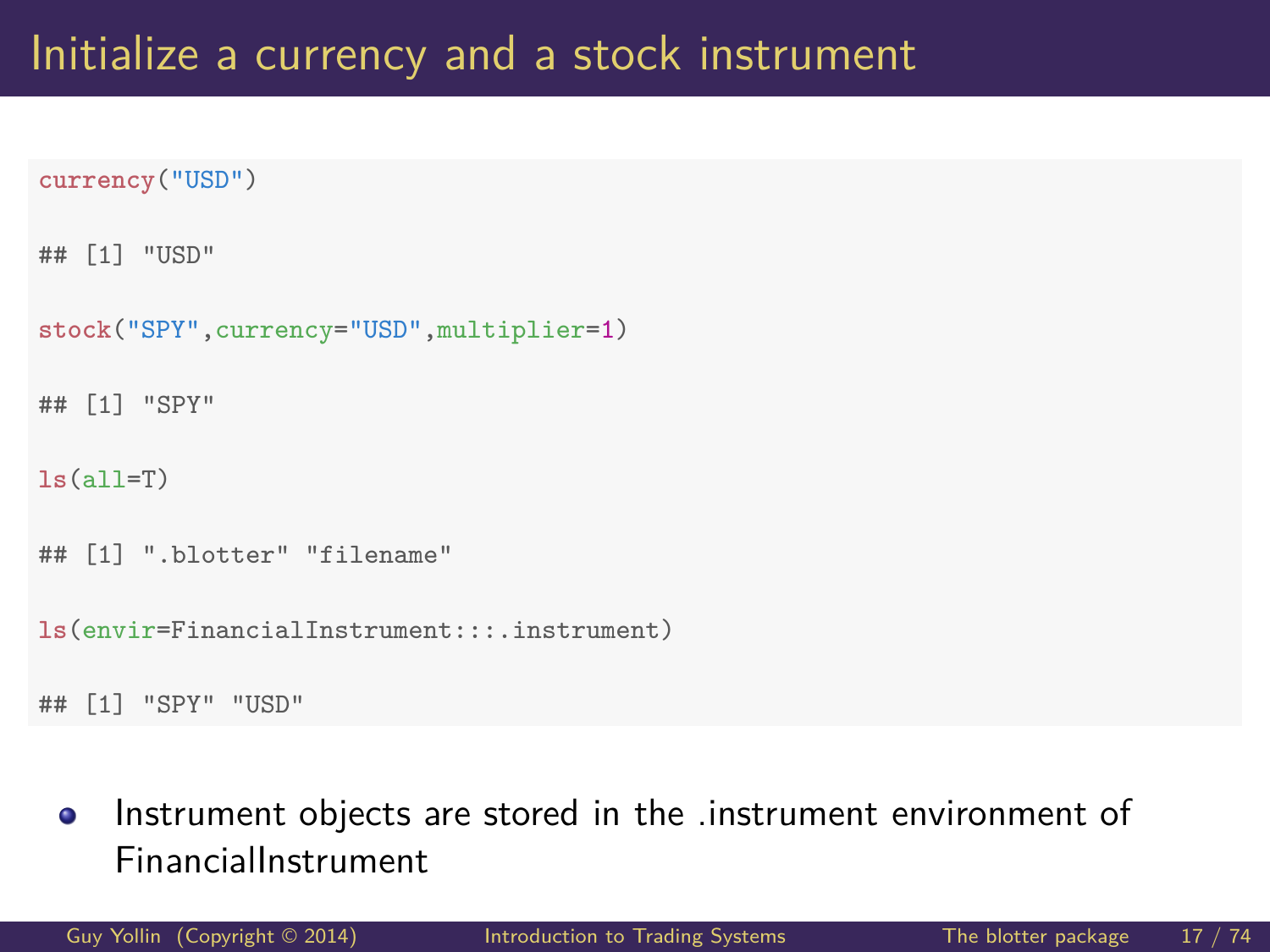```
get("USD",envir=FinancialInstrument:::.instrument)
```

```
## primary_id :"USD"
## currency :"USD"
## multiplier :1
## tick_size :0.01
## identifiers: list()
## type :"currency"
```
**get**("SPY",envir=FinancialInstrument:::.instrument)

```
## primary_id :"SPY"
## currency :"USD"
## multiplier :1
## tick_size :0.01
## identifiers: list()
## type :"stock"
```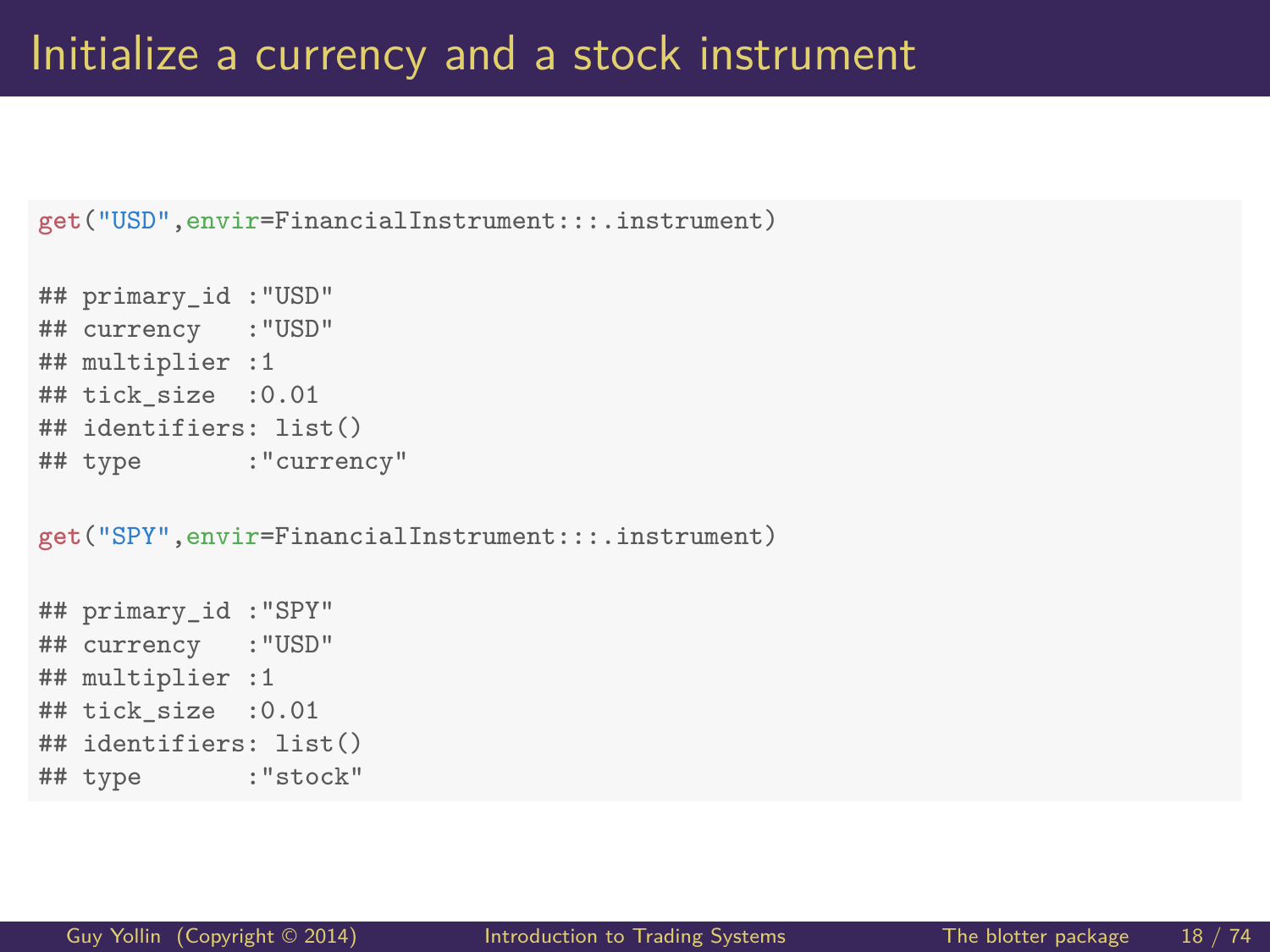```
# system settings
initDate <- '1997-12-31'
startDate <- '1998-01-01'
endDate <- '2014-06-30'
initEq <- 1e6
```

```
Sys.setenv(TZ="UTC")
```
**getSymbols**('SPY', from=startDate, to=endDate, index.class="POSIXct", adjust=T)

- Must set timezone  $\bullet$
- Must use a POSIX time-date index class  $\bullet$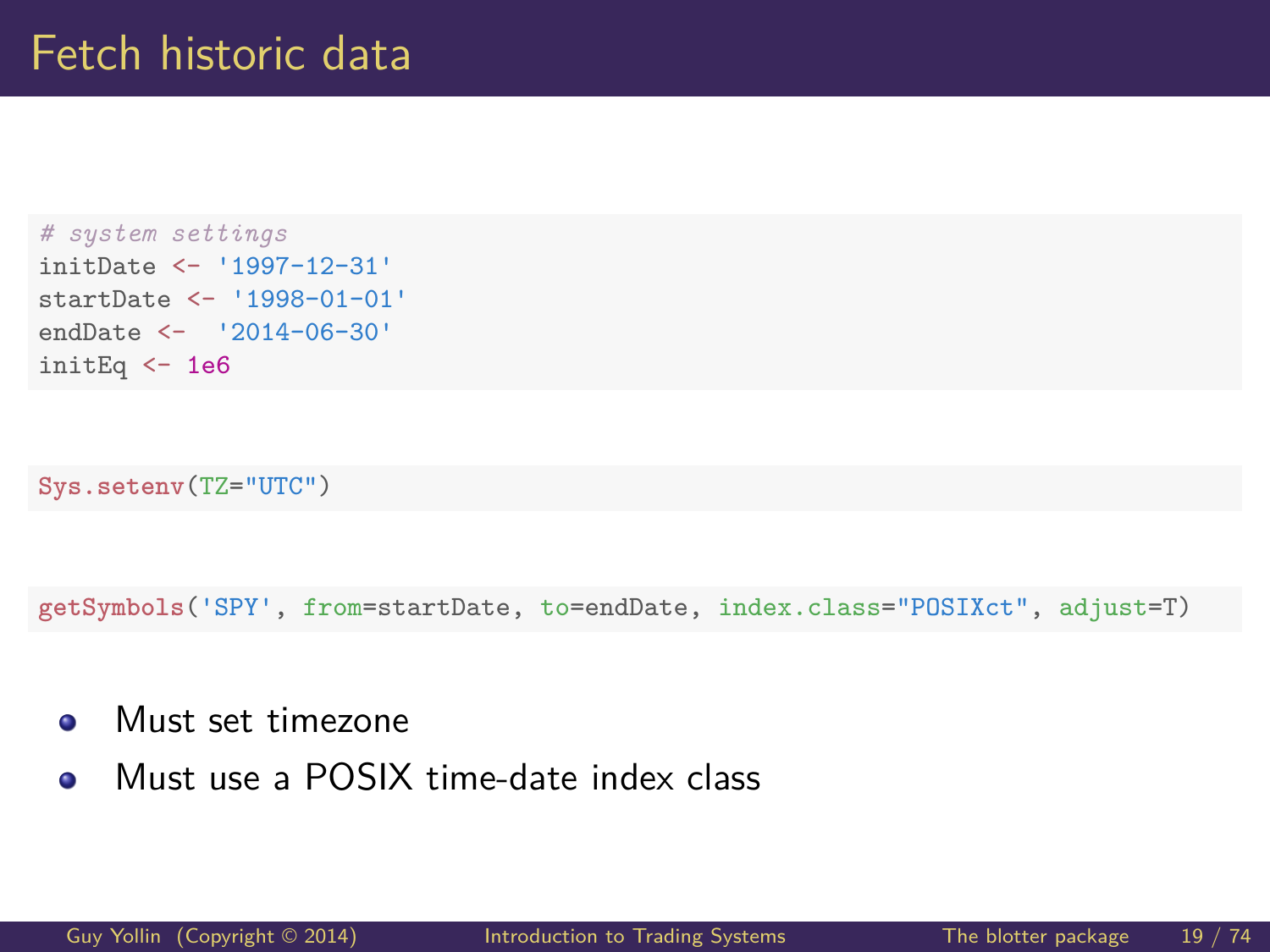```
SPY=to.monthly(SPY, indexAt='endof', drop.time=FALSE)
SPY$SMA10m <- SMA(Cl(SPY), 10)
tail(SPY)
```

| ## |                                       |  |  |                                                          | SPY. Open SPY. High SPY. Low SPY. Close SPY. Volume SPY. Adjusted SMA10m |                |
|----|---------------------------------------|--|--|----------------------------------------------------------|--------------------------------------------------------------------------|----------------|
|    |                                       |  |  | ## 2014-01-31 182.298 183.249 175.263 176.551 2553999871 |                                                                          | 176.55 167.526 |
|    | ## 2014-02-28 176.343 185.439 172.122 |  |  | 184.587 2416274469                                       |                                                                          | 184.59 170.407 |
|    | ## 2014-03-31 182.962 188.119 182.070 |  |  | 186.118 2573871110                                       |                                                                          | 186.12 173.073 |
|    | ## 2014-04-30 186.725 188.795 180.445 |  |  | 187.412 2357143058                                       |                                                                          | 187.41 176.082 |
|    | ## 2014-05-30 187.322 191.881 185.123 |  |  | 191.761 1789628418                                       |                                                                          | 191.76 178.712 |
|    | ## 2014-06-30 192.030 196.500 191.055 |  |  | 195.720 1679907858                                       |                                                                          | 195.72 182.235 |

- Note conversion from daily data to monthly data using the last  $\bullet$ trading day of the month (xts functionality)
- In to.monthly, you must use 'endof' and you must set  $\bullet$ drop.time=FALSE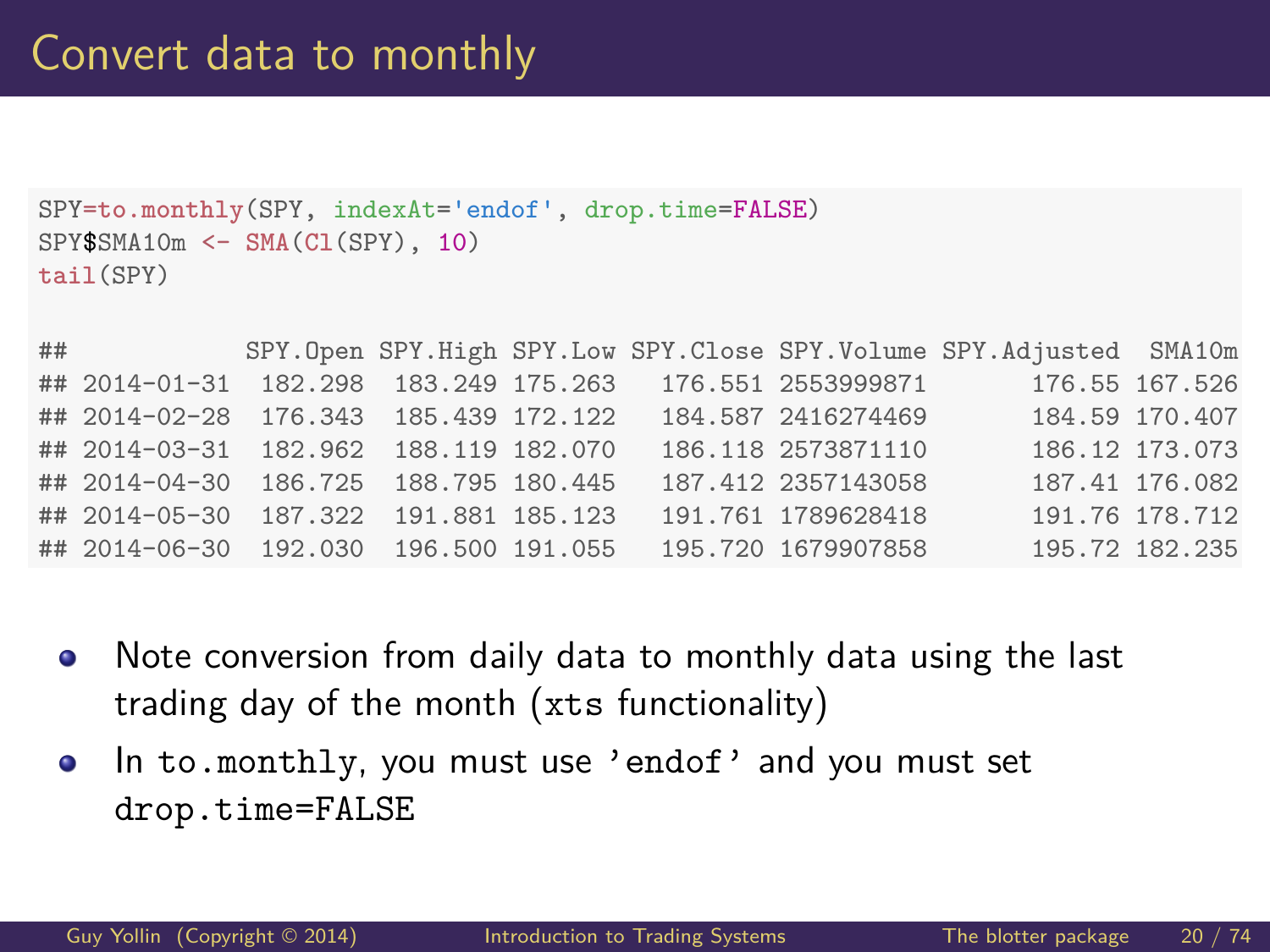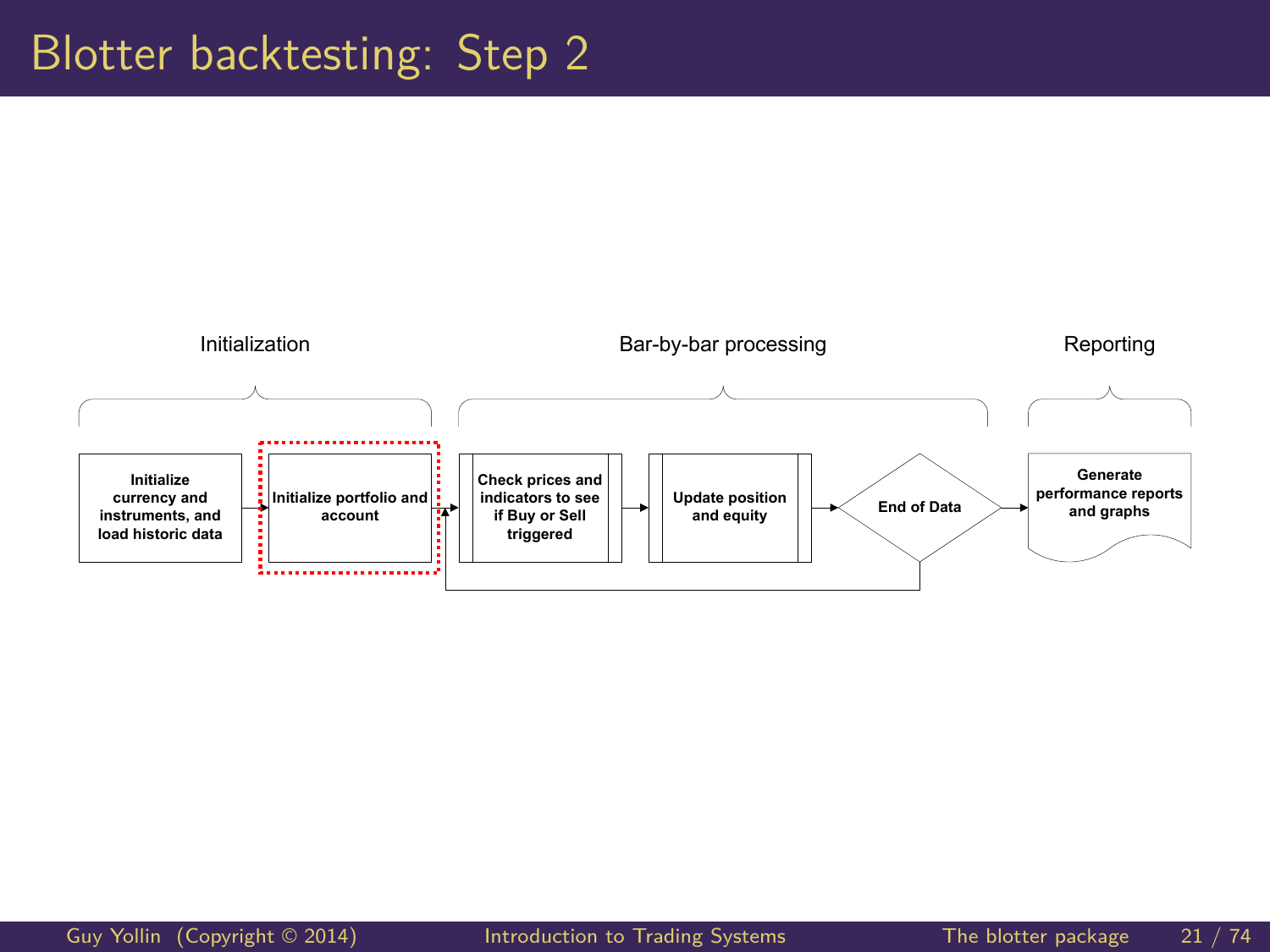## The initPortf function

The initPortf function constructs and initializes a portfolio object, which is used to contain transactions, positions, and aggregate level values.

```
args(initPortf)
## function (name = "default", symbols, initPosQty = 0, initDate = "1950-01-01",
\# currency = "USD", ...)
## NULL
```

| name       | name for the resulting portfolio object                                          |  |  |  |  |
|------------|----------------------------------------------------------------------------------|--|--|--|--|
| symbols    | list of symbols to be included in the portfolio                                  |  |  |  |  |
| initPosQty | initial position quantity                                                        |  |  |  |  |
| initDate   | date for initial account equity and position (prior to the first<br>close price) |  |  |  |  |
| currency   | currency identifier                                                              |  |  |  |  |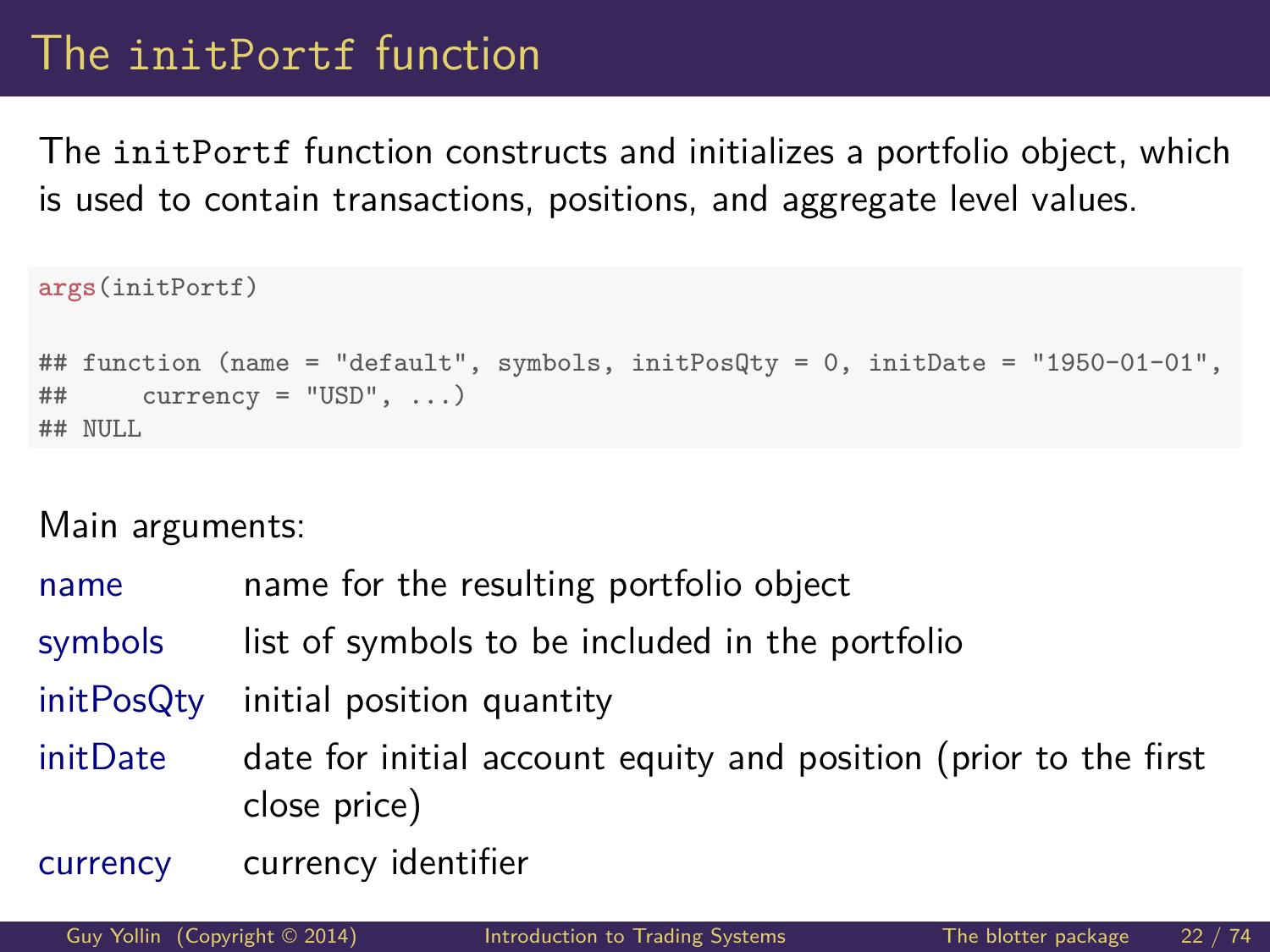## The initAcct function

The initAcct function constructs the data container used to store calculated account values such as aggregated P&L, equity, etc.

```
args(initAcct)
## function (name = "default", portfolios, initDate = "1950-01-01",
\# initEq = 0, currency = "USD", ...)
## NULL
```
- name name for the resulting account object
- portfolios vector of strings naming portfolios included in this account
- initDate date for initial account equity and position (prior to the first close price)
- initEq initial account equity
- currency currency identifier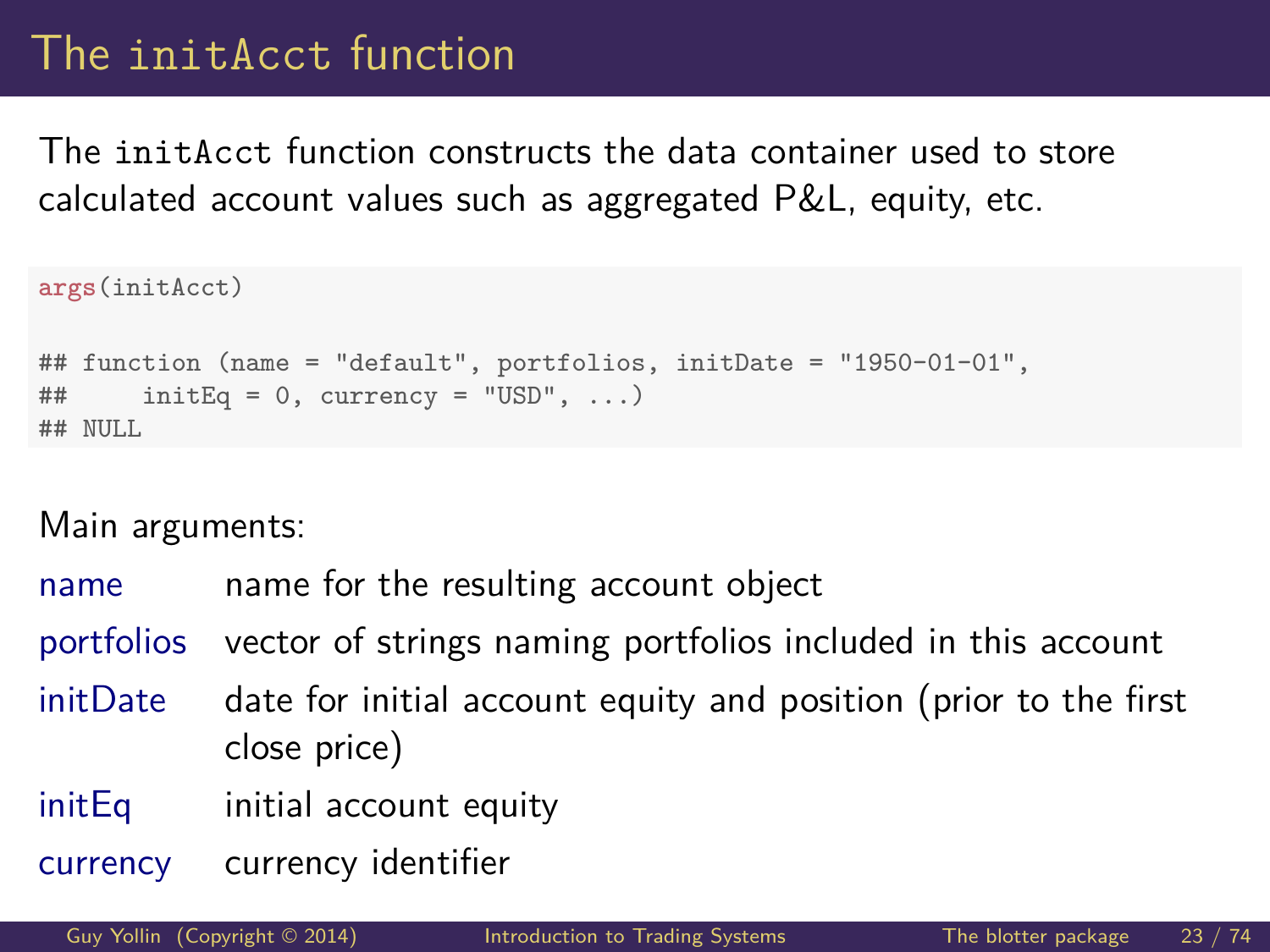## Initialize portfolio and account

```
b.strategy <- "bFaber"
initPortf(b.strategy, 'SPY', initDate=initDate)
```

```
## [1] "bFaber"
```
**initAcct**(b.strategy, portfolios=b.strategy, initDate=initDate, initEq=initEq)

```
## [1] "bFaber"
```
initDate

```
## [1] "1997-12-31"
```

```
first(SPY)
```
## SPY.Open SPY.High SPY.Low SPY.Close SPY.Volume SPY.Adjusted SMA10m ## 1998-01-30 72.8349 74.519 68.0446 73.5834 139725624 73.59 NA

Note that initDate is prior to the start of the data  $\bullet$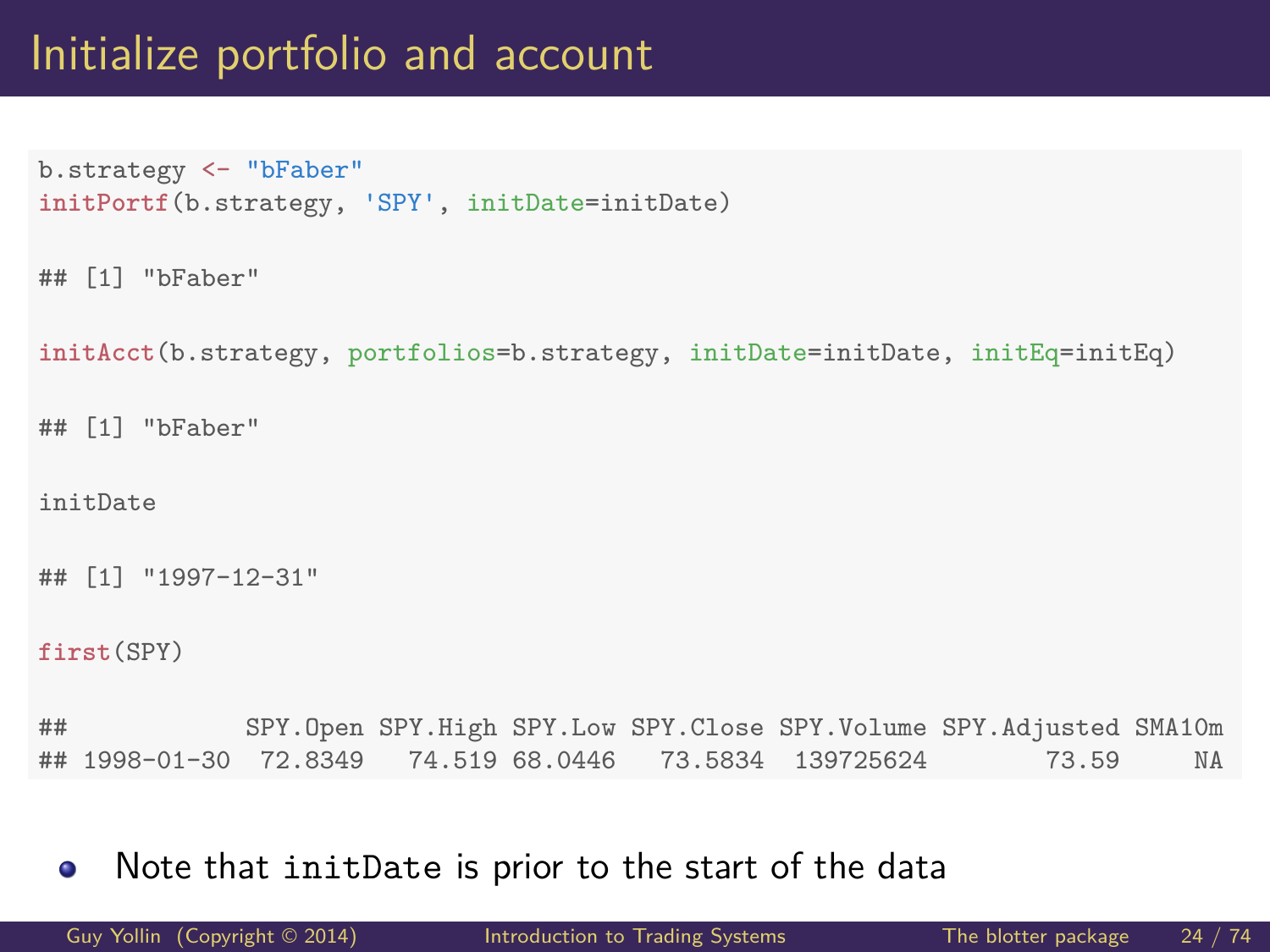## The .blotter and .instrument environment

```
ls()
```

```
## [1] "b.strategy" "endDate" "filename" "initDate" "initEq" "SPY"
## [7] "startDate"
ls(.blotter)
## [1] "account.bFaber" "portfolio.bFaber"
ls(envir=FinancialInstrument:::.instrument)
## [1] "SPY" "USD"
```
- various objects (including the historic price xts object) stored in the  $\bullet$ global environment
- portfolio and account objects stored in .blotter environment  $\bullet$
- currency and trading instrument objects stored in the .instrument  $\bullet$ environment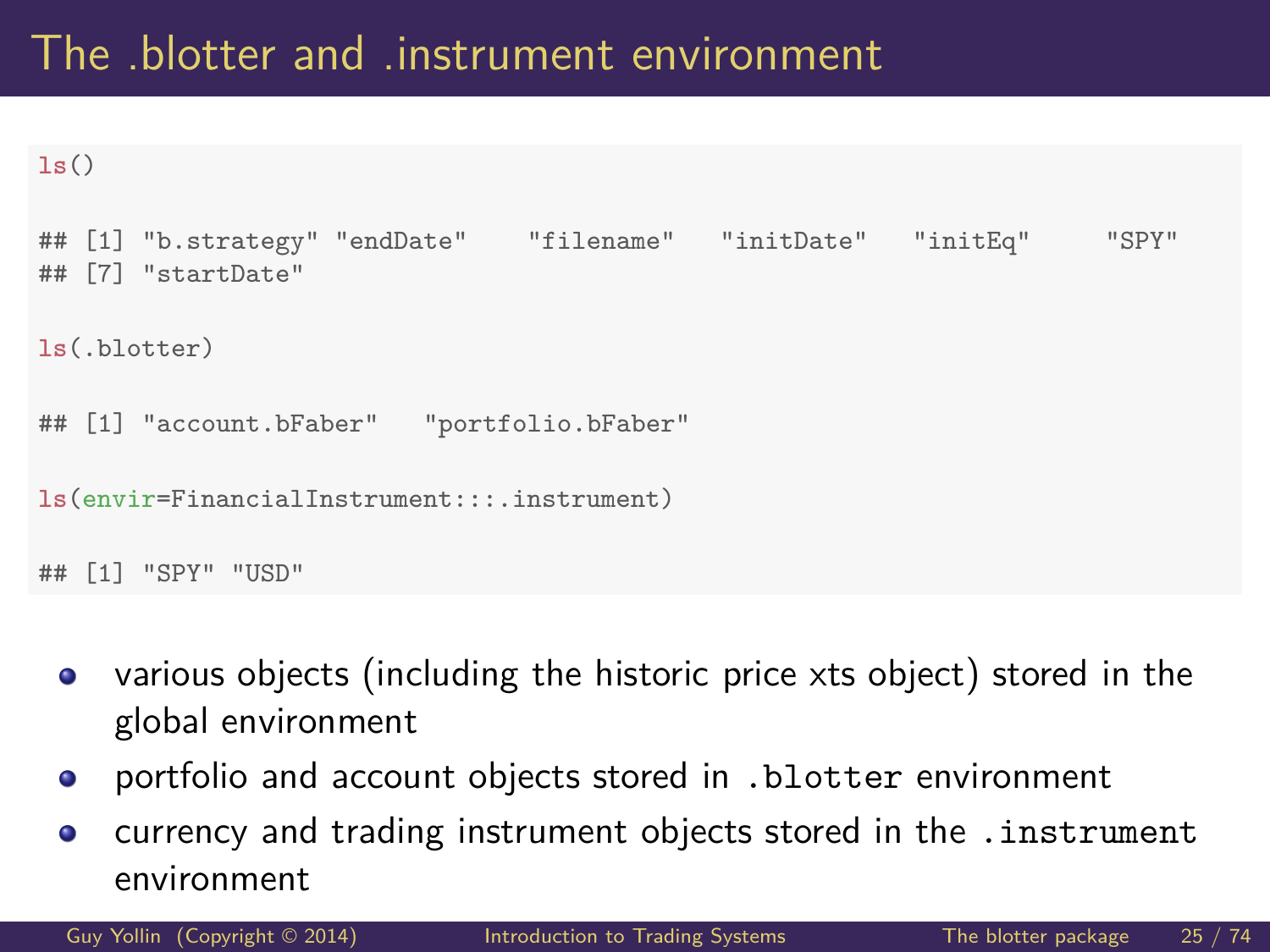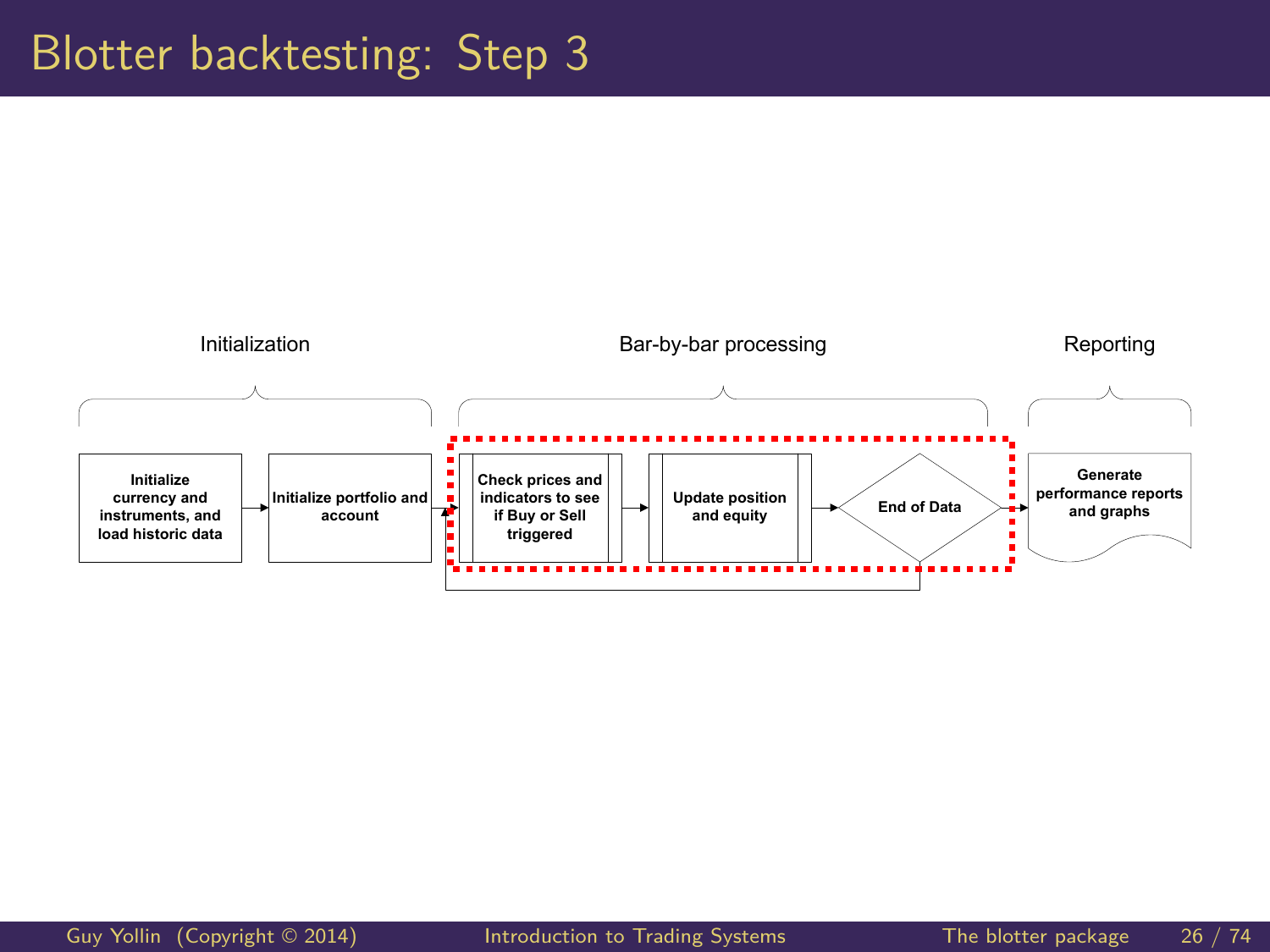Buy-Sell rules:

- buy when monthly price  $> 10$ -month SMA  $\bullet$
- sell and move to cash when monthly price  $< 10$ -month SMA  $\bullet$

Notes:

- all entry and exit prices are on the day of the signal at the close  $\bullet$
- all data series are total return series including dividends, updated  $\bullet$ monthly
- commissions and slippage are excluded  $\bullet$

A Quantitative Approach to Tactical Asset Allocation by Mebane T. Faber, The Journal of Wealth Management, Spring 2007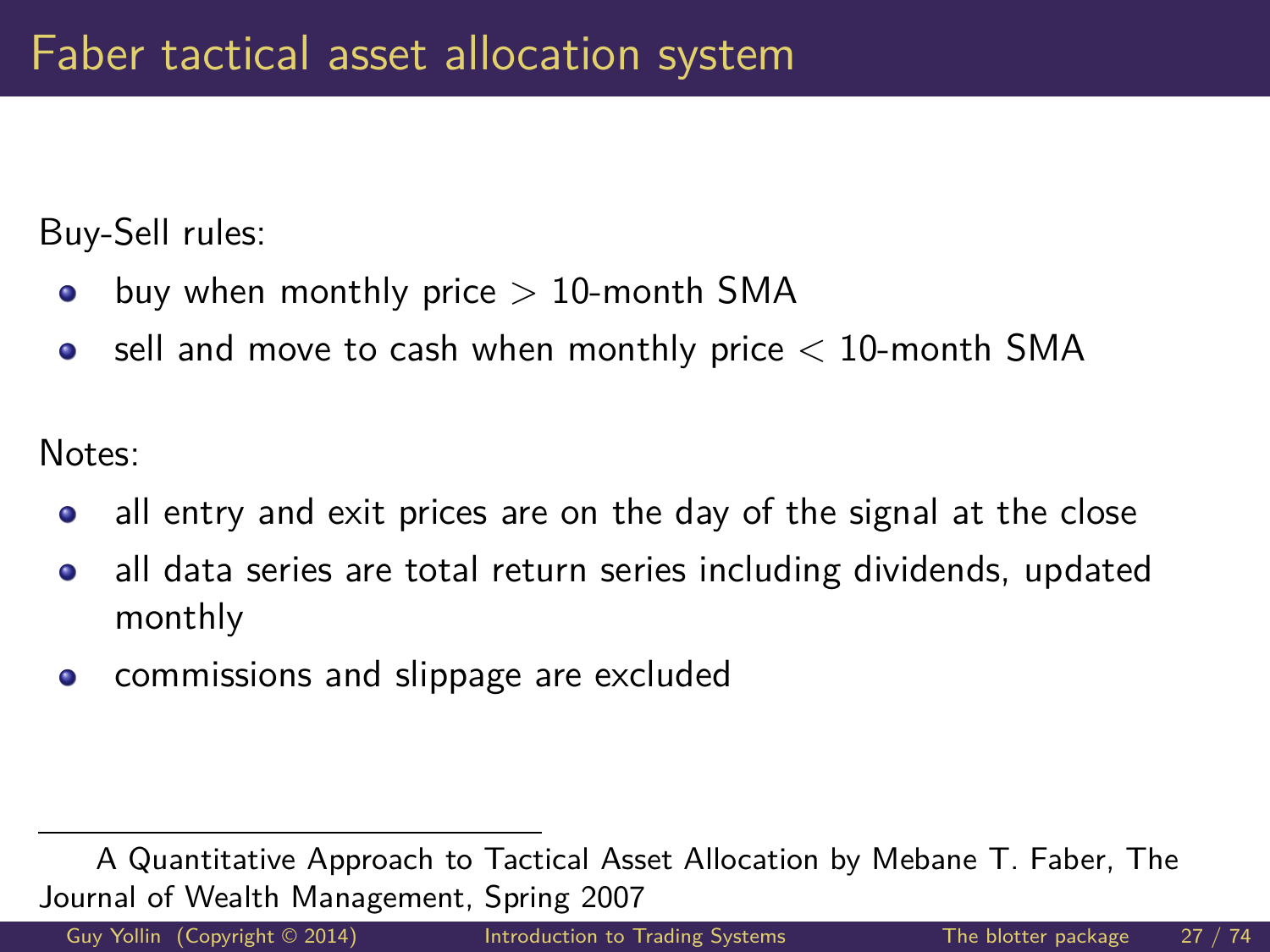#### Monthly SPY and 10-month SMA



[Guy Yollin](http://faculty.washington.edu/gyollin/) (Copyright © 2014) [Introduction to Trading Systems](#page-0-0) The blotter package 28 / 74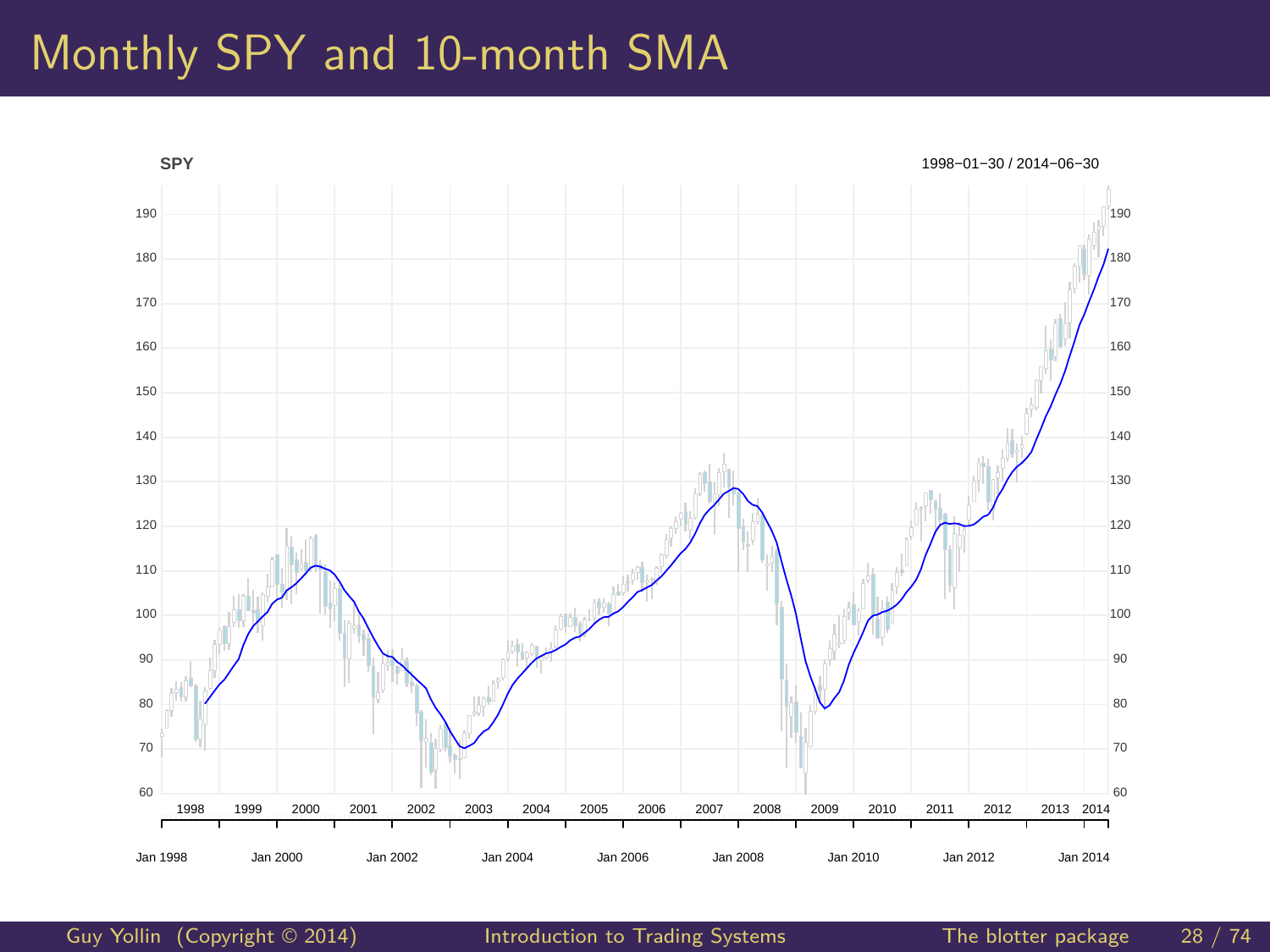```
# create custom theme
myTheme<-chart_theme()
myTheme$col$dn.col<-'lightblue'
myTheme$col$dn.border <- 'lightgray'
myTheme$col$up.border <- 'lightgray'
```

```
# plot OHLC series
chart_Series(
  x=SPY,
  theme=myTheme,
  name="SPY",
  TA="add <math>SMA(n=10, col=4)</math>")
```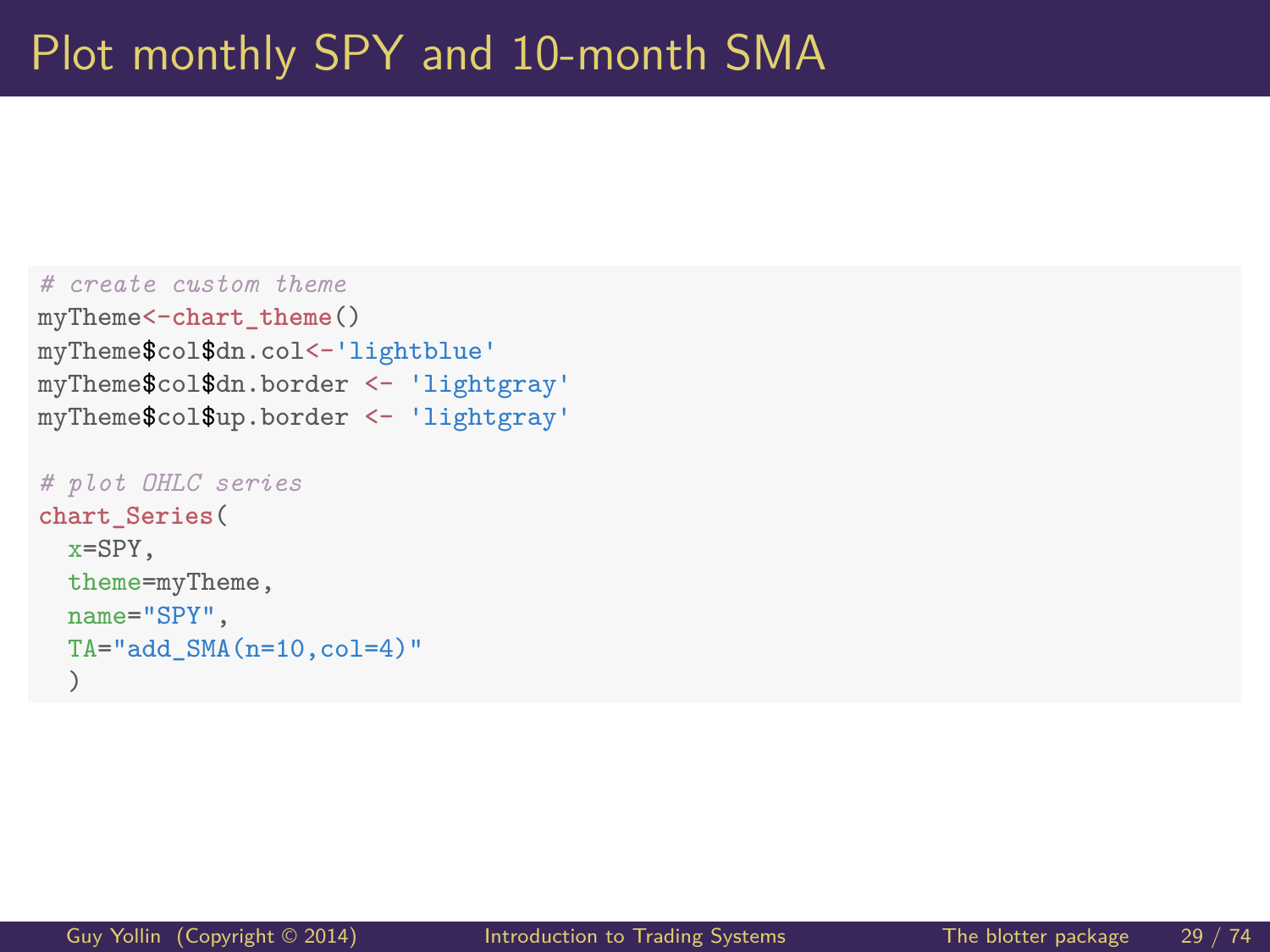## Apply trading logic

```
for( i in 1:nrow(SPY) )
{
  # update values for this date
  CurrentDate <- time(SPY)[i]
  equity = getEndEq(b.strategy, CurrentDate)
  ClosePrice <- as.numeric(Cl(SPY[i,]))
  Posn <- getPosQty(b.strategy, Symbol='SPY', Date=CurrentDate)
  UnitSize = as.numeric(trunc(equity/ClosePrice))
  MA <- as.numeric(SPY[i,'SMA10m'])
  # change market position if necessary
  if( !is.na(MA) ) # if the moving average has begun
  {
    if( Posn == 0 ) { # No position, test to go Long
      if( ClosePrice > MA ) {
        # enter long position
        addTxn(b.strategy, Symbol='SPY', TxnDate=CurrentDate,
          TxnPrice=ClosePrice, TxnQty = UnitSize , TxnFees=0) }
    } else { # Have a position, so check exit
      if( ClosePrice < MA ) {
        # exit position
        addTxn(b.strategy, Symbol='SPY', TxnDate=CurrentDate,
          TxnPrice=ClosePrice, TxnQty = -Posn , TxnFees=0)
      } else {
        if( i==nrow(SPY) ) # exit on last day
          addTxn(b.strategy, Symbol='SPY', TxnDate=CurrentDate,
            TxnPrice=ClosePrice, TxnQty = -Posn , TxnFees=0)
      }
    }
  }
  updatePortf(b.strategy,Dates=CurrentDate)
  updateAcct(b.strategy,Dates=CurrentDate)
  updateEndEq(b.strategy,CurrentDate)
} # End dates loop
```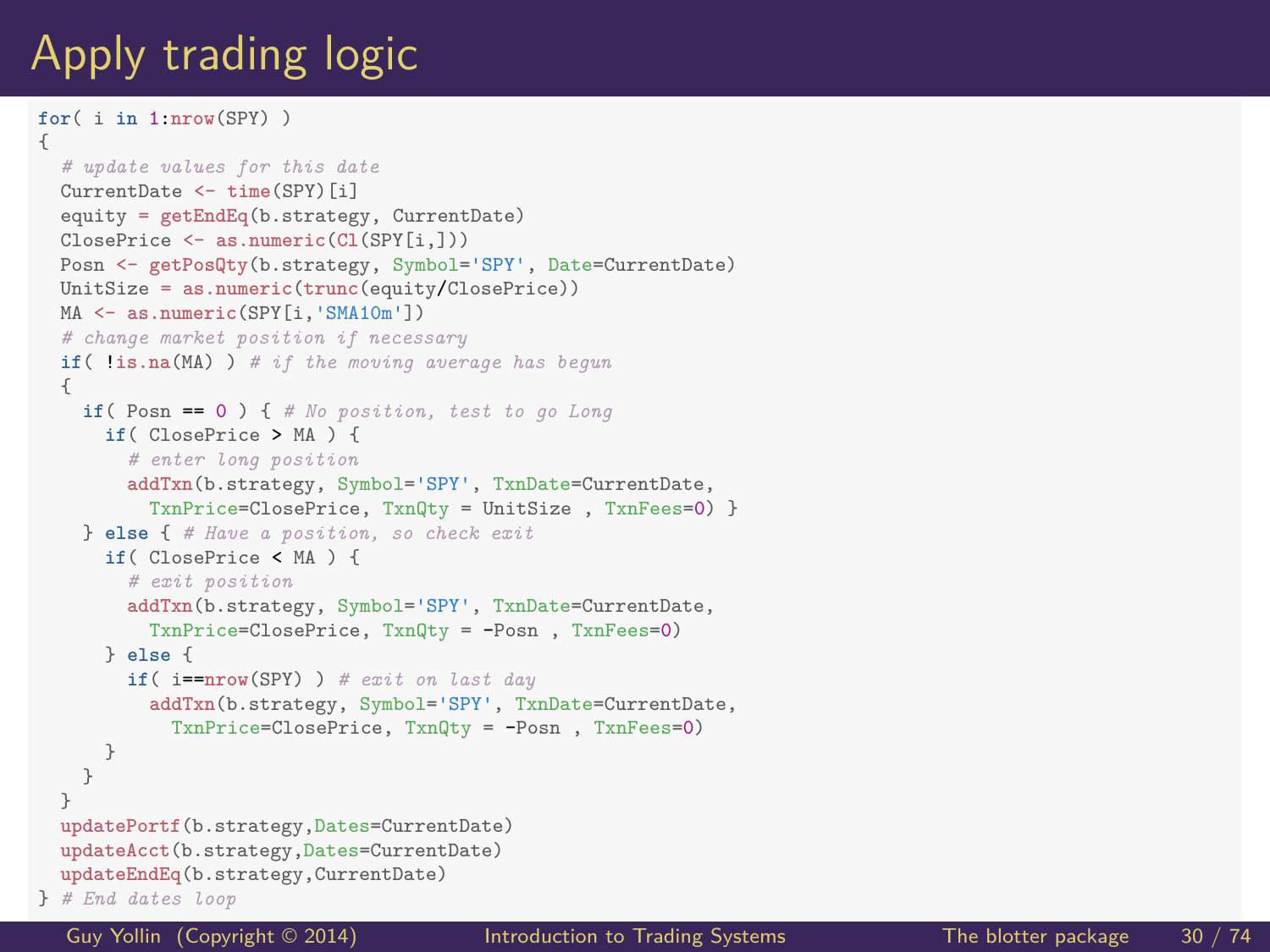**getTxns**(Portfolio=b.strategy, Symbol="SPY")

| ## |                   | Txn.Qty  | Txn.Price Txn.Fees  |          |                  |            | Txn. Value Txn. Avg. Cost Net. Txn. Realized. PL |
|----|-------------------|----------|---------------------|----------|------------------|------------|--------------------------------------------------|
|    | ## 1997-12-31     | $\Omega$ | 0.000000            | $\Omega$ | 0.00             | 0.000000   | 0.000                                            |
|    | ## 1998-10-30     | 12030    | 83.125042           | $\Omega$ | 999994.25        | 83.125042  | 0.000                                            |
|    | ## 1999-09-30     | $-12030$ | 98.425927           |          | $0 - 1184063.91$ | 98.425927  | 184069.653                                       |
| ## | 1999-10-29        | 11305    | 104.732831          | $\Omega$ | 1184004.66       | 104.732831 | 0.000                                            |
| ## | $2000 - 09 - 29$  | $-11305$ | 110.880542          |          | $0 -1253504.53$  | 110.880542 | 69499.870                                        |
| ## | $2002 - 03 - 28$  | 13916    | 90.076820           | $\Omega$ | 1253509.03       | 90.076820  | 0.000                                            |
| ## | $2002 - 04 - 30$  | $-13916$ | 84.838332           |          | $0 - 1180610.23$ | 84.838332  | $-72898.796$                                     |
| ## | $2003 - 04 - 30$  | 16058    | 73.524300           | $\Omega$ | 1180653.20       | 73.524300  | 0.000                                            |
| ## | $2004 - 08 - 31$  | $-16058$ | 90.615126           |          | $0 - 1455097.69$ | 90.615126  | 274444.488                                       |
| ## | $2004 - 09 - 30$  | 15898    | 91.524627           | $\Omega$ | 1455058.52       | 91.524627  | 0.000                                            |
|    | ## 2007-12-31     | $-15898$ | 127.365627          |          | $0 -2024858.74$  | 127.365627 | 569800.219                                       |
| ## | $2009 - 06 - 30$  | 24372    | 83.080687           | $\Omega$ | 2024842.51       | 83.080687  | 0.000                                            |
| ## | $2010 - 06 - 30$  | $-24372$ | 95.050379           |          | $0 -2316567.83$  | 95.050379  | 291725.326                                       |
| ## | $2010 - 07 - 30$  | 22814    | 101.542388          | $\Omega$ | 2316588.03       | 101.542388 | 0.000                                            |
| ## | $2010 - 08 - 31$  | $-22814$ | 96.974960           |          | $0 -2212386.74$  | 96.974960  | $-104201.294$                                    |
| ## | $2010 - 09 - 30$  |          | 20939 105.659523    | $\Omega$ | 2212404.75       | 105.659523 | 0.000                                            |
| ## | $2011 - 08 - 31$  |          | $-20939$ 114.804639 |          | $0 -2403894.34$  | 114.804639 | 191489.585                                       |
|    | $\#$ # 2012-01-31 |          | 19265 124.777069    | $\Omega$ | 2403830.23       | 124.777069 | 0.000                                            |
|    | ## 2014-06-30     |          | $-19265$ 195.720000 |          | $0 -3770545.80$  | 195.720000 | 1366715.571                                      |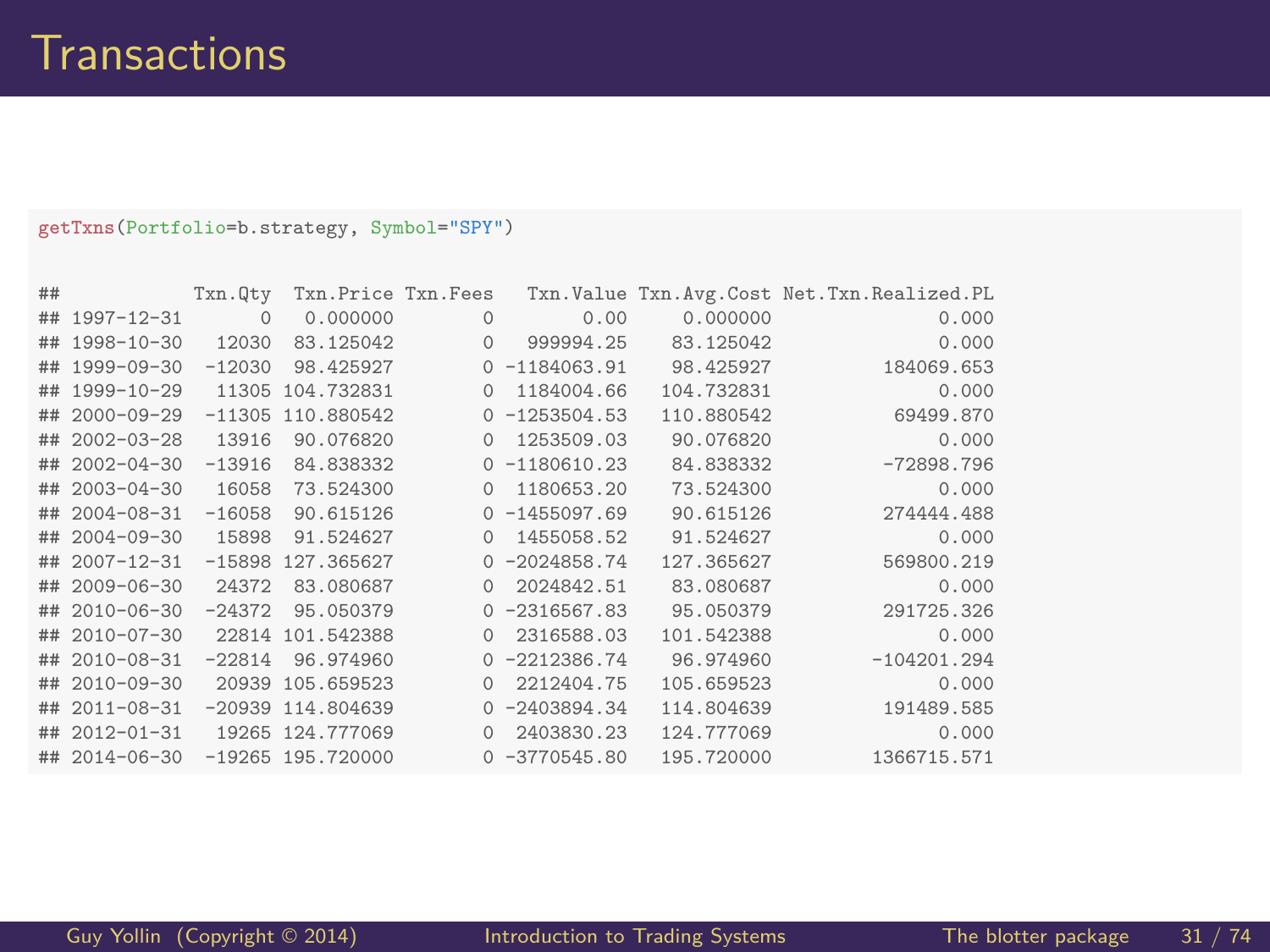### The updatePortf function

The updatePortf function goes through each symbol and calculates the PL for each period prices are available

```
args(updatePortf)
## function (Portfolio, Symbols = NULL, Dates = NULL, Prices = NULL,
## Interval = Interval, ...)
## NULL.
```
- Portfolio portfolio object containing transactions
- Symbols character vector of symbols
- Dates dates for calculation (must appear in the price stream)
- Prices xts object of prices (with timestamps) to mark the book on
- Interval character string defining interval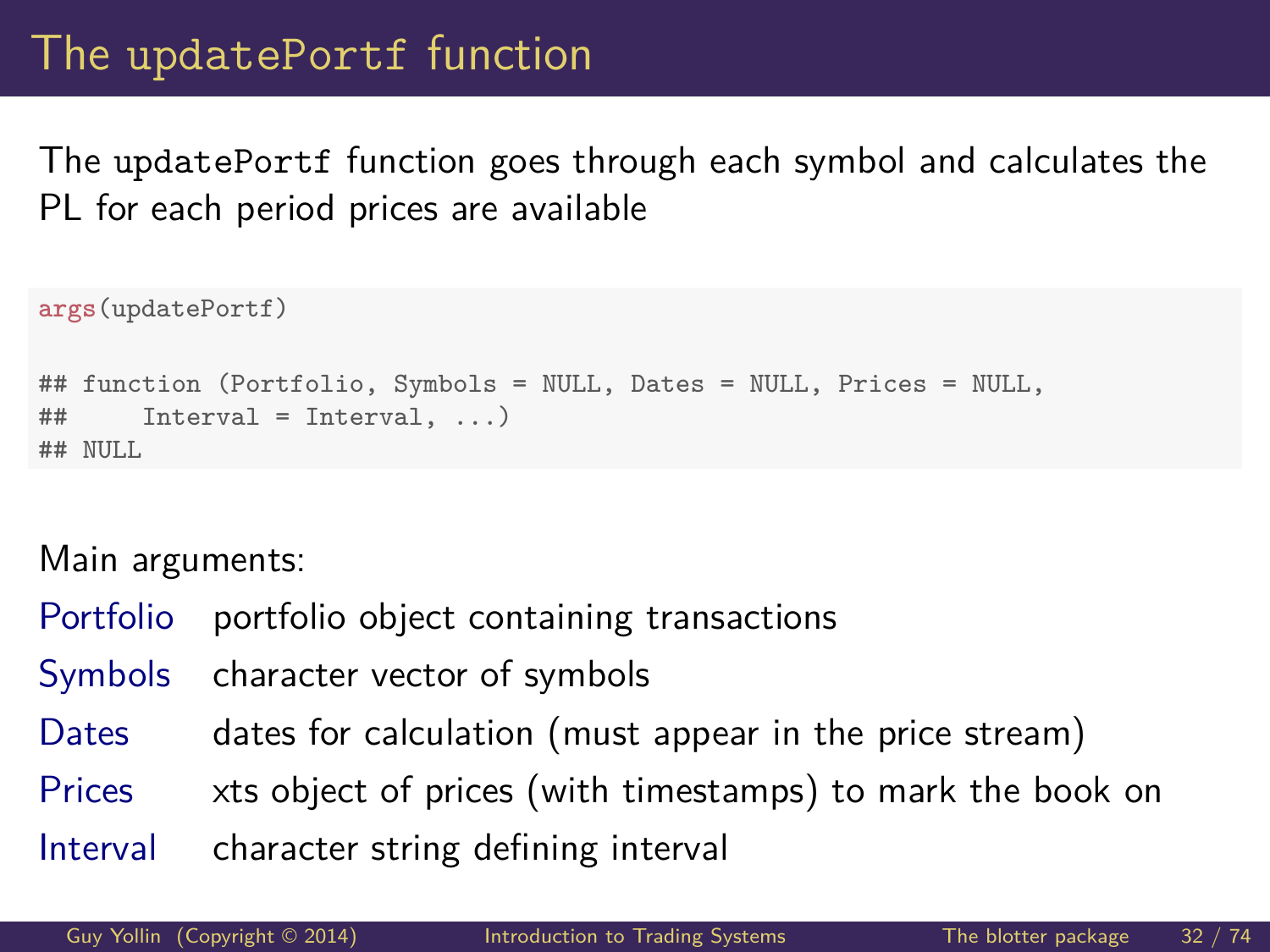The updateAcct function performs the equity account calculations from the portfolio data and corresponding close prices

```
args(updateAcct)
## function (name = "default", Dates = NULL)
## NULL.
```
- name name of account
- Dates dates for calculation
	- requires that updatePortf has already been run  $\bullet$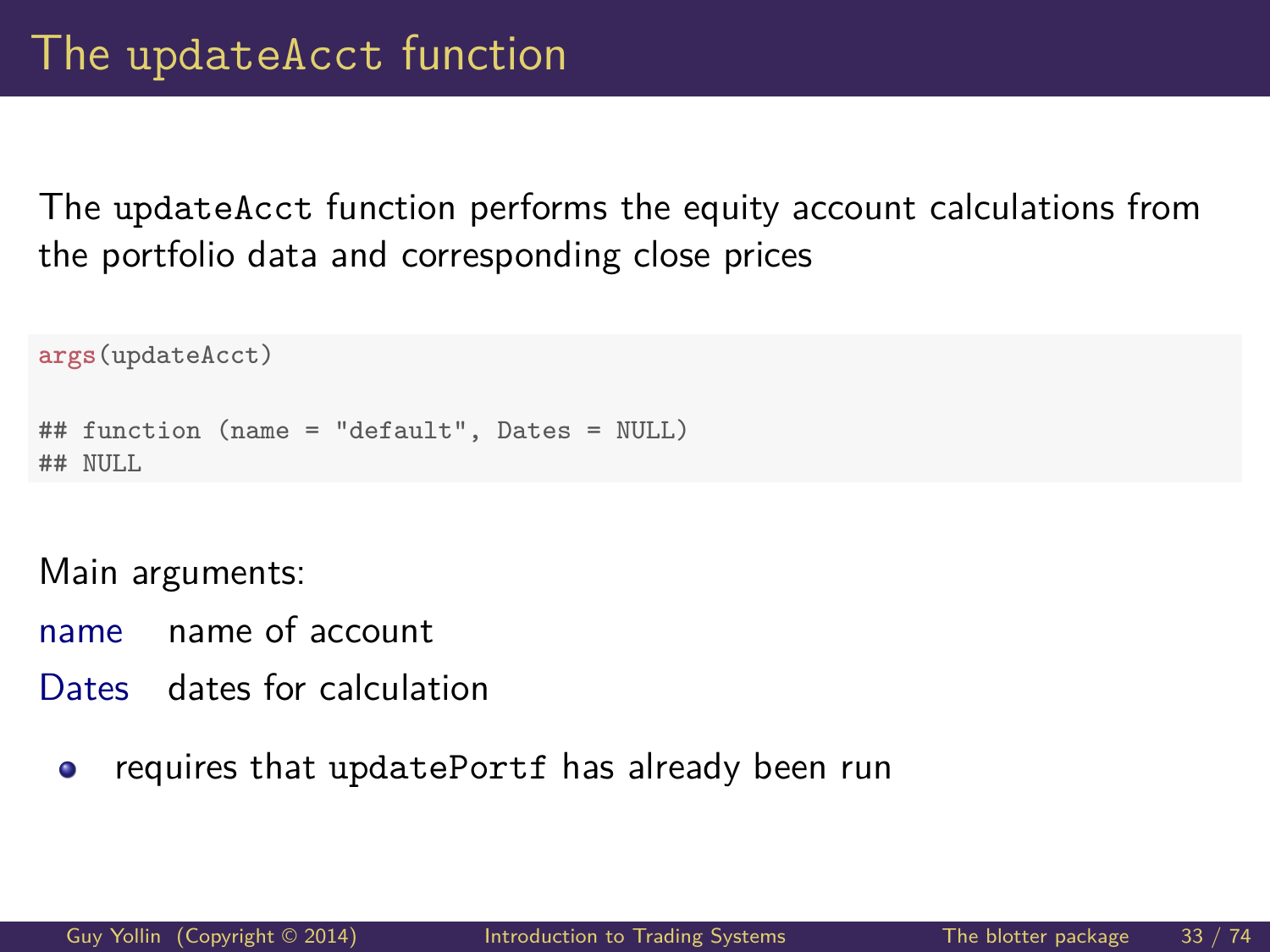#### The updateEndEq calculates End.Eq and Net.Performance

```
args(updateEndEq)
## function (Account, Dates = NULL)
## NULL.
```
- Account name of account
- Dates dates for calculation
	- requires that updateAcct has already been run  $\bullet$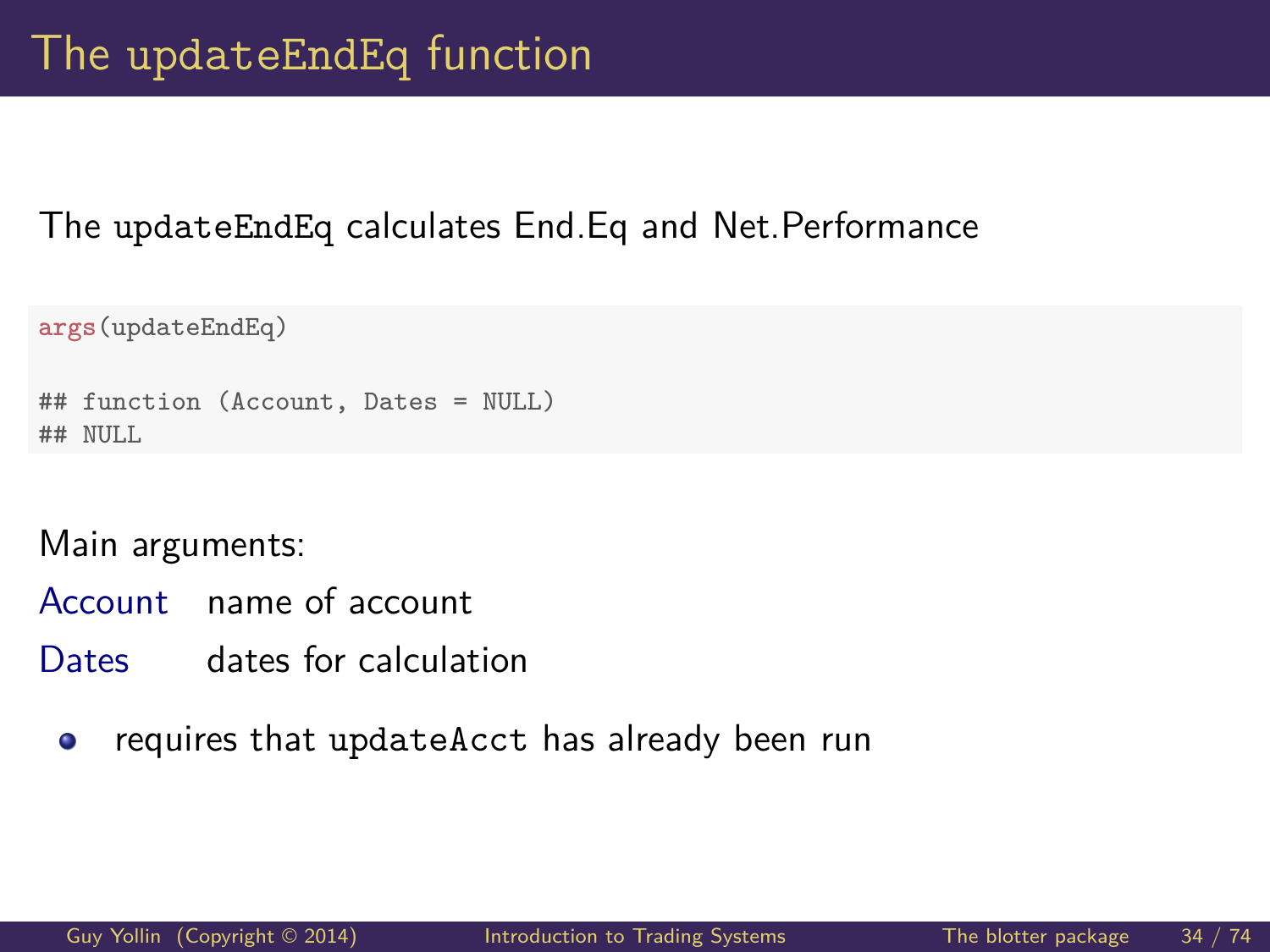#### Data integrity check

```
checkBlotterUpdate <- function(port.st,account.st,verbose=TRUE)
{
 ok <- TRUE
 p <- getPortfolio(port.st)
 a <- getAccount(account.st)
 syms <- names(p$symbols)
 port.tot <- sum(sapply(syms,FUN = function(x) eval(parse(
    text=paste("sum(p$symbols",x,"posPL.USD$Net.Trading.PL)",sep="$")))))
 port.sum.tot <- sum(p$summary$Net.Trading.PL)
 if( !isTRUE(all.equal(port.tot,port.sum.tot)) ) {
   ok <- FALSE
    if( verbose )
      print("portfolio P&L doesn't match sum of symbols P&L")
 initEq <- as.numeric(first(a$summary$End.Eq))
 endEq <- as.numeric(last(a$summary$End.Eq))
 if( !isTRUE(all.equal(port.tot,endEq-initEq)) ) {
    ok <- FALSE
    if( verbose )
      print("portfolio P&L doesn't match account P&L")
  }
 if( sum(duplicated(index(p$summary))) ) {
   ok <- FALSE
    if( verbose )
      print("duplicate timestamps in portfolio summary")
 if( sum(duplicated(index(a$summary))) ) {
    ok <- FALSE
    if( verbose )
      print("duplicate timestamps in account summary")
 return(ok)
checkBlotterUpdate(b.strategy,b.strategy)
```
## [1] TRUE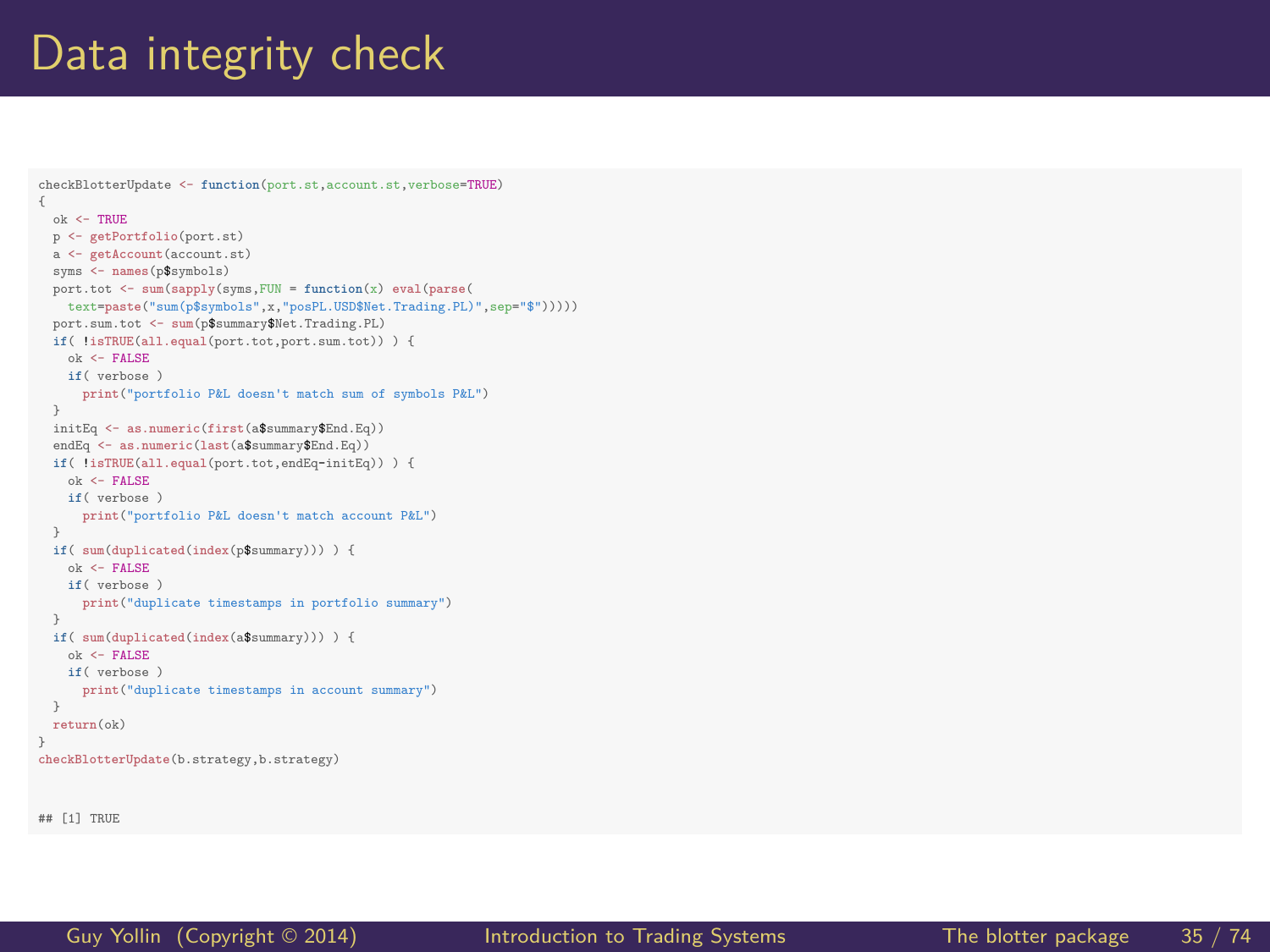<span id="page-35-0"></span>1 [Introduction to the blotter package](#page-2-0)

- [Faber trading strategy example](#page-10-0)
- 3 [Analysis and reporting](#page-35-0)
- [Introduction to the PerformanceAnalytics package](#page-44-0)
- 5 [Comparing Faber to Buy-and-Hold strategy](#page-52-0)
- [Technical details of](#page-61-0) blotter data structures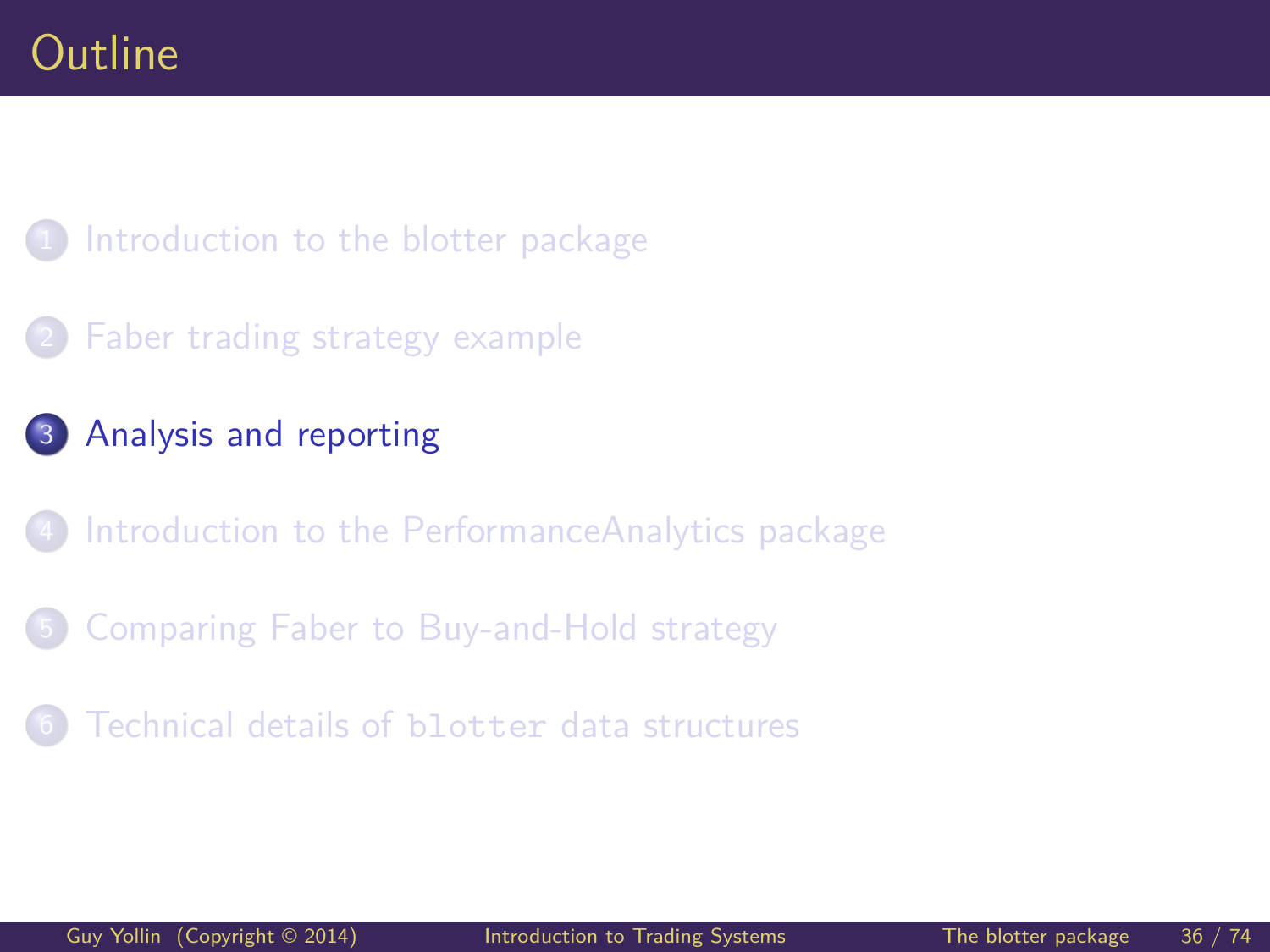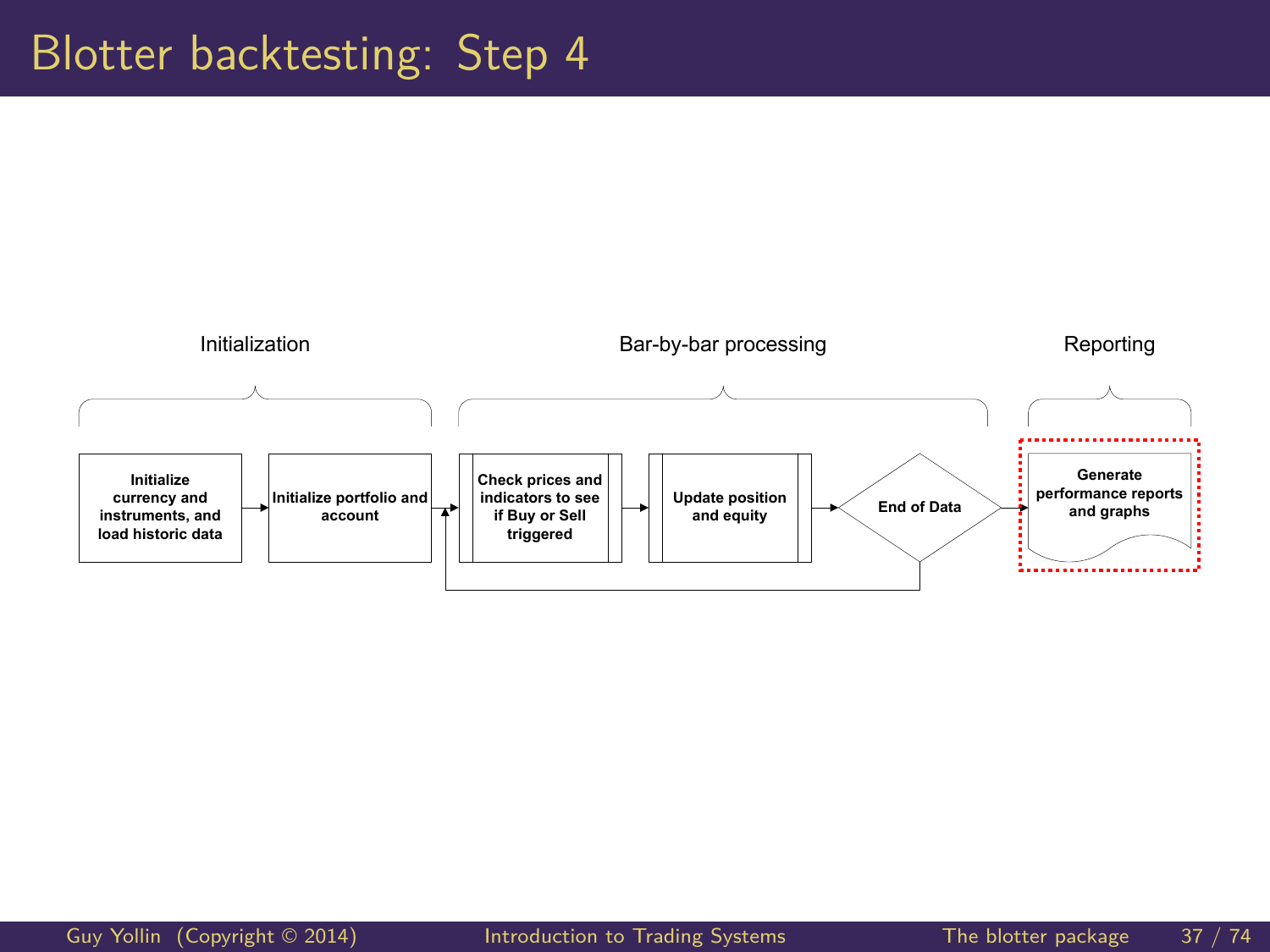#### The function chart.Posn charts trades against market data, position through time, and cumulative P&L

```
args(chart.Posn)
## function (Portfolio, Symbol, Dates = NULL, ..., TA = NULL)
## NULL
chart.Posn(b.strategy, Symbol = 'SPY', theme=myTheme,
 TA='add SMA(n=10,col=4, on=1)')
```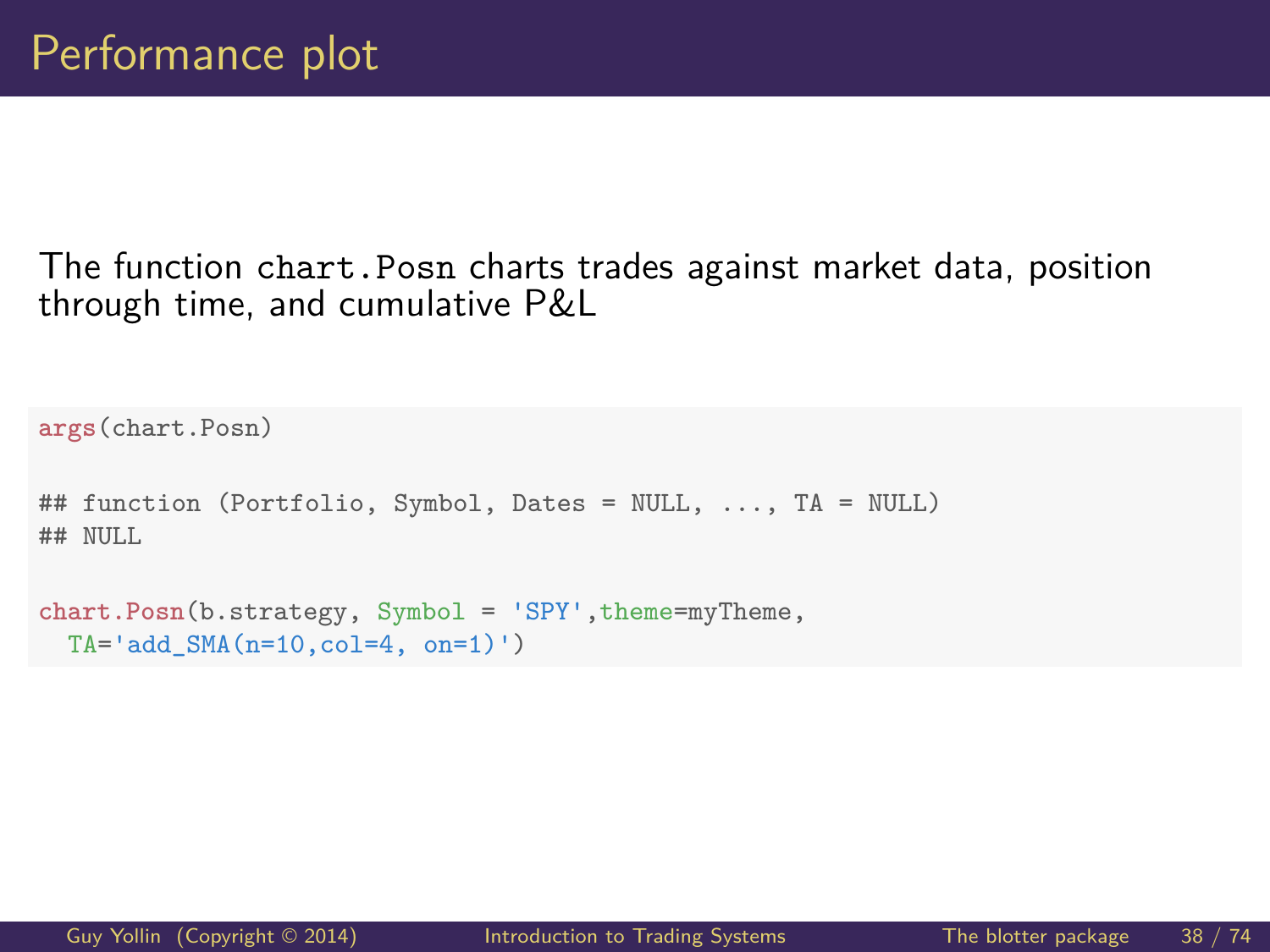## Performance plot



[Guy Yollin](http://faculty.washington.edu/gyollin/) (Copyright © 2014) [Introduction to Trading Systems](#page-0-0) The blotter package 39 / 74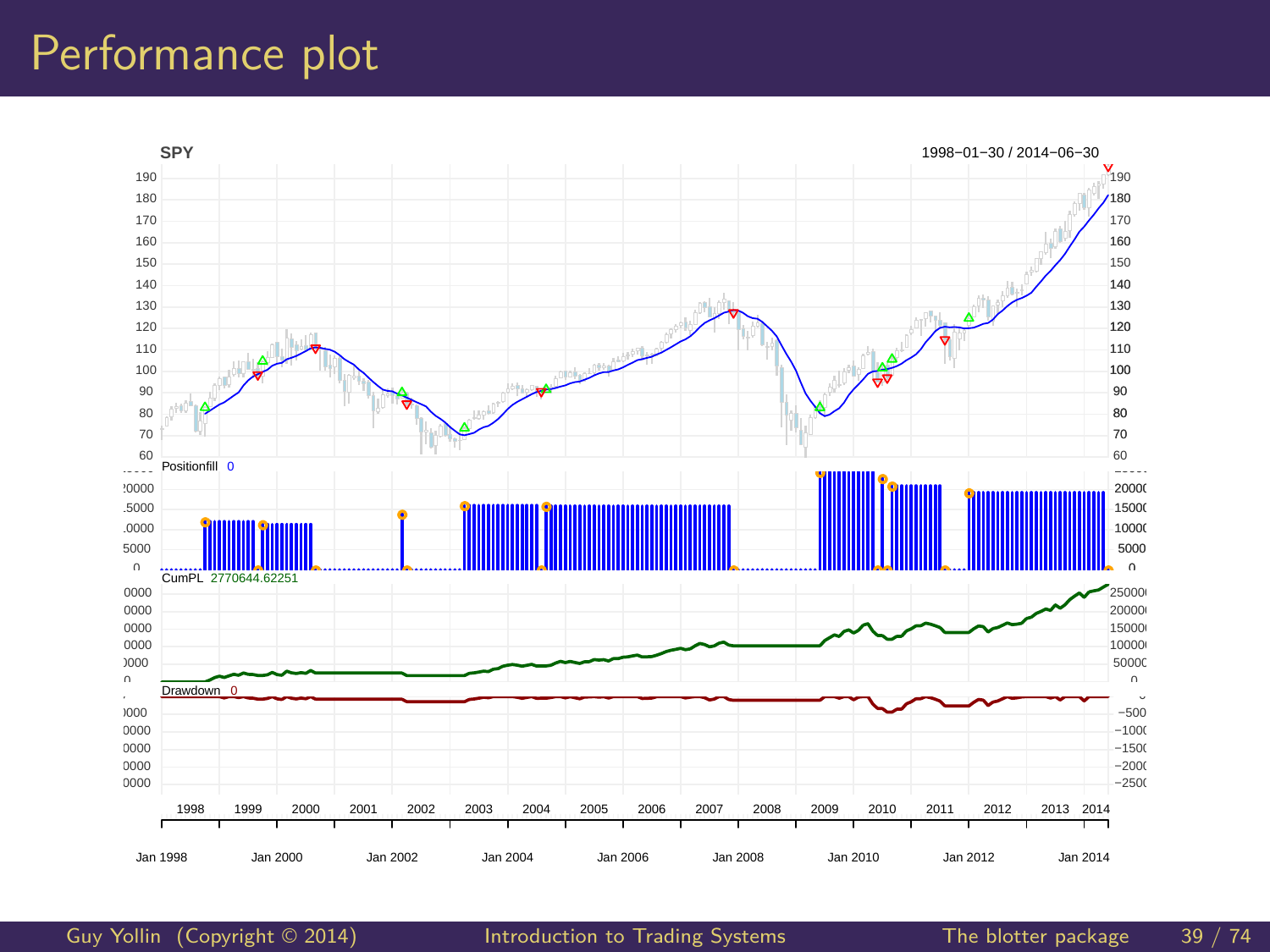## Trade statistics

The function tradeStats calculates trade-level statistics on a symbol or symbols within a portfolio or portfolios.

tstats <- **tradeStats**(Portfolio=b.strategy)

| Portfolio               | bFaber       | Avg.Win.Trade      | 421106.39    |
|-------------------------|--------------|--------------------|--------------|
| Symbol                  | <b>SPY</b>   | Med.Win.Trade      | 274444.49    |
| Num.Txns                | 18           | Avg.Losing.Trade   | $-88550.045$ |
| Num.Trades              | 9            | Med.Losing.Trade   | $-88550.045$ |
| Net.Trading.PL          | 2770644.6    | Avg.Daily.PL       | 395806.37    |
| Avg.Trade.PL            | 307849.4     | Med.Daily.PL       | 274444.49    |
| Med.Trade.PL            | 191489.58    | Std.Dev.Daily.PL   | 471451.55    |
| Largest. Winner         | 1366715.6    | Ann.Sharpe         | 13.327417    |
| Largest.Loser           | $-104201.29$ | Max.Drawdown       | $-441461.8$  |
| <b>Gross.Profits</b>    | 2947744.7    | Profit.To.Max.Draw | 6.2760687    |
| Gross.Losses            | $-177100.09$ | Avg.WinLoss.Ratio  | 4.7555751    |
| Std.Dev.Trade.PL        | 446040.66    | Med.WinLoss.Ratio  | 3.0993151    |
| <b>Percent.Positive</b> | 77.777778    | Max.Equity         | 2770644.6    |
| Percent.Negative        | 22.222222    | Min.Equity         | $\Omega$     |
| <b>Profit.Factor</b>    | 16.644513    | <b>End.Equity</b>  | 2770644.6    |

[Guy Yollin](http://faculty.washington.edu/gyollin/) (Copyright © 2014) [Introduction to Trading Systems](#page-0-0) The blotter package 40 / 74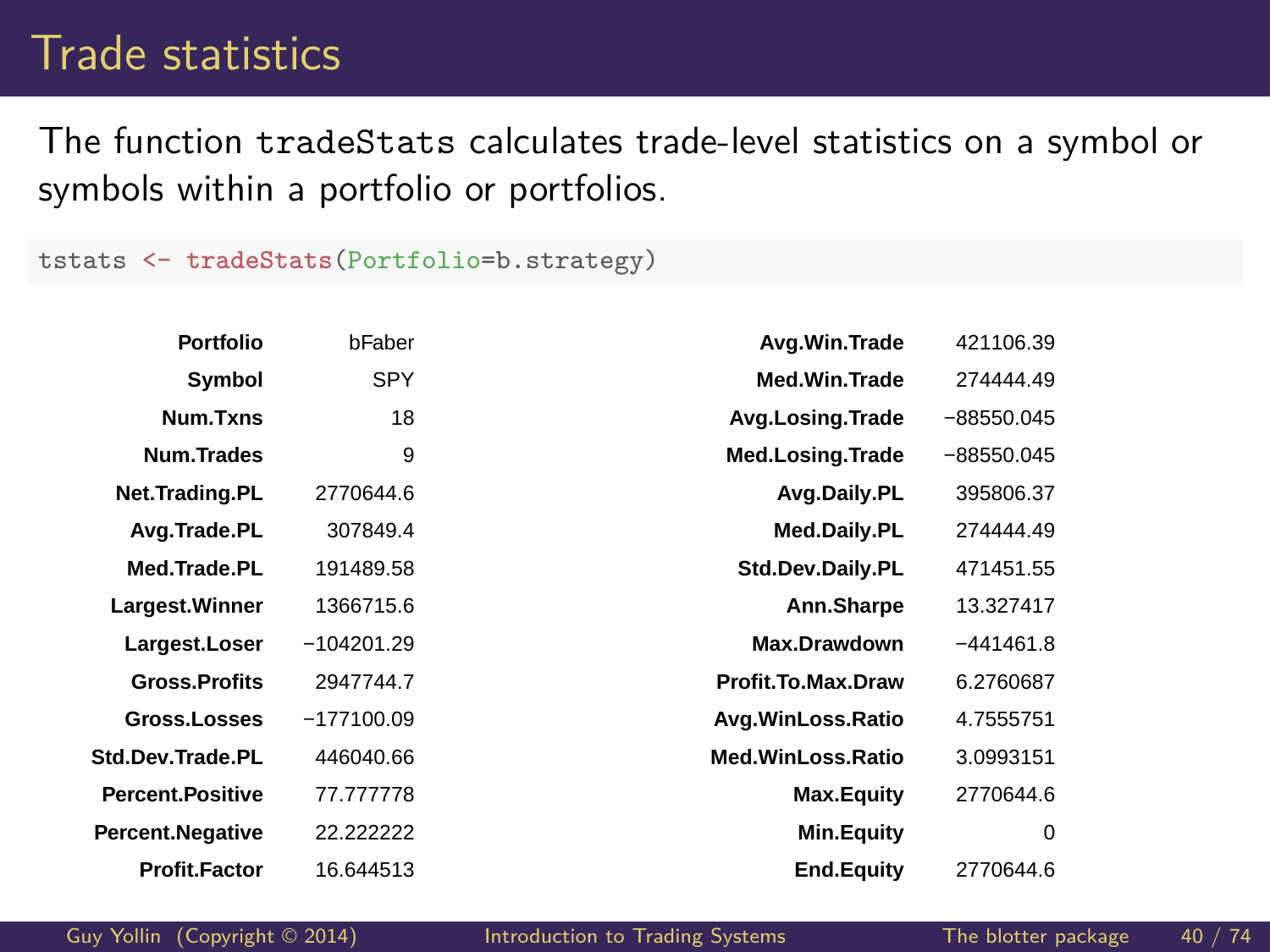```
# trade related
tab.trades <- cbind(
 c("Trades","Win Percent","Loss Percent","W/L Ratio"),
 c(tstats[,"Num.Trades"],tstats[,c("Percent.Positive","Percent.Negative")],
 tstats[,"Percent.Positive"]/tstats[,"Percent.Negative"]))
# profit related
tab.profit <- cbind(
 c("Net Profit","Gross Profits","Gross Losses","Profit Factor"),
  c(tstats[,c("Net.Trading.PL","Gross.Profits","Gross.Losses",
    "Profit.Factor")]))
# averages
tab.wins <- cbind(
 c("Avg Trade","Avg Win","Avg Loss","Avg W/L Ratio"),
 c(tstats[,c("Avg.Trade.PL","Avg.Win.Trade","Avg.Losing.Trade",
    "Avg.WinLoss.Ratio")]))
```
trade.stats.tab <- **data.frame**(tab.trades,tab.profit,tab.wins)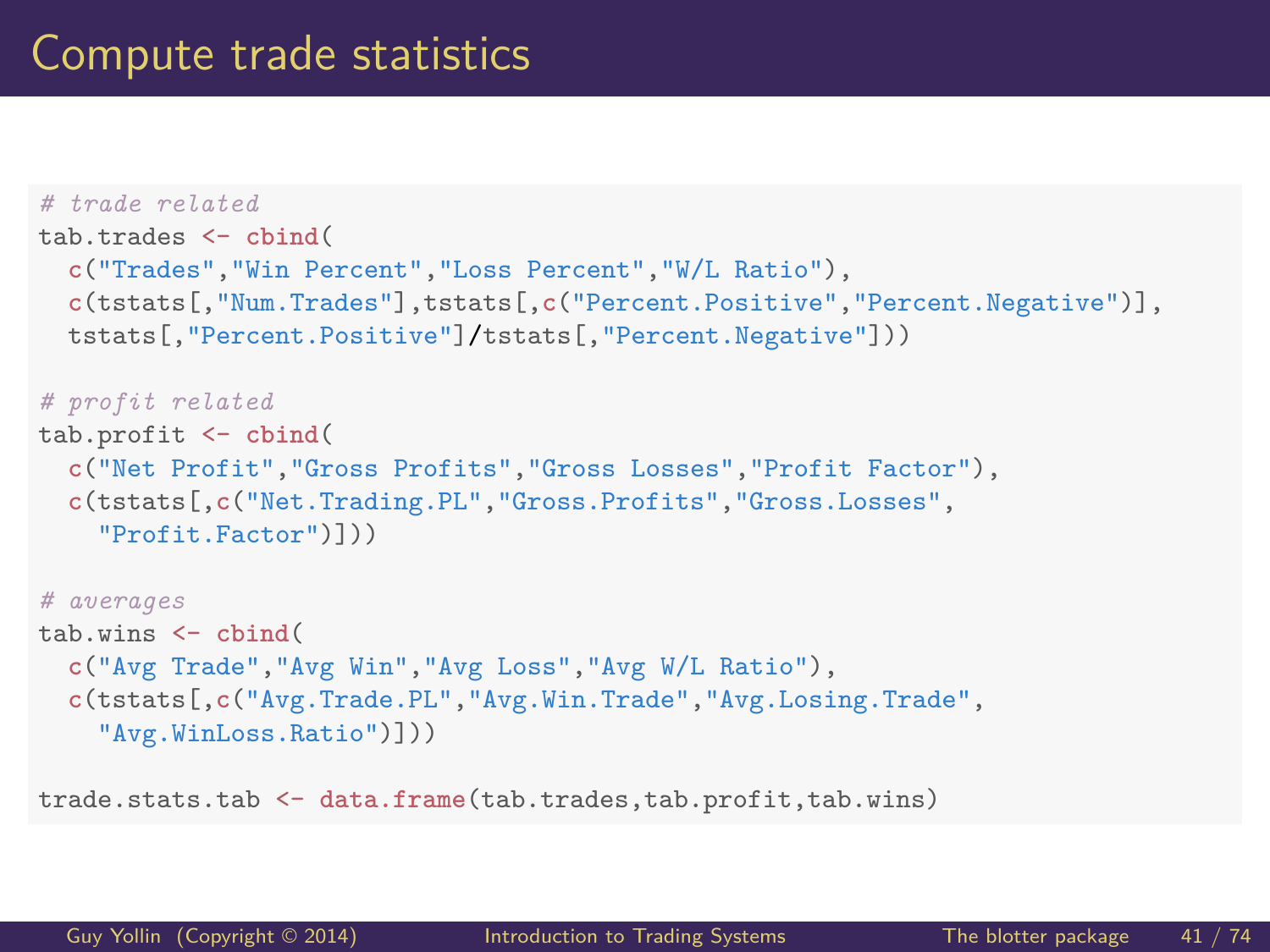| Trades    | 9.00 |                                            | Net Profit 2770644.62 | Avg Trade 307849.40 |                    |
|-----------|------|--------------------------------------------|-----------------------|---------------------|--------------------|
|           |      | Win Percent 77.78 Gross Profits 2947744.71 |                       |                     | Avg Win 421106.39  |
|           |      | Loss Percent 22.22 Gross Losses -177100.09 |                       |                     | Avg Loss -88550.04 |
| W/L Ratio |      | 3.50 Profit Factor                         |                       | 16.64 Avg W/L Ratio | 4.76               |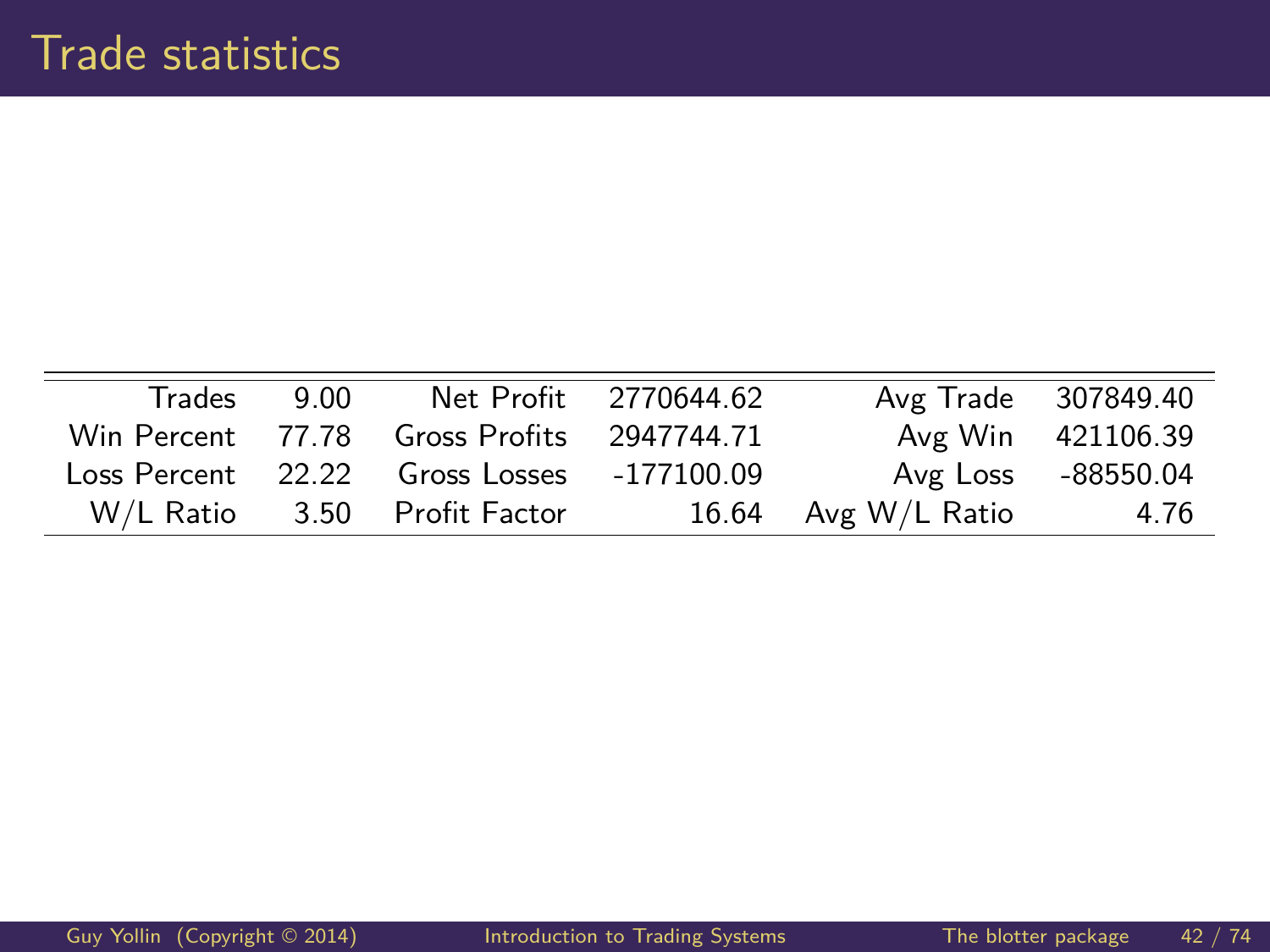The function perTradeStats calculates flat to flat per-trade statistics.

pts <- **perTradeStats**(Portfolio=b.strategy)

| <b>Start</b>     | End              | Init.Pos | Max.Pos | Num.Txns       | <b>Max.Notional.Cost</b> | Net.Trading.PL |
|------------------|------------------|----------|---------|----------------|--------------------------|----------------|
| 1998-10-30       | $1999 - 09 - 30$ | 12030    | 12030   |                | 999994.25                | 184069.653     |
| 1999-10-29       | $2000 - 09 - 29$ | 11305    | 11305   |                | 1184004.66               | 69499.870      |
| $2002 - 03 - 28$ | $2002 - 04 - 30$ | 13916    | 13916   | 2              | 1253509.03               | $-72898.796$   |
| $2003 - 04 - 30$ | $2004 - 08 - 31$ | 16058    | 16058   | 2              | 1180653.20               | 274444.488     |
| $2004 - 09 - 30$ | $2007 - 12 - 31$ | 15898    | 15898   | 2              | 1455058.52               | 569800.219     |
| $2009 - 06 - 30$ | $2010 - 06 - 30$ | 24372    | 24372   | 2              | 2024842.51               | 291725.326     |
| $2010 - 07 - 30$ | $2010 - 08 - 31$ | 22814    | 22814   | $\overline{2}$ | 2316588.03               | $-104201.294$  |
| $2010 - 09 - 30$ | $2011 - 08 - 31$ | 20939    | 20939   | 2              | 2212404.75               | 191489.585     |
| $2012 - 01 - 31$ | $2014 - 06 - 30$ | 19265    | 19265   | 2              | 2403830.23               | 1366715.571    |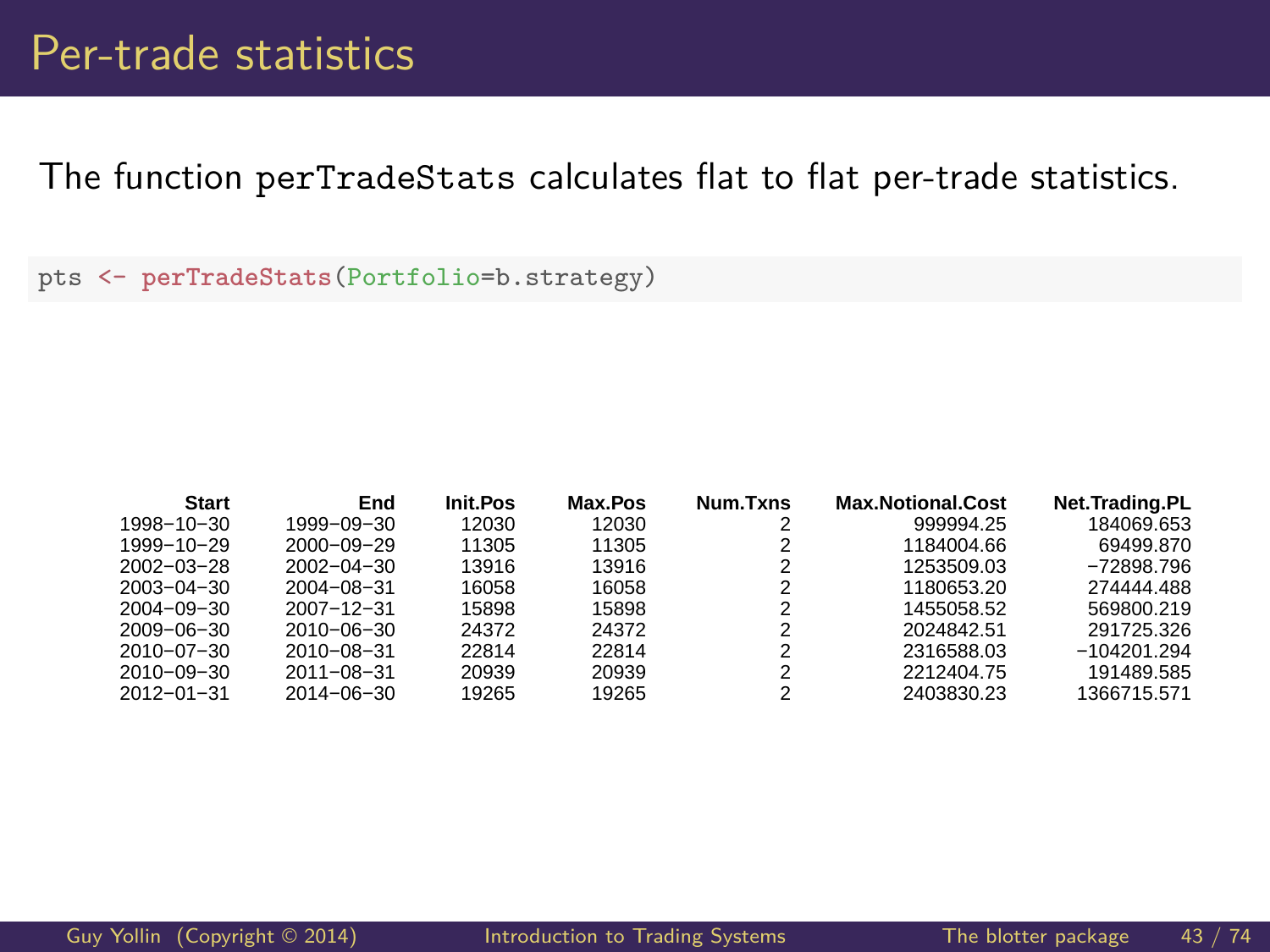#### Per-trade statistics

- Maximum adverse excursion (MAE) is the largest loss that a trade  $\bullet$ suffers while it is open
- Maximum favorable excursion (MFE) is the peak profit that a trade  $\bullet$ achieves while it is open

| <b>MAE</b>   | MFE         | Pct.Net.Trading.PL | Pct.MAE   | Pct.MFE | tick.Net.Trading.PL | tick.MAE    | tick.MFE  |
|--------------|-------------|--------------------|-----------|---------|---------------------|-------------|-----------|
|              | 256403.0442 | 0.1841             |           | 0.2564  | 1530.0886           |             | 2131.3636 |
|              | 142275.3455 | 0.0587             |           | 0.1202  | 614.7711            |             | 1258.517  |
| -72898.796   |             | $-0.0582$          | $-0.0582$ |         | $-523.8488$         | $-523.8488$ |           |
|              | 319232.8431 | 0.2325             |           | 0.2704  | 1709.0826           |             | 1987.9988 |
|              | 675378.6827 | 0.3916             |           | 0.4642  | 3584.1              |             | 4248.199  |
|              | 628985.8349 | 0.1441             |           | 0.3106  | 1196.9692           |             | 2580.7723 |
| -104201.2937 |             | $-0.045$           | $-0.045$  |         | $-456.7428$         | $-456.7428$ |           |
|              | 457742.4122 | 0.0866             |           | 0.2069  | 914.5116            |             | 2186.0758 |
|              | 366715.5708 | 0.5686             |           | 0.5686  | 7094.2931           |             | 7094.2931 |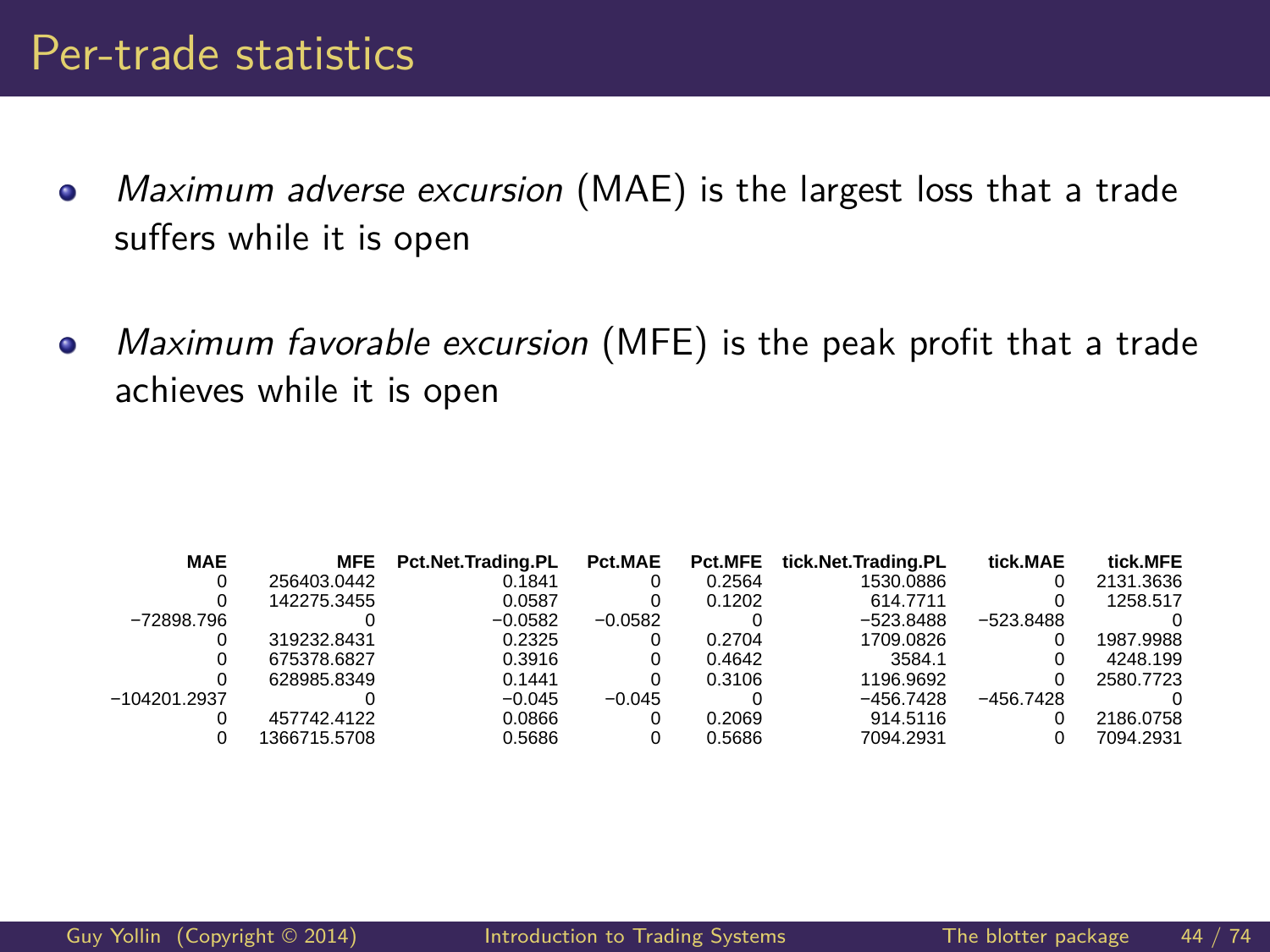<span id="page-44-0"></span>1 [Introduction to the blotter package](#page-2-0)

- [Faber trading strategy example](#page-10-0)
- [Analysis and reporting](#page-35-0)
- 4 [Introduction to the PerformanceAnalytics package](#page-44-0)
- 5 [Comparing Faber to Buy-and-Hold strategy](#page-52-0)
- [Technical details of](#page-61-0) blotter data structures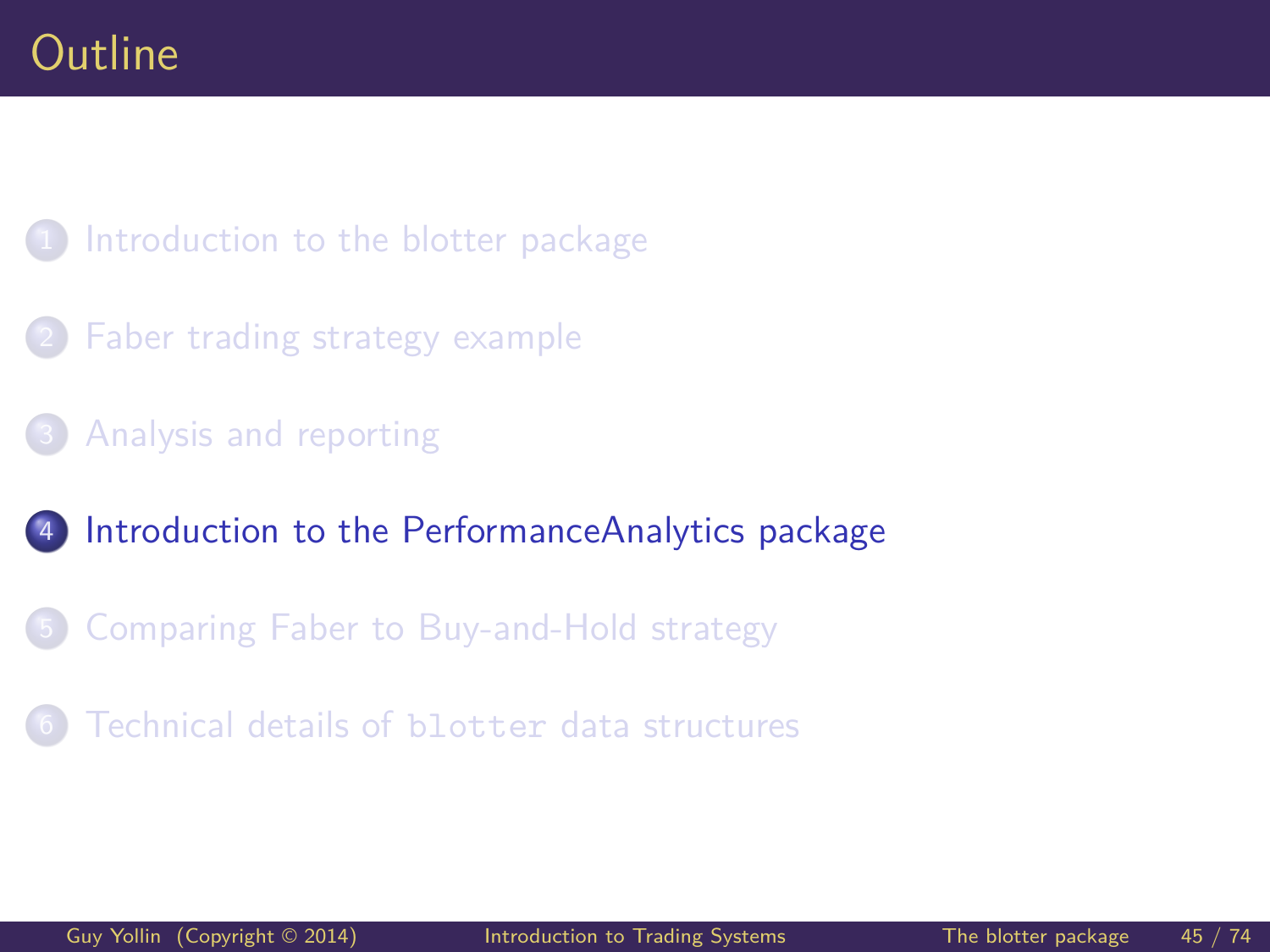**Description** 

The PerformanceAnalytics package is a collection of econometric functions for performance and risk analysis

Key features

- extensive collection of performance charts  $\bullet$
- extensive collection of performance metrics and ratios  $\bullet$
- extensive collection of risk metrics  $\bullet$
- support for building tables of metrics  $\bullet$

Authors

- Peter Carl  $\bullet$
- Brian Peterson  $\bullet$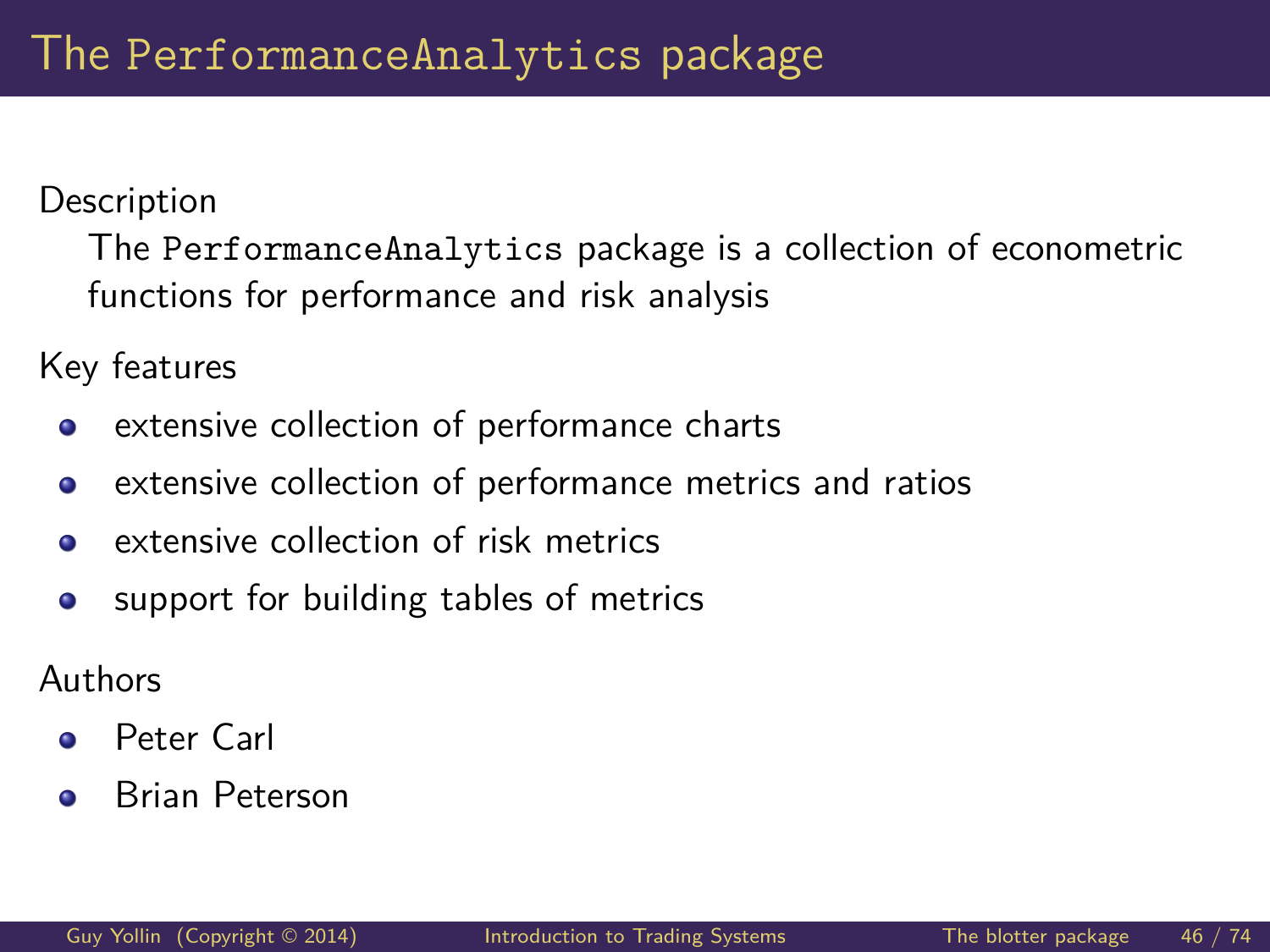```
library(PerformanceAnalytics)
rets <- PortfReturns(Account=b.strategy)
rownames(rets) <- NULL
tail(rets)
## SPY.DailyEndEq
\## 2014-01-31 -0.124268590
## 2014-02-28 0.154810793
## 2014-03-31 0.029499476
## 2014-04-30 0.024925064
## 2014-05-30 0.083786563
## 2014-06-30 0.076267786
```
**charts.PerformanceSummary**(rets,colorset = bluefocus)

clear rownames to avoid timeBased/xtsible error when using certain  $\bullet$ functions with table.Arbitrary (e.g. Return.annualized)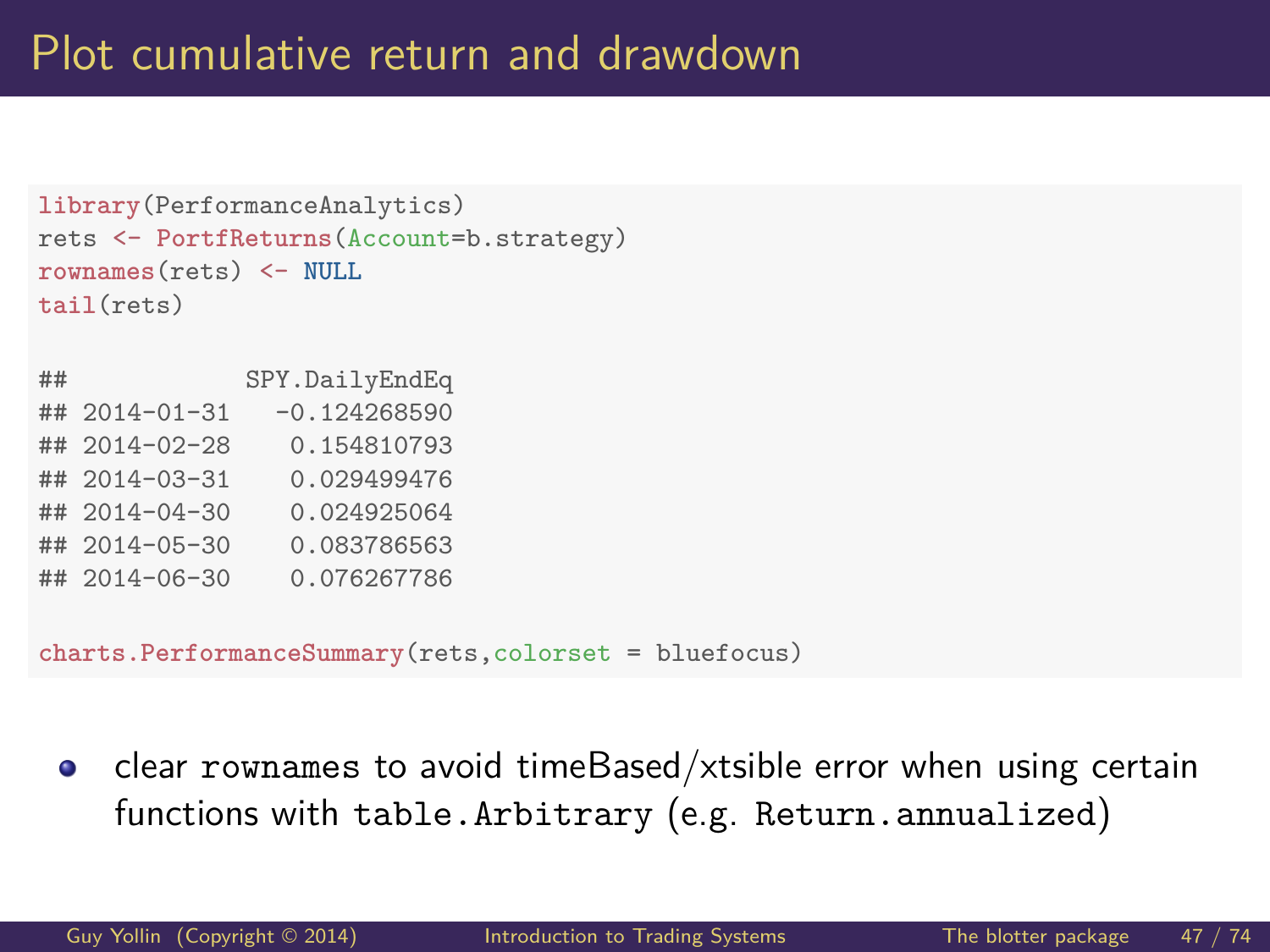## Cumulative return and drawdown

**SPY.DailyEndEq Performance**



Date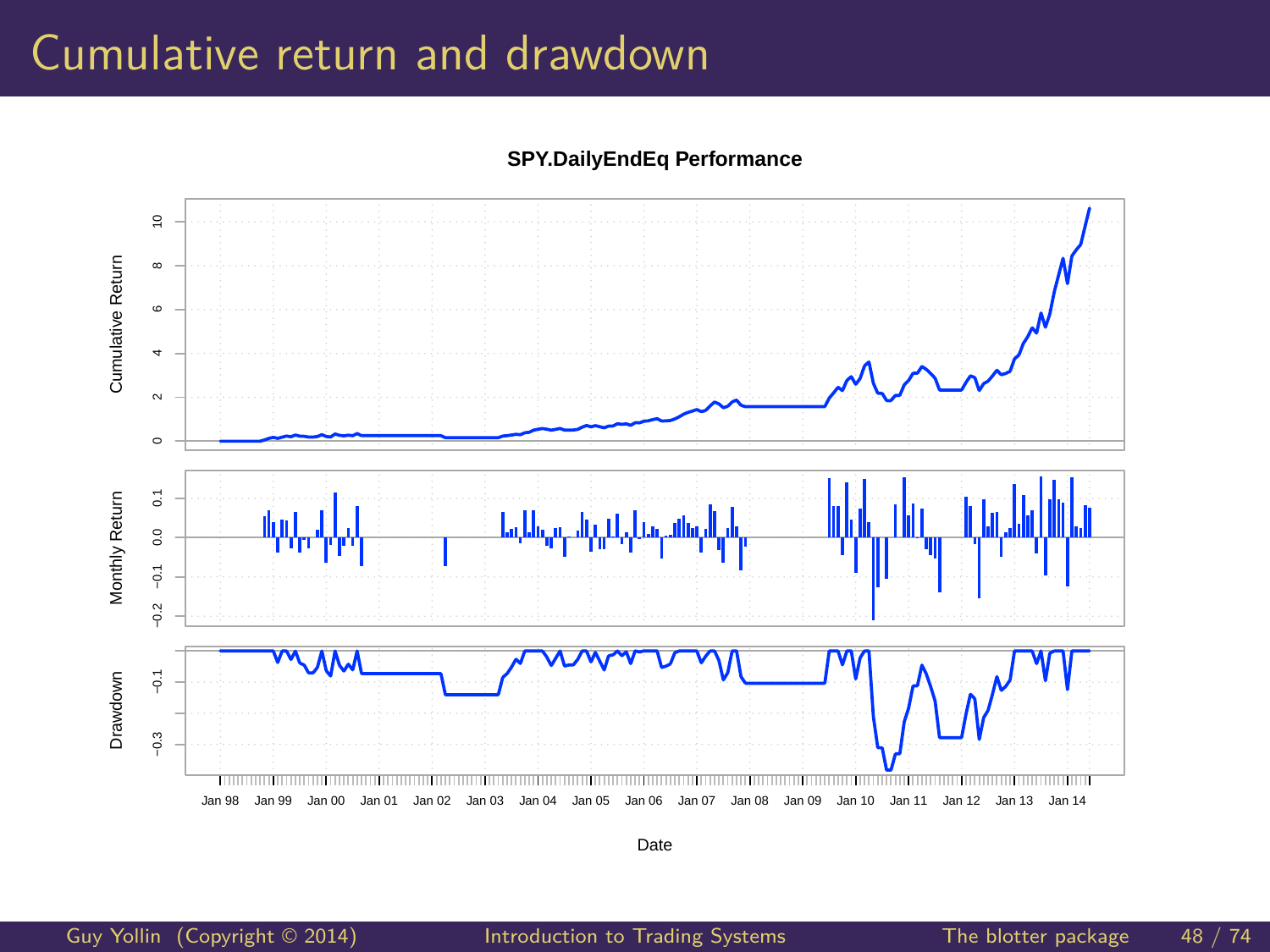The table.Arbitrary creates a table of statistics from a passed vector of functions and vector of labels

```
args(table.Arbitrary)
## function (R, metrics = c("mean", "sd"), metricsNames = c("Average Return",
## "Standard Deviation"), ...)
## NULL
```
Main arguments:

R time series object (e.g. xts, zoo) of asset returns metrics list of functions to apply metricsNames column names for each function Return value:

```
an data.frame object
```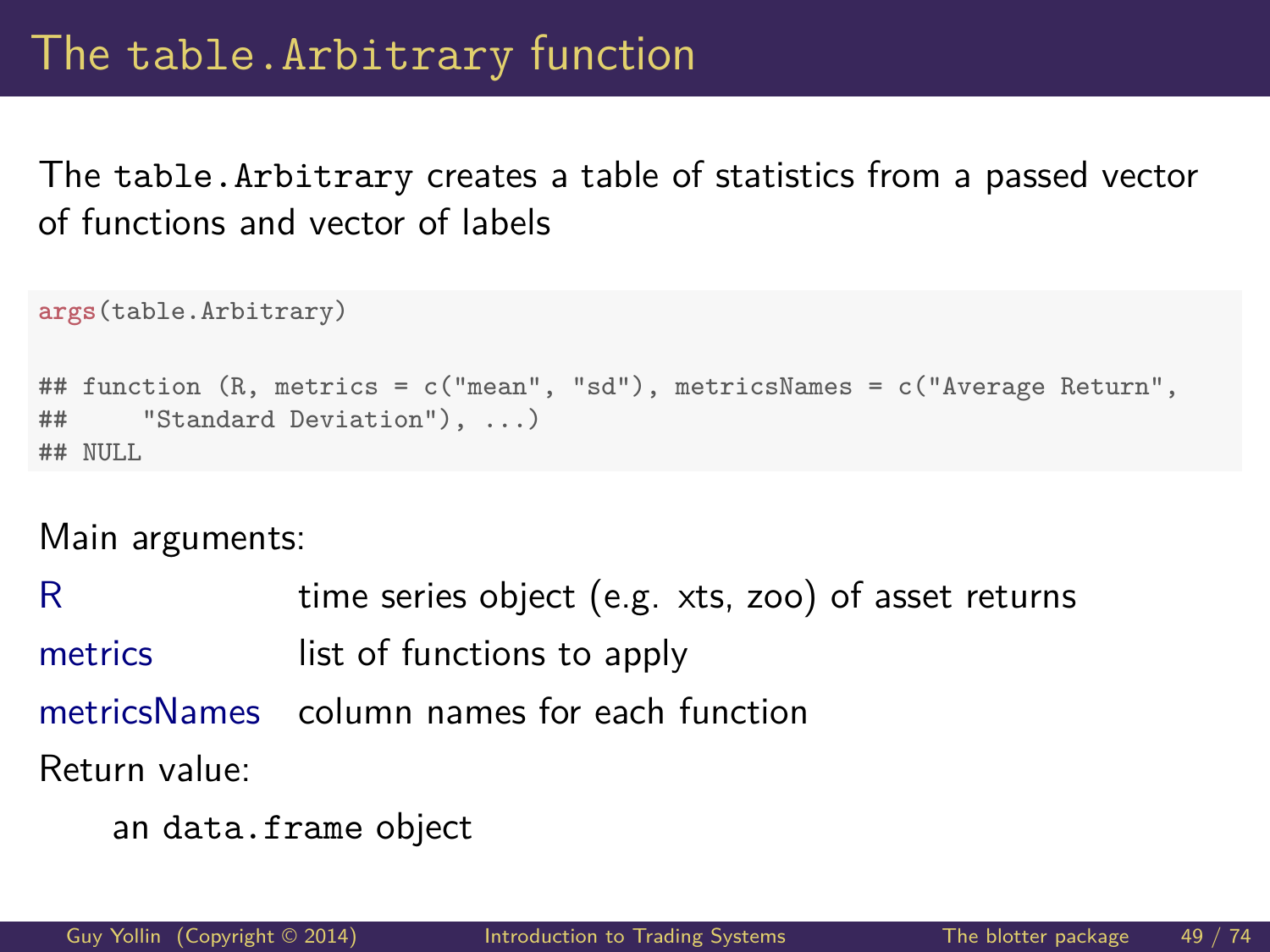```
tab.perf <- table.Arbitrary(rets,
  metrics=c(
    "Return.cumulative",
    "Return.annualized",
    "SharpeRatio.annualized",
    "CalmarRatio"),
  metricsNames=c(
    "Cumulative Return",
    "Annualized Return",
    "Annualized Sharpe Ratio",
    "Calmar Ratio"))
tab.perf
```

| ## |                            |  | SPY.DailyEndEq |
|----|----------------------------|--|----------------|
|    | ## Cumulative Return       |  | 10.62576116    |
|    | ## Annualized Return       |  | 0.16030187     |
|    | ## Annualized Sharpe Ratio |  | 0.83497353     |
|    | ## Calmar Ratio            |  | 0.41915213     |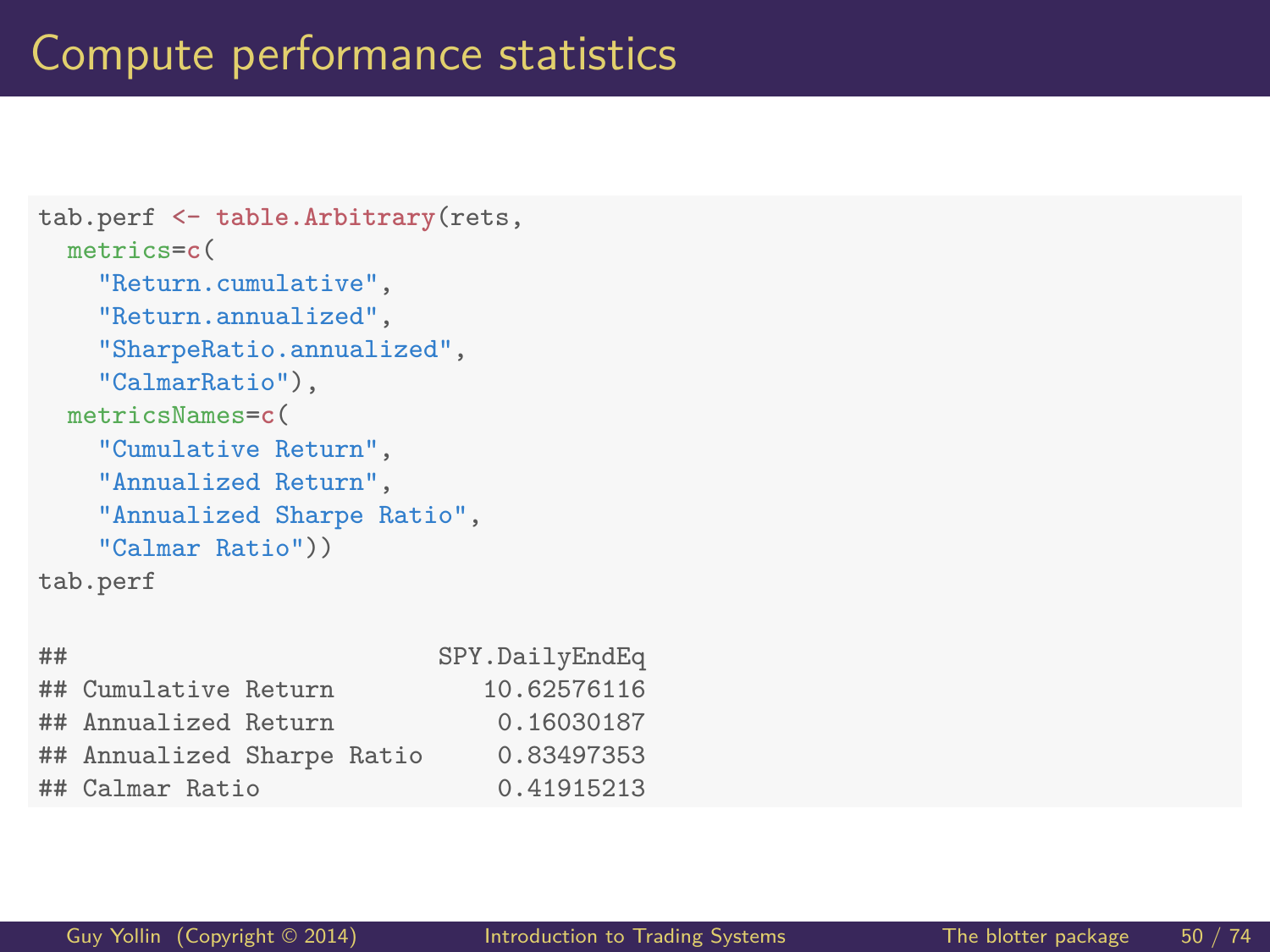## Compute risk statistics

```
tab.risk <- table.Arbitrary(rets,
  metrics=c(
    "StdDev.annualized",
    "maxDrawdown",
    "VaR",
    "ES"),
  metricsNames=c(
    "Annualized StdDev",
    "Max DrawDown",
    "Value-at-Risk",
    "Conditional VaR"))
tab.risk
```

| ##                   | SPY.DailyEndEq |
|----------------------|----------------|
| ## Annualized StdDev | 0.191984378    |
| ## Max DrawDown      | 0.382443180    |
| ## Value-at-Risk     | $-0.077230807$ |
| ## Conditional VaR   | $-0.120257234$ |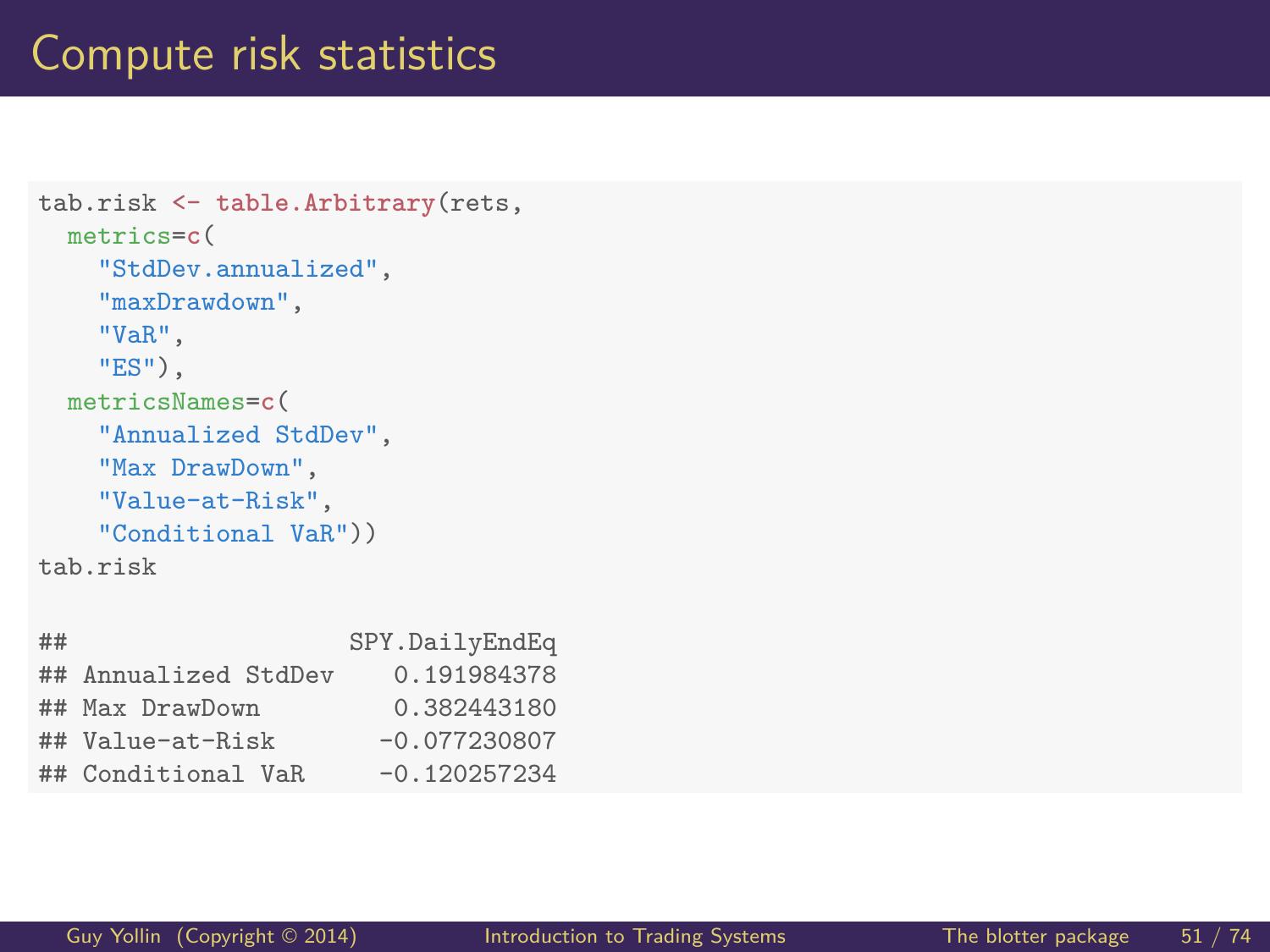```
performance.stats.tab <- data.frame(
 rownames(tab.perf),tab.perf[,1],
 rownames(tab.risk),tab.risk[,1])
```

| Cumulative Return       | 10.626 Annualized StdDev | 0.192    |
|-------------------------|--------------------------|----------|
| Annualized Return       | 0.160 Max DrawDown       | 0.382    |
| Annualized Sharpe Ratio | 0.835 Value-at-Risk      | -0.077   |
| Calmar Ratio            | 0.419 Conditional VaR    | $-0.120$ |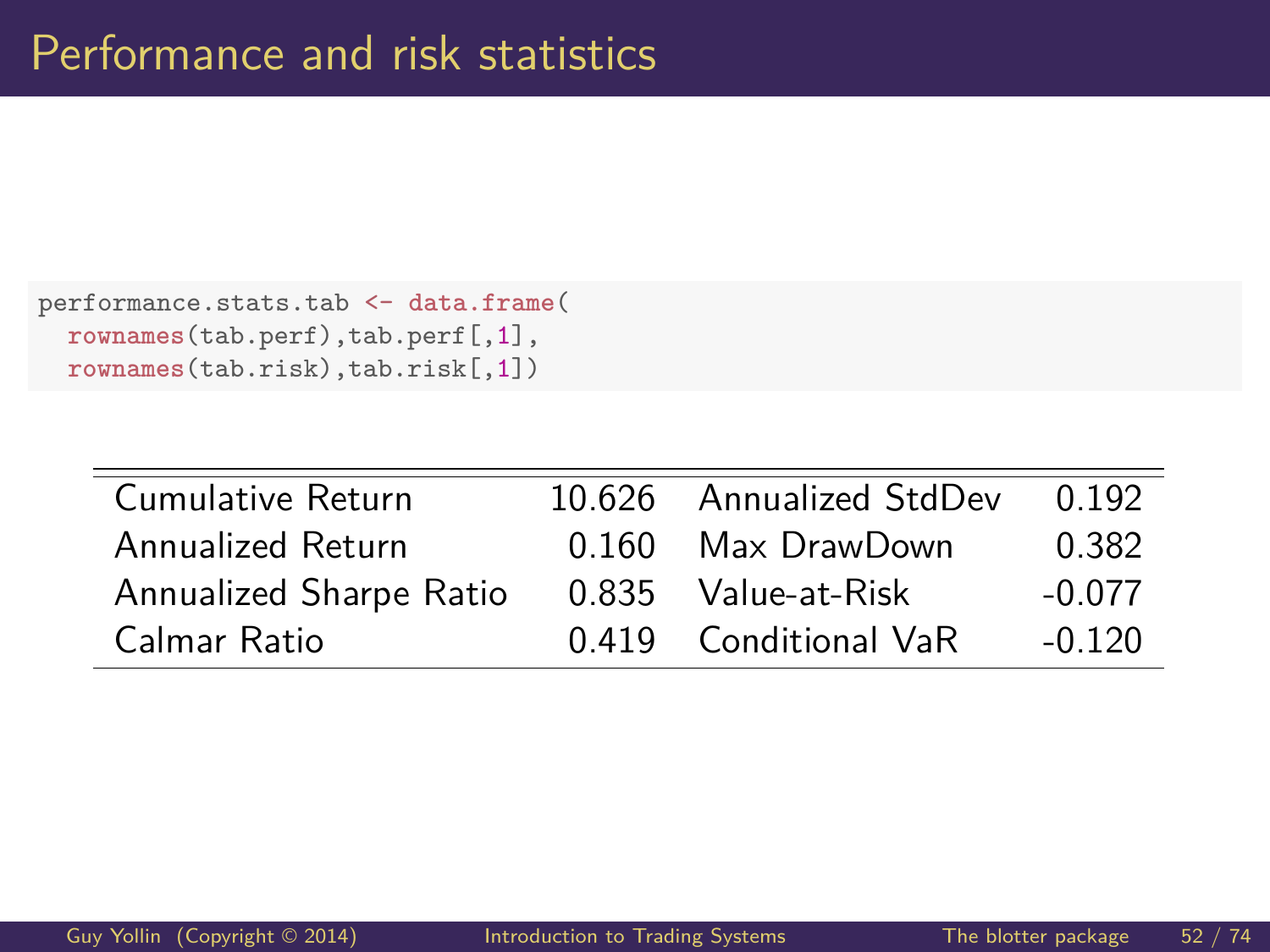#### <span id="page-52-0"></span>1 [Introduction to the blotter package](#page-2-0)

- [Faber trading strategy example](#page-10-0)
- [Analysis and reporting](#page-35-0)
- 4 [Introduction to the PerformanceAnalytics package](#page-44-0)
- 5 [Comparing Faber to Buy-and-Hold strategy](#page-52-0)
	- [Technical details of](#page-61-0) blotter data structures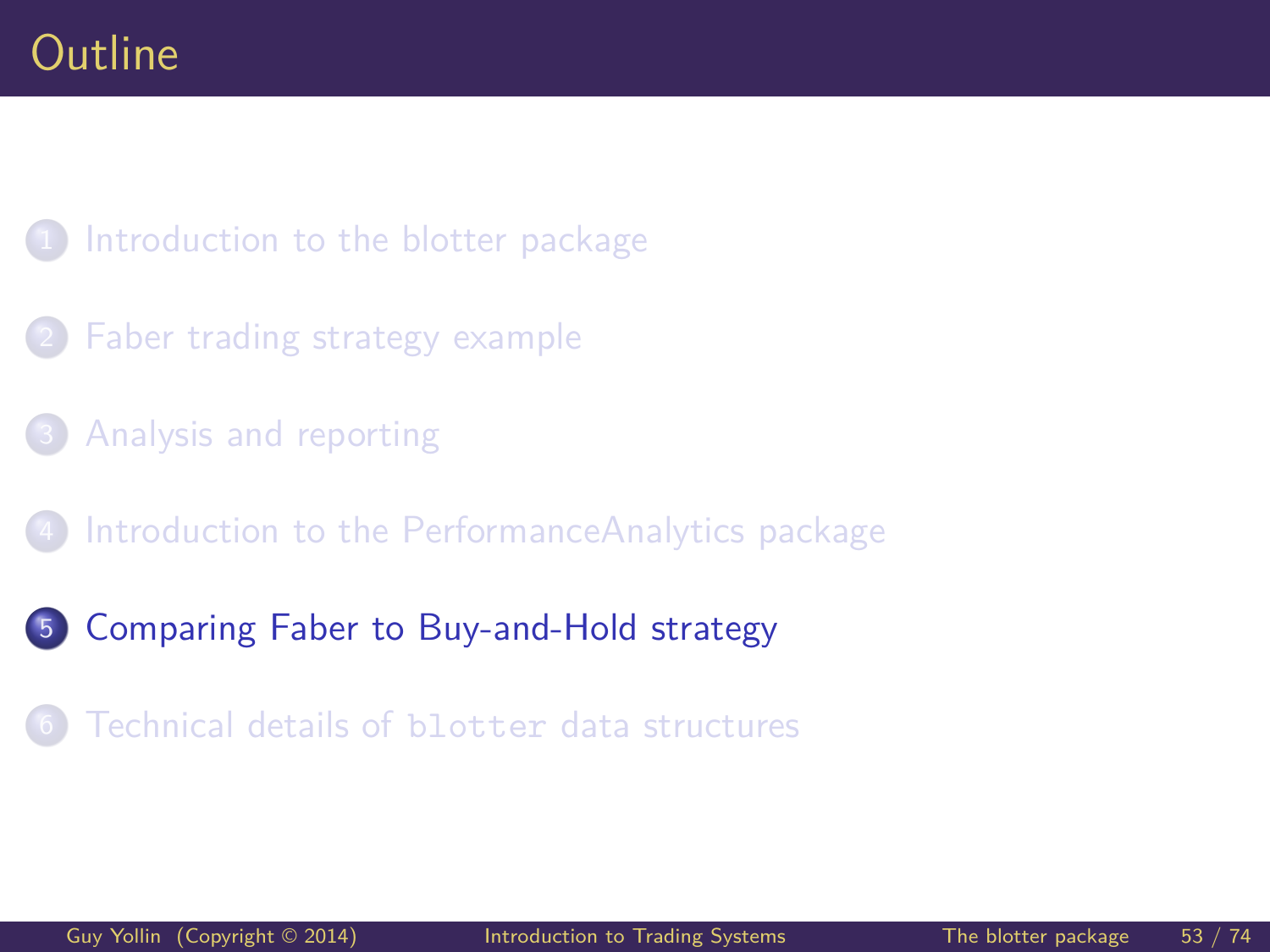# Buy and hold strategy

```
# remove objects to allow re-runs
suppressWarnings(try(rm(list=c("account.buvHold", "portfolio.buvHold"), pos=.blotter)# initialize portfolio and account
initPortf("buyHold", 'SPY', initDate=initDate)
initAcct("buyHold", portfolios="buyHold",
  initDate=initDate, initEq=initEq)
# place an entry order
CurrentDate <- time(getTxns(Portfolio=b.strategy, Symbol="SPY"))[2]
equity = getEndEq("buyHold", CurrentDate)
ClosePrice <- as.numeric(Cl(SPY[CurrentDate,]))
UnitSize = as.numeric(trunc(equity/ClosePrice))
addTxn("buyHold", Symbol='SPY', TxnDate=CurrentDate, TxnPrice=ClosePrice,
  TxnQty = UnitSize , TxnFees=0)
# place an exit order
LastDate <- last(time(SPY))
LastPrice <- as.numeric(Cl(SPY[LastDate,]))
addTxn("buyHold", Symbol='SPY', TxnDate=LastDate, TxnPrice=LastPrice,
  TxnQty = -UnitSize , TxnFees=0)
# update portfolio and account
updatePortf(Portfolio="buyHold")
updateAcct(name="buyHold")
updateEndEq(Account="buyHold")
```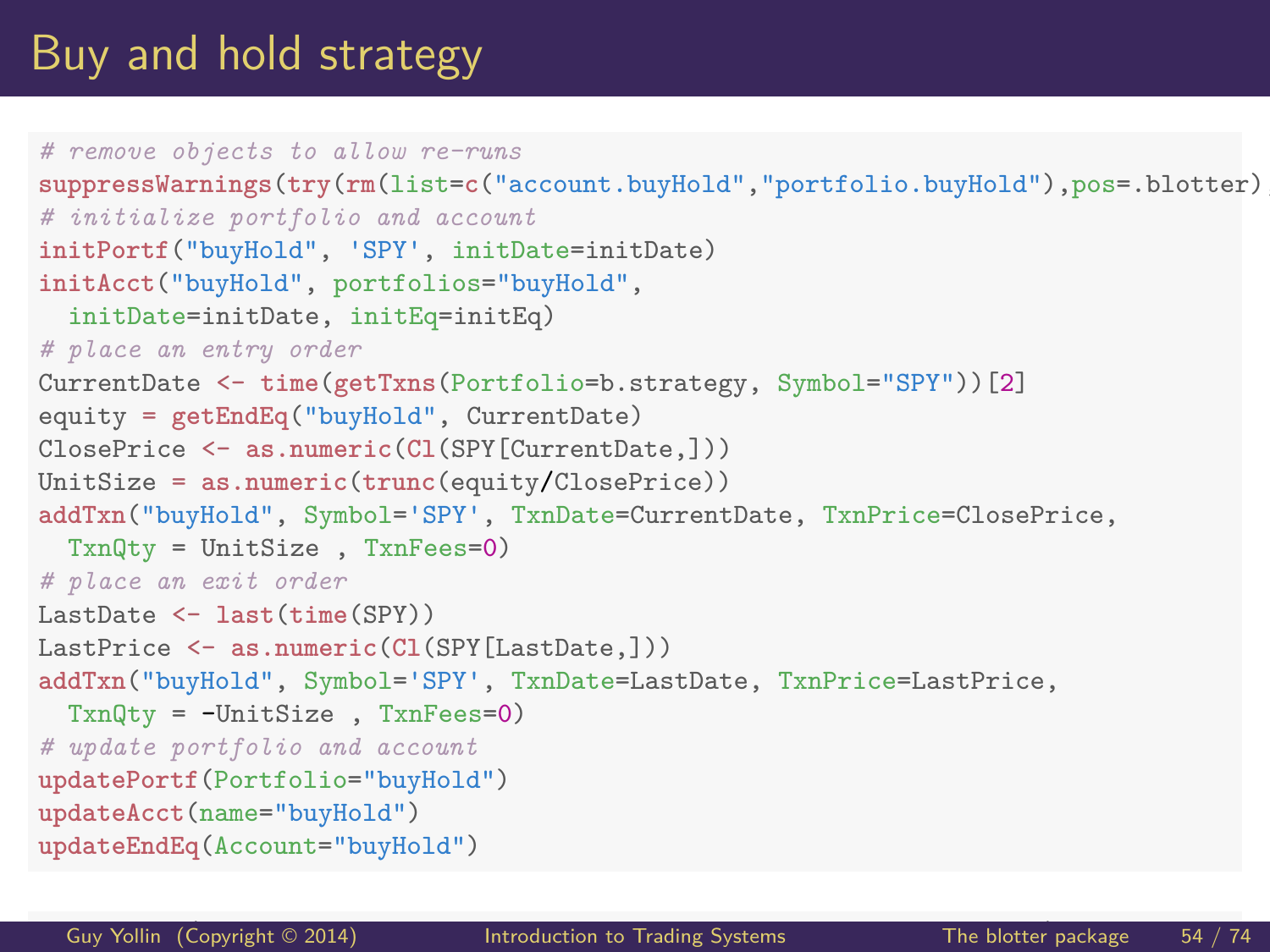## Buy and hold performance



[Guy Yollin](http://faculty.washington.edu/gyollin/) (Copyright © 2014) [Introduction to Trading Systems](#page-0-0) The blotter package 55 / 74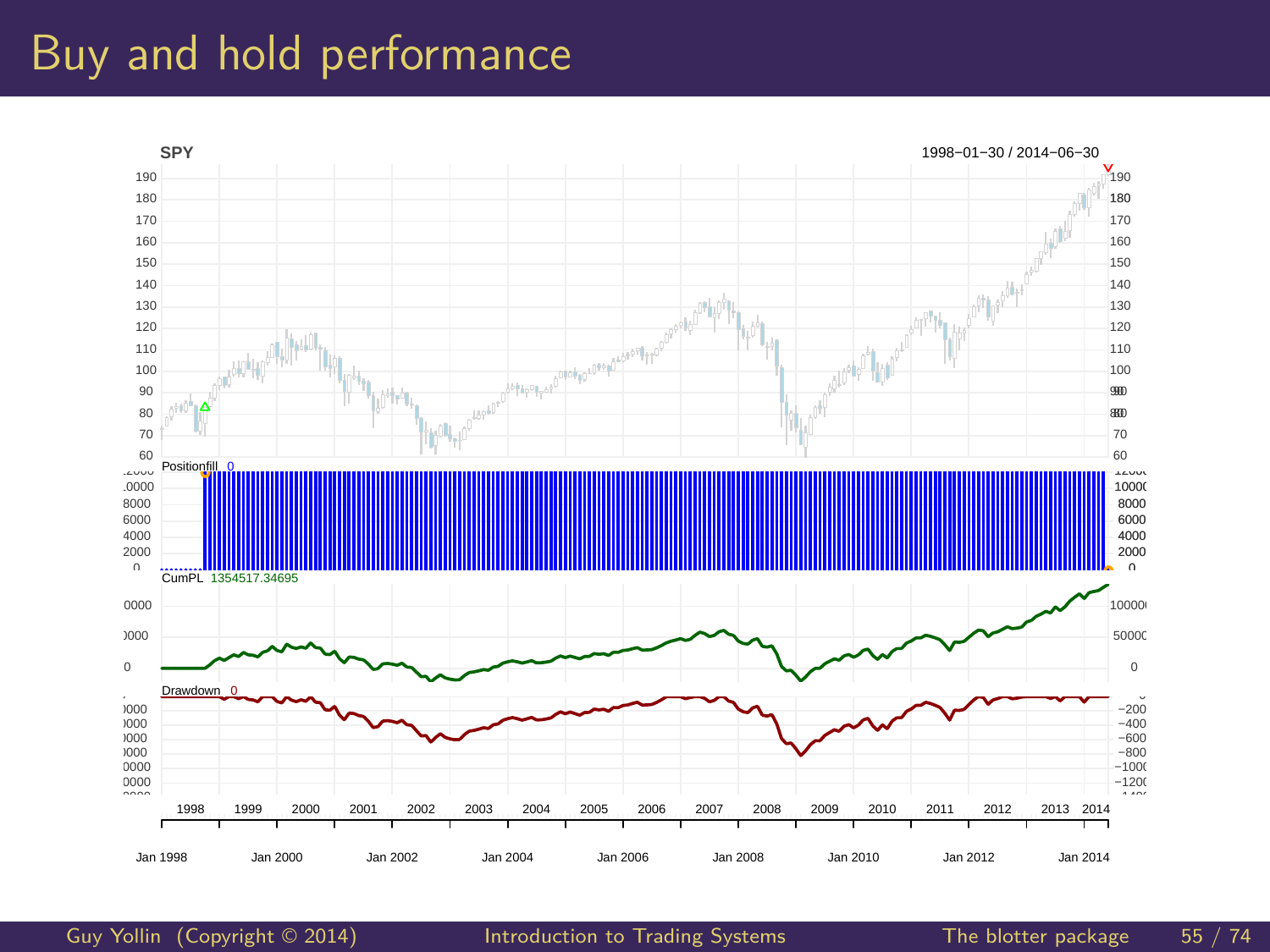```
rets.bh <- PortfReturns(Account="buyHold")
returns <- cbind(rets,rets.bh)
colnames(returns) <- c("Faber","BuyHold")
returns["2011"]
```

| ## |                   | Faber                            | BuyHold                         |
|----|-------------------|----------------------------------|---------------------------------|
| ## | $2011 - 01 - 31$  | 0.05709661682                    | 0.03280349111                   |
|    | $\#$ # 2011-02-28 | 0.08710644273                    | 0.05004491647                   |
|    | $\#$ # 2011-03-31 | 0.00031166763                    | 0.00017906116                   |
|    | $\#$ # 2011-04-29 | 0.07515476880                    | 0.04317836901                   |
|    | $\#$ # 2011-05-31 | $-0.02994447819 - 0.01720388140$ |                                 |
| ## | $2011 - 06 - 30$  | $-0.04453965524 -0.02558919015$  |                                 |
| ## | $2011 - 07 - 29$  | $-0.05192506175 - 0.02983229824$ |                                 |
| ## | $2011 - 08 - 31$  | $-0.13984363220 -0.08034380321$  |                                 |
| ## | $2011 - 09 - 30$  |                                  | $0.00000000000 - 0.09587698499$ |
| ## | $2011 - 10 - 31$  | 0.00000000000                    | 0.14027840789                   |
|    | $\#$ # 2011-11-30 | 0.0000000000                     | $-0.00579287352$                |
| ## | $2011 - 12 - 30$  | 0.00000000000                    | 0.01483361108                   |

**charts.PerformanceSummary**(returns, geometric=FALSE, wealth.index=TRUE)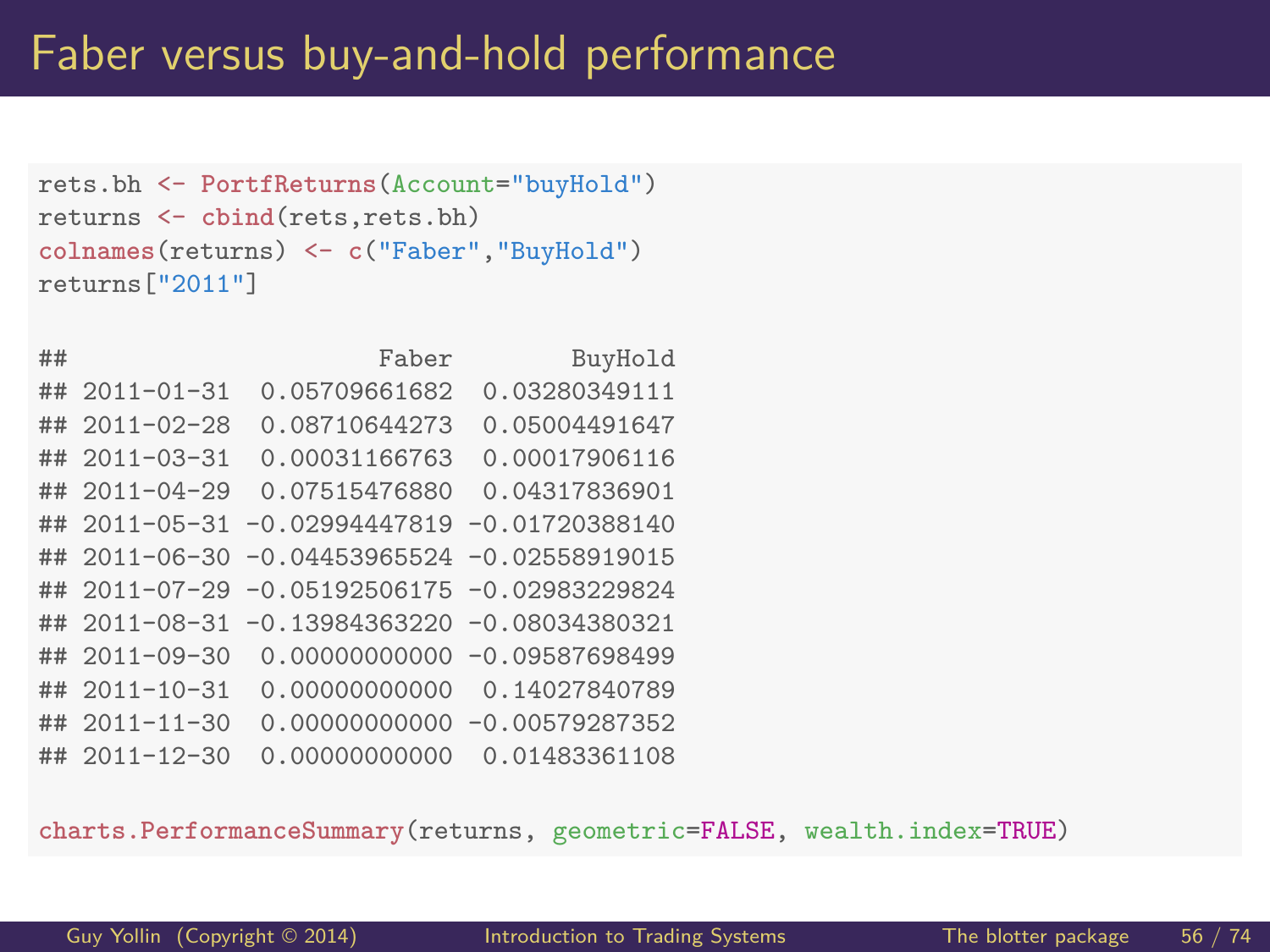## Faber versus buy-and-hold performance



**Faber Performance**

Date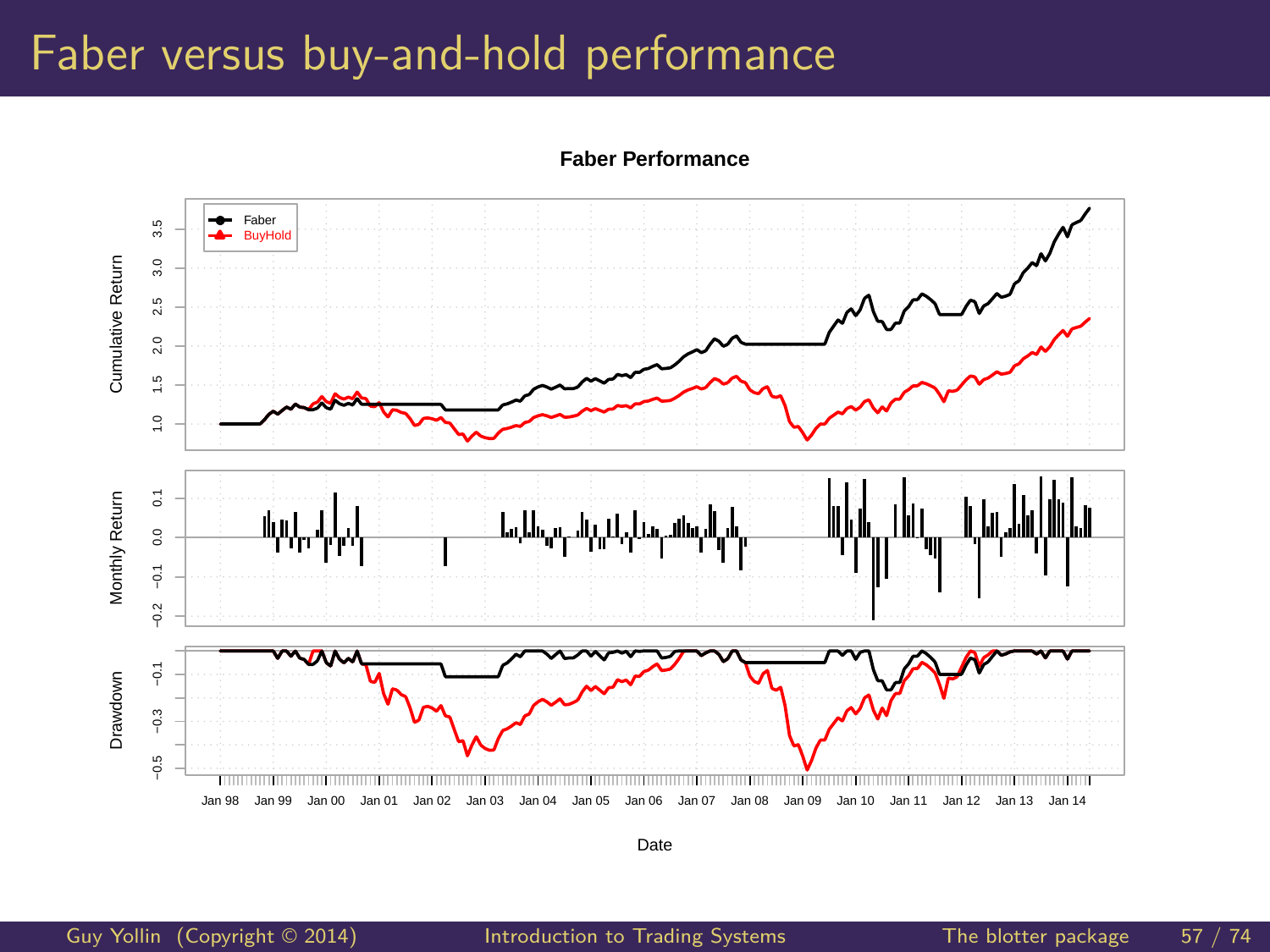**table.AnnualizedReturns**(returns)

## Faber BuyHold ## Annualized Return 0.1603 0.0671 ## Annualized Std Dev 0.1920 0.1832 ## Annualized Sharpe (Rf=0%) 0.8350 0.3662

```
chart.RiskReturnScatter(returns, Rf = 0, add.shape = c(1, 2), xlim=c(0, 0.25),main = "Return versus Risk", colorset = c("red","blue"))
```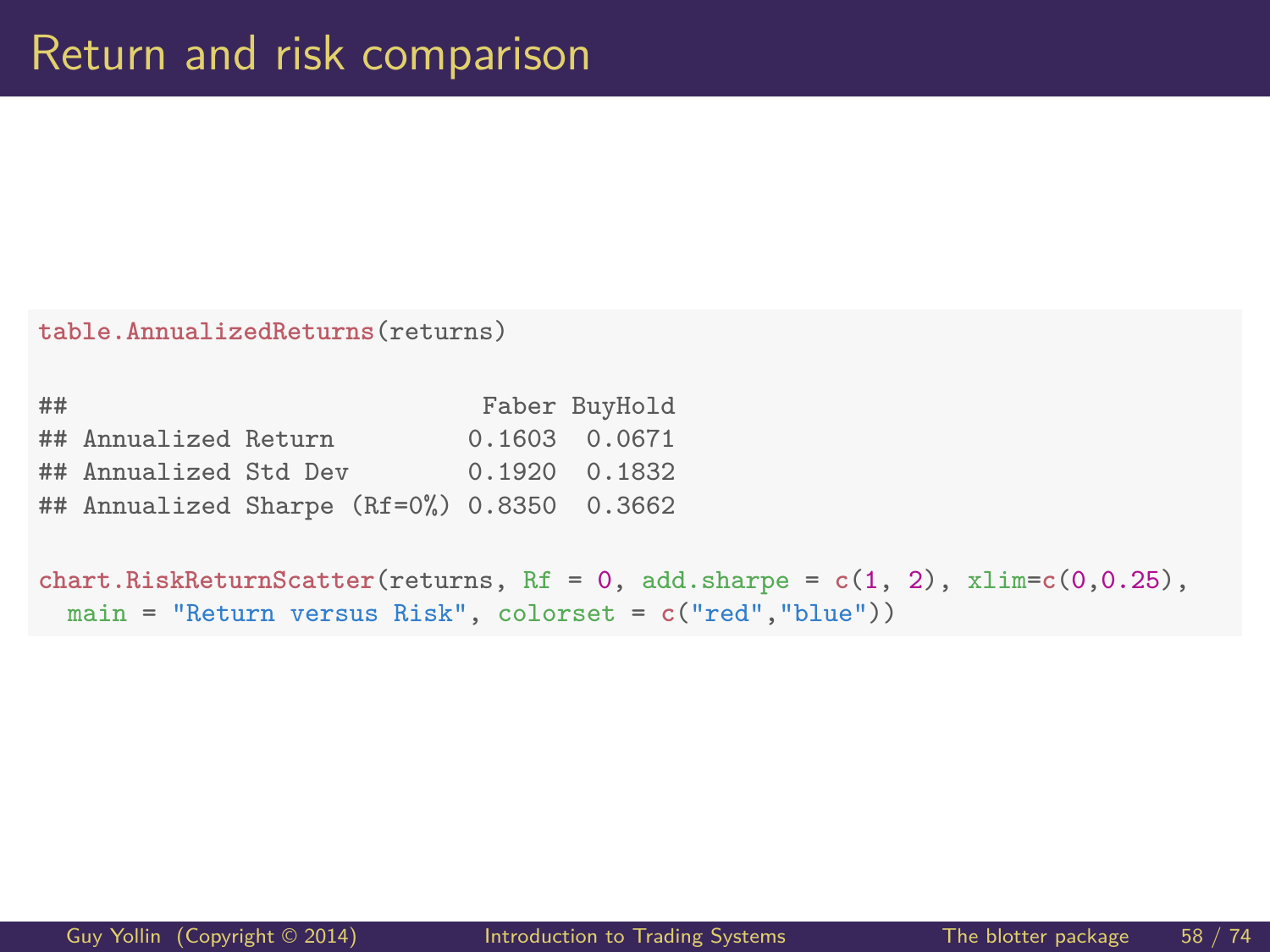## Return and risk comparison



**Return versus Risk**

Annualized Risk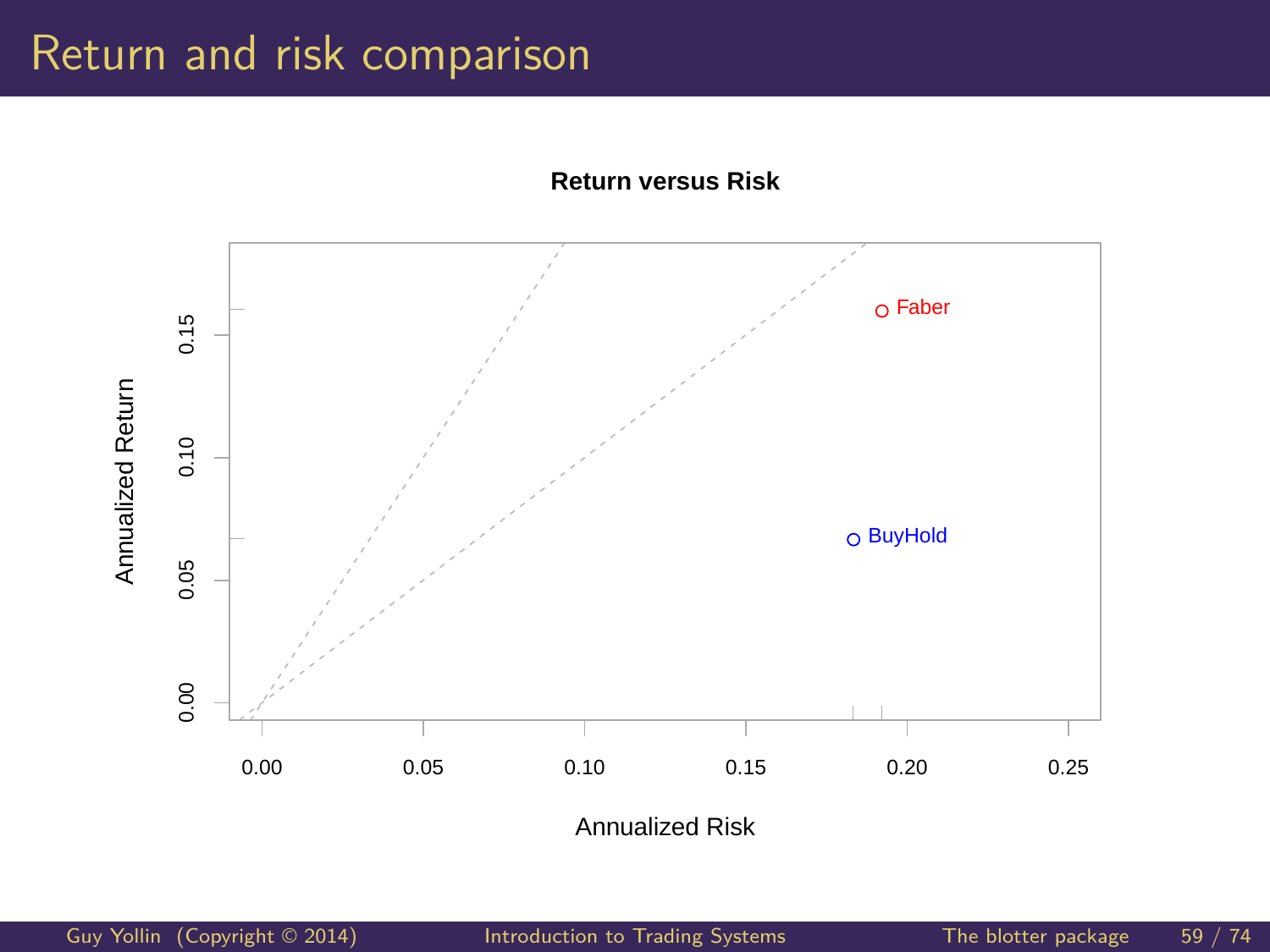#### **table.Stats**(returns)

| ## |                     | Faber     | BuyHold   |
|----|---------------------|-----------|-----------|
| ## | Observations        | 198,0000  | 198,0000  |
| ## | NAs                 | 0.0000    | 0.0000    |
| ## | Minimum             | $-0.2109$ | $-0.2040$ |
| ## | Quartile 1          | 0.0000    | $-0.0217$ |
| ## | Median              | 0.0000    | 0.0104    |
| ## | Arithmetic Mean     | 0.0140    | 0.0068    |
| ## | Geometric Mean      | 0.0125    | 0.0054    |
| ## | Quartile 3          | 0.0435    | 0.0454    |
| ## | Maximum             | 0.1566    | 0.1403    |
| ## | SE Mean             | 0.0039    | 0.0038    |
| ## | $LCL$ Mean $(0.95)$ | 0.0062    | $-0.0006$ |
| ## | UCL Mean $(0.95)$   | 0.0218    | 0.0143    |
| ## | Variance            | 0.0031    | 0.0028    |
|    | ## Stdev            | 0.0554    | 0.0529    |
| ## | Skewness            | $-0.1562$ | $-0.5721$ |
|    | ## Kurtosis         | 1.9125    | 0.7583    |

**chart.RelativePerformance**(returns[,1],returns[,2], colorset = **c**("red","blue"), lwd = 2, legend.loc = "topleft")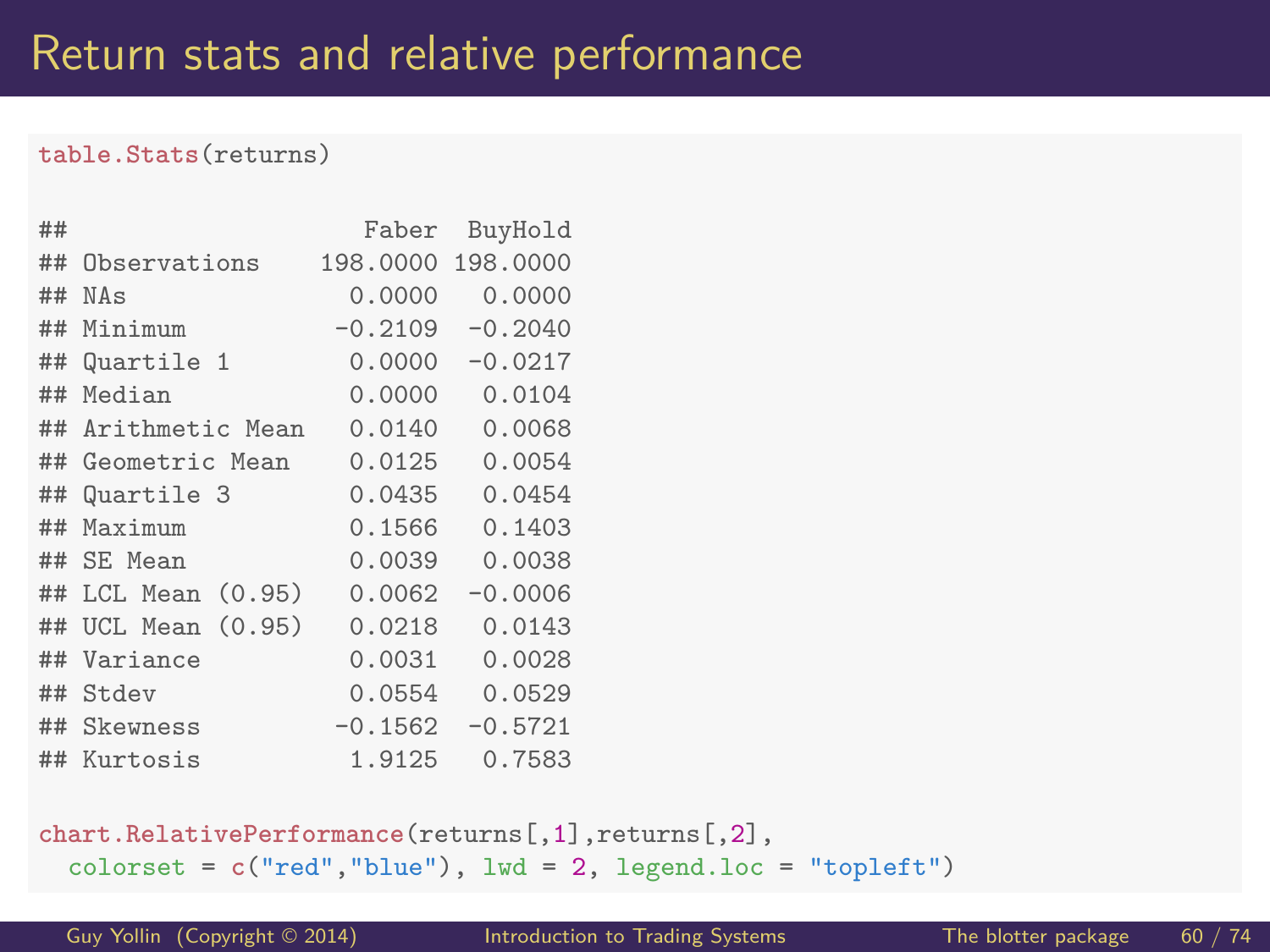#### Return stats and relative performance





Date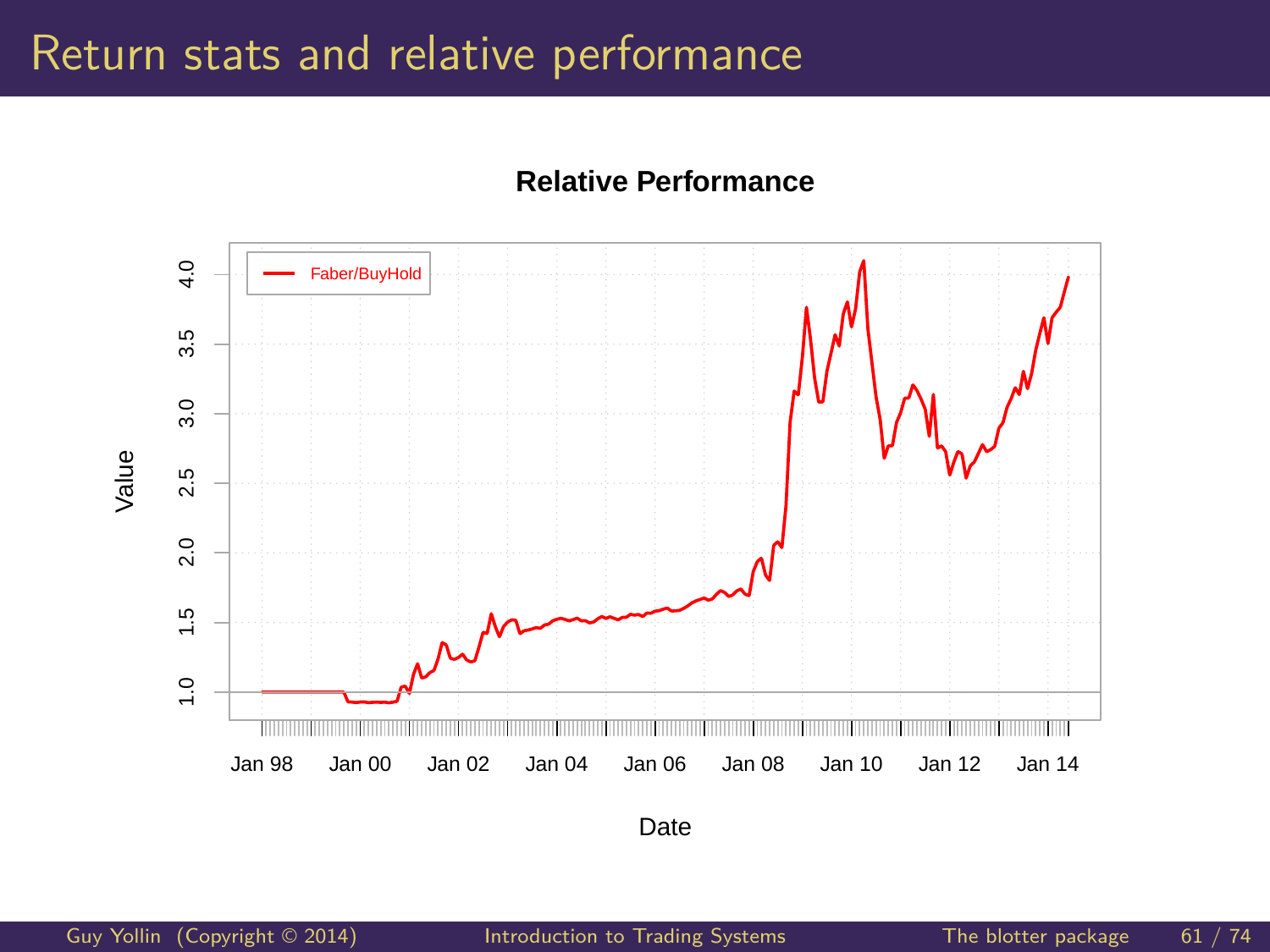#### <span id="page-61-0"></span>1 [Introduction to the blotter package](#page-2-0)

- [Faber trading strategy example](#page-10-0)
- [Analysis and reporting](#page-35-0)
- [Introduction to the PerformanceAnalytics package](#page-44-0)
- 5 [Comparing Faber to Buy-and-Hold strategy](#page-52-0)
- <sup>6</sup> [Technical details of](#page-61-0) blotter data structures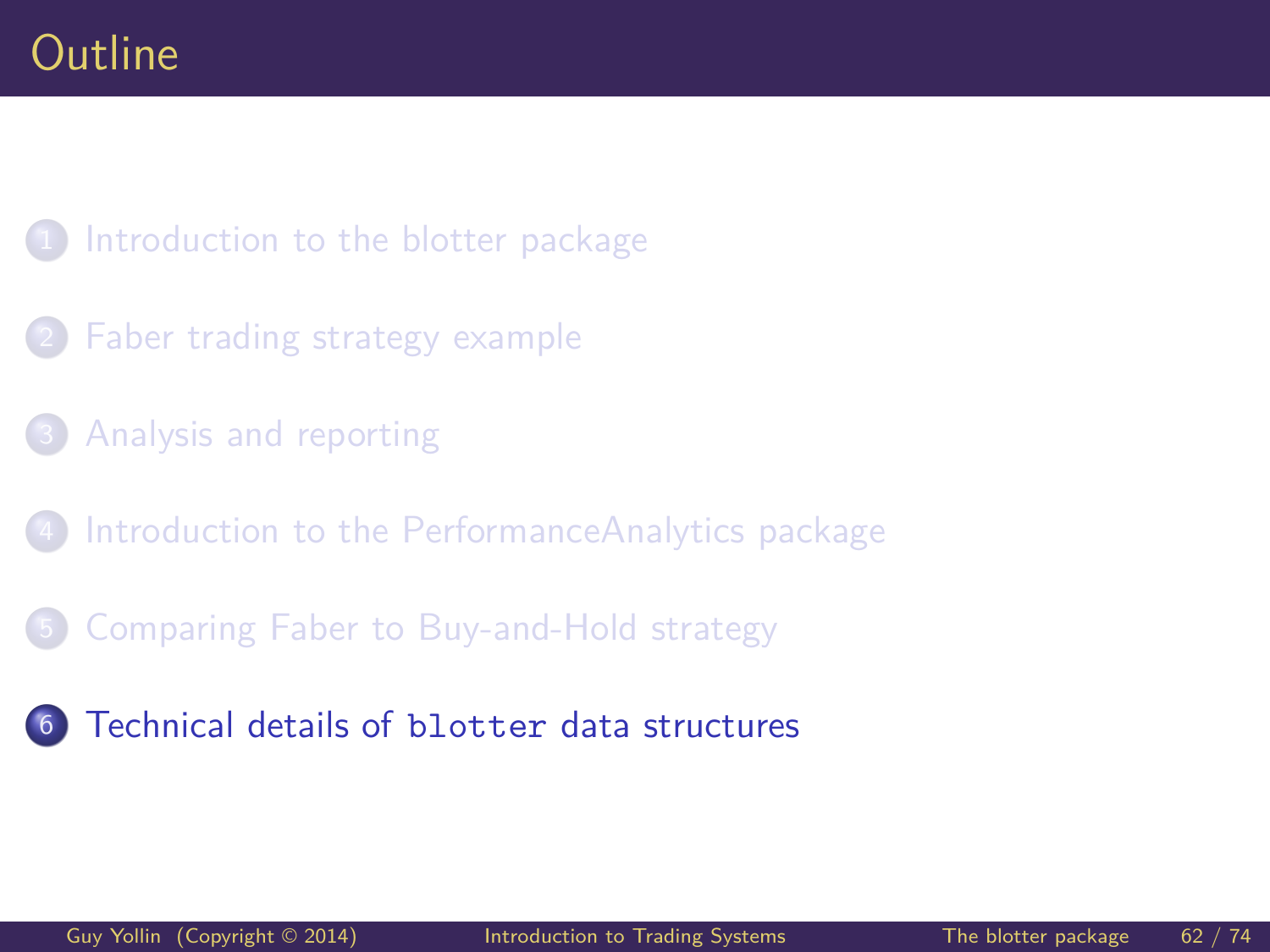### The blotter portfolio object

```
thePortfolio = getPortfolio(b.strategy)
names(thePortfolio)
```
## [1] "summary" "symbols"

```
names(thePortfolio$symbols)
```
## [1] "SPY"

```
names(thePortfolio$symbols$SPY)
```
## [1] "txn" "posPL.USD" "posPL"

```
names(thePortfolio$summary)
```

```
## [1] "Long.Value" "Short.Value" "Net.Value" "Gross.Value"
## [5] "Realized.PL" "Unrealized.PL" "Gross.Trading.PL" "Txn.Fees"
## [9] "Net.Trading.PL"
```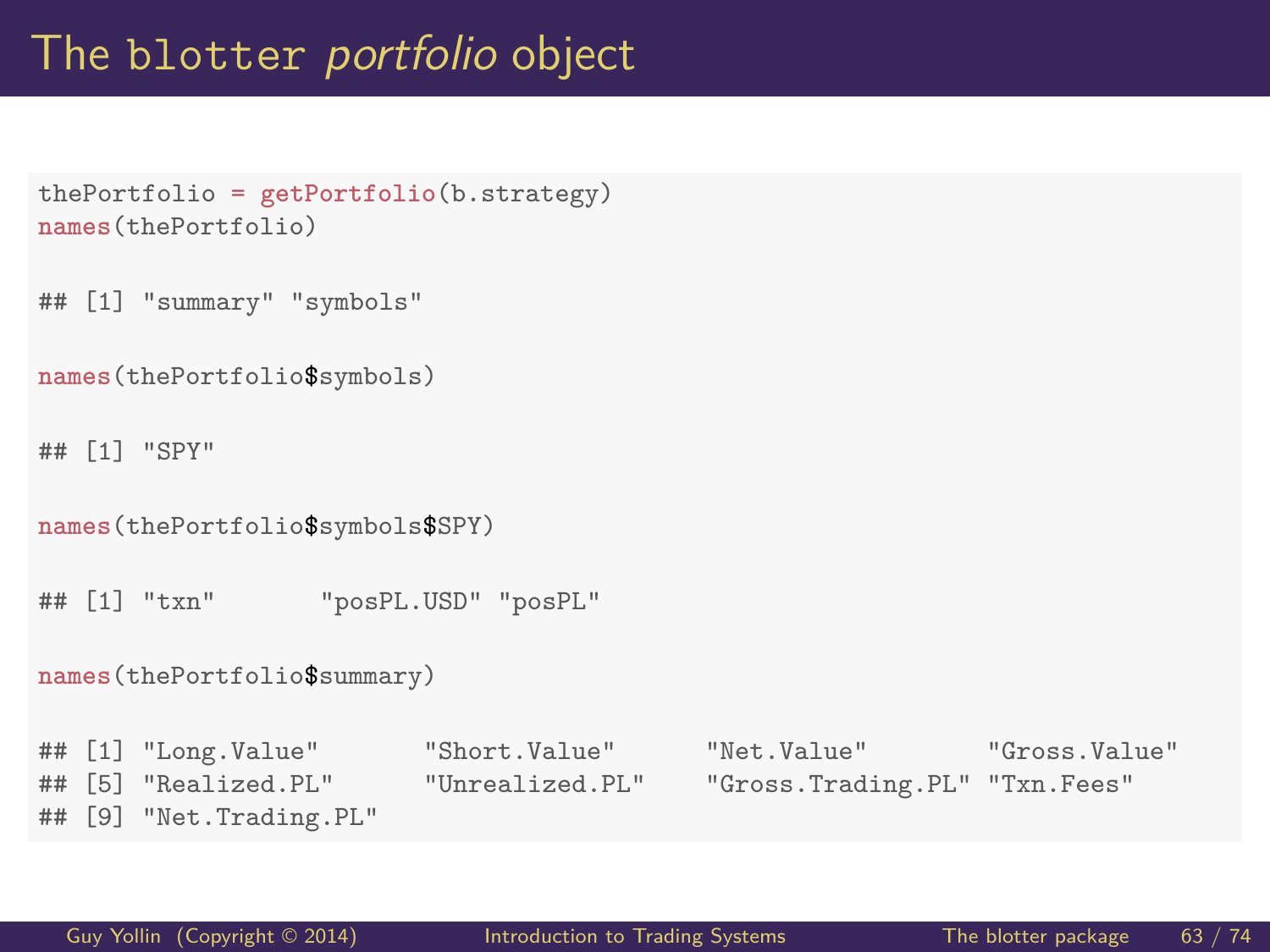#### The blotter portfolio object



[Guy Yollin](http://faculty.washington.edu/gyollin/) (Copyright © 2014) [Introduction to Trading Systems](#page-0-0) The blotter package 64 / 74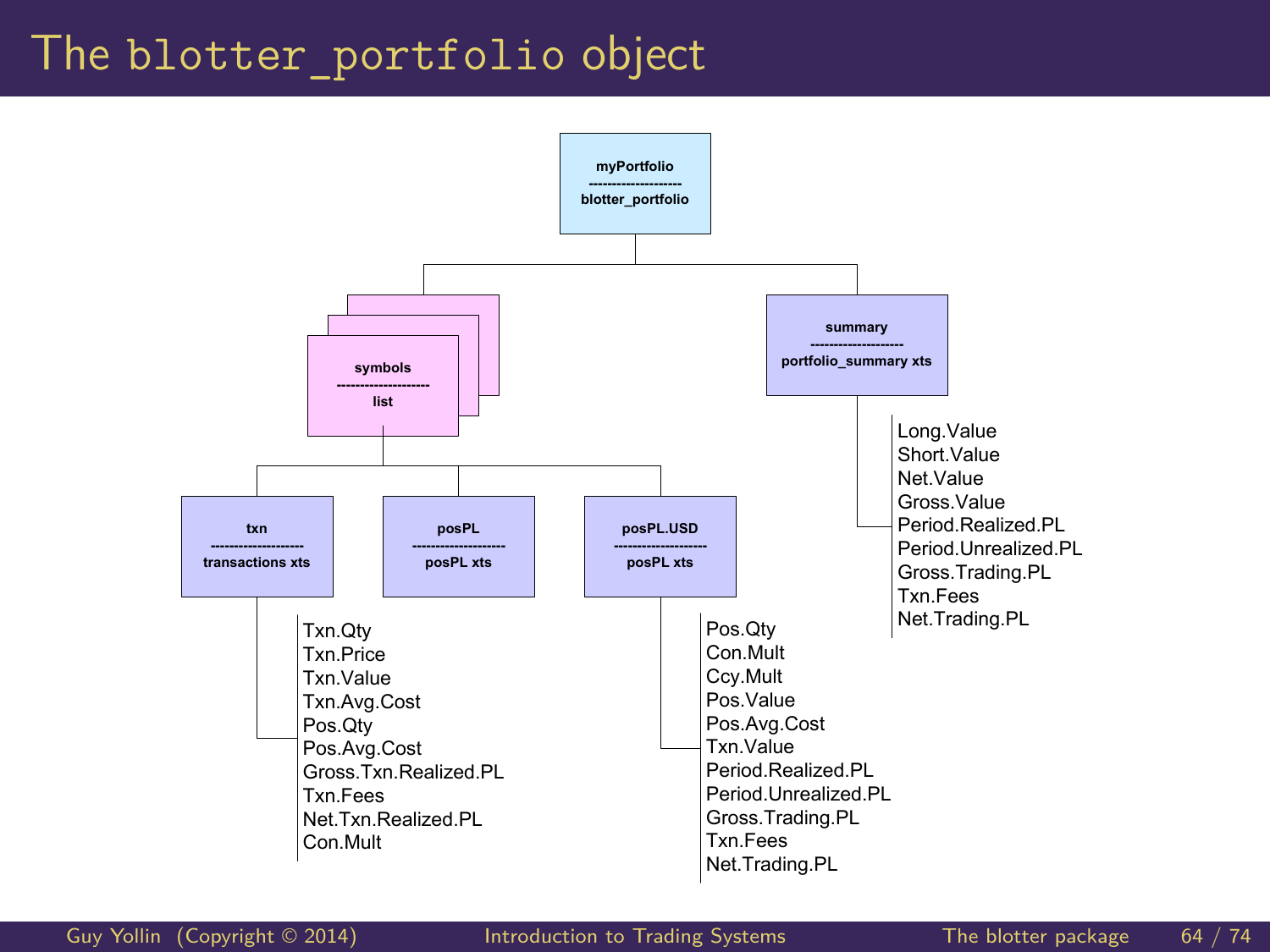#### thePortfolio\$symbols\$SPY\$txn[1:12,]

| ## |                      |          |          |                                             |                                                       |                |            | Txn.Qty Txn.Price Txn.Value Txn.Avg.Cost Pos.Qty Pos.Avg.Cost Gross.Txn.Realized.PL |
|----|----------------------|----------|----------|---------------------------------------------|-------------------------------------------------------|----------------|------------|-------------------------------------------------------------------------------------|
|    | ## 1997-12-31        | $\circ$  | 0.000000 | 0.00                                        | 0.000000                                              | $\Omega$       | 0.000000   | 0.000                                                                               |
|    |                      |          |          |                                             | ## 1998-10-30  12030  83.125042  999994.25  83.125042 | 12030          | 83.125042  | 0.000                                                                               |
|    | ## 1999-09-30 -12030 |          |          |                                             | 98.425927 -1184063.91 98.425927                       | $\overline{0}$ | 0.000000   | 184069.653                                                                          |
|    |                      |          |          | ## 1999-10-29 11305 104.732831 1184004.66   | 104.732831                                            | 11305          | 104.732831 | 0.000                                                                               |
|    |                      |          |          | ## 2000-09-29 -11305 110.880542 -1253504.53 | 110.880542                                            | $\overline{0}$ | 0.000000   | 69499.870                                                                           |
|    | ## 2002-03-28 13916  |          |          | 90.076820 1253509.03                        | 90.076820                                             | 13916          | 90.076820  | 0.000                                                                               |
|    |                      |          |          |                                             | ## 2002-04-30 -13916 84.838332 -1180610.23 84.838332  | $\circ$        | 0.000000   | $-72898.796$                                                                        |
|    | ## 2003-04-30 16058  |          |          | 73.524300 1180653.20                        | 73.524300                                             | 16058          | 73.524300  | 0.000                                                                               |
|    |                      |          |          | ## 2004-08-31 -16058 90.615126 -1455097.69  | 90.615126                                             | $\circ$        | 0.000000   | 274444.488                                                                          |
|    |                      |          |          | ## 2004-09-30 15898 91.524627 1455058.52    | 91.524627                                             | 15898          | 91.524627  | 0.000                                                                               |
|    |                      |          |          | ## 2007-12-31 -15898 127.365627 -2024858.74 | 127.365627                                            | $\circ$        | 0.000000   | 569800.219                                                                          |
|    |                      |          |          | ## 2009-06-30 24372 83.080687 2024842.51    | 83.080687                                             | 24372          | 83.080687  | 0.000                                                                               |
| ## |                      |          |          | Txn. Fees Net. Txn. Realized. PL Con. Mult  |                                                       |                |            |                                                                                     |
|    | ## 1997-12-31        | $\Omega$ |          | 0.000                                       | $\Omega$                                              |                |            |                                                                                     |
|    | ## 1998-10-30        | $\Omega$ |          | 0.000                                       | 1                                                     |                |            |                                                                                     |
|    | ## 1999-09-30        | $\circ$  |          | 184069.653                                  |                                                       |                |            |                                                                                     |
|    | ## 1999-10-29        | $\circ$  |          | 0.000                                       |                                                       |                |            |                                                                                     |
|    | ## 2000-09-29        | $\circ$  |          | 69499.870                                   |                                                       |                |            |                                                                                     |
|    | $\#$ # 2002-03-28    | $\circ$  |          | 0.000                                       |                                                       |                |            |                                                                                     |
|    | ## 2002-04-30        | $\circ$  |          | $-72898.796$                                |                                                       |                |            |                                                                                     |
|    | ## 2003-04-30        | $\circ$  |          | 0.000                                       | 1                                                     |                |            |                                                                                     |
|    | ## 2004-08-31        | $\circ$  |          | 274444.488                                  |                                                       |                |            |                                                                                     |
|    | ## 2004-09-30        | $\circ$  |          | 0.000                                       |                                                       |                |            |                                                                                     |
|    | $\#$ # 2007-12-31    | $\circ$  |          | 569800.219                                  |                                                       |                |            |                                                                                     |
|    | ## 2009-06-30        | $\circ$  |          | 0.000                                       |                                                       |                |            |                                                                                     |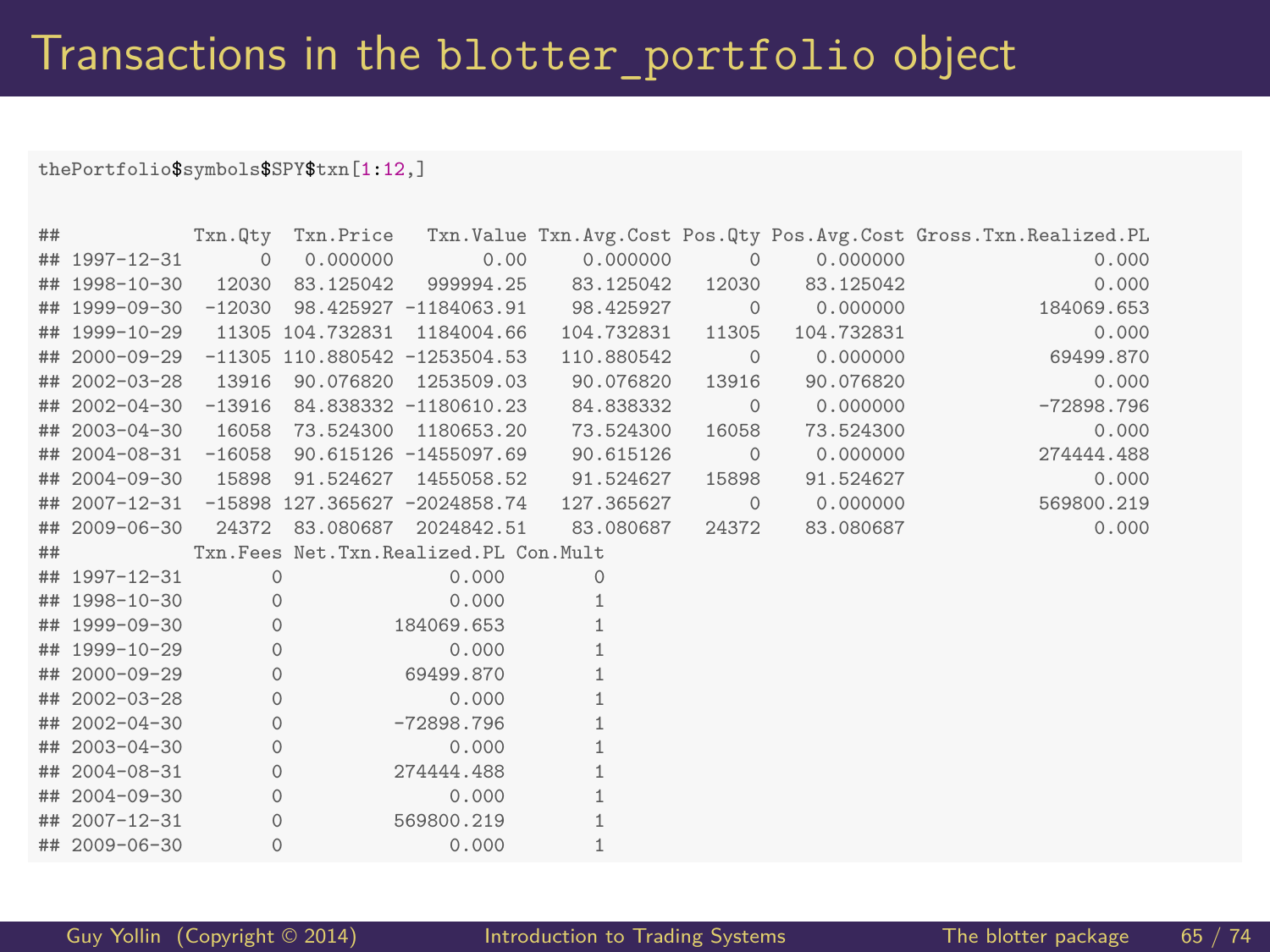The lattice add-on package is an implementation of Trellis graphics for R

- Lattice is a powerful and elegant high-level data visualization system  $\bullet$ with an emphasis on multivariate data
- It is designed to meet most typical graphics needs with minimal  $\bullet$ tuning, but can also be easily extended to handle most nonstandard requirements
- Trellis Graphics were originally developed for S and S-PLUS at the  $\bullet$ Bell Labs by R. Becker and W. Cleveland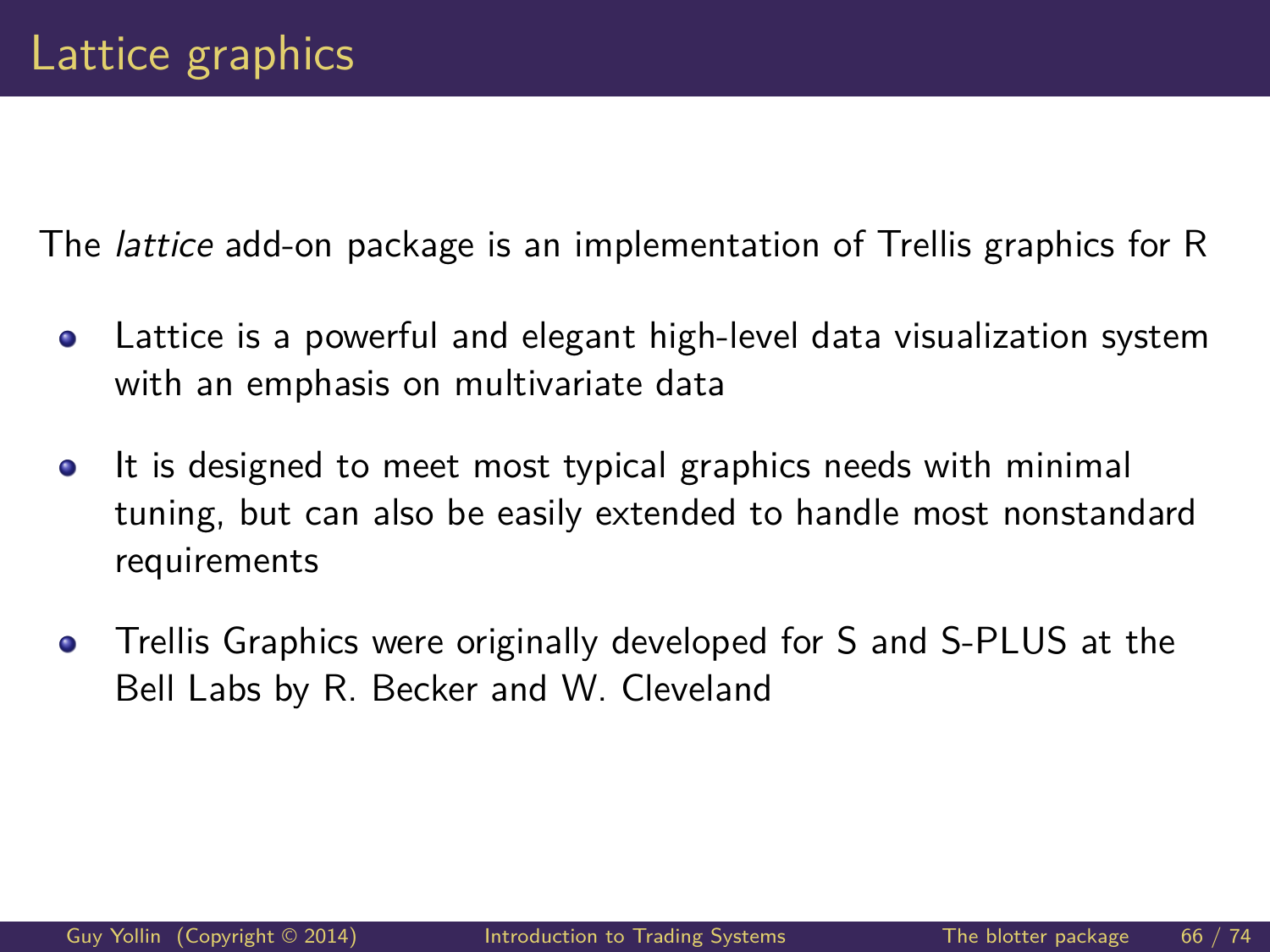#### The function xyplot produces bivariate scatterplots or time-series plots

```
library(lattice)
xyplot(thePortfolio$symbols$SPY$posPL.USD,type="h",col=4)
```

```
xyplot(thePortfolio$summary,type="h",col=4)
```
Lattice graphics are very good for multi-panel plots  $\bullet$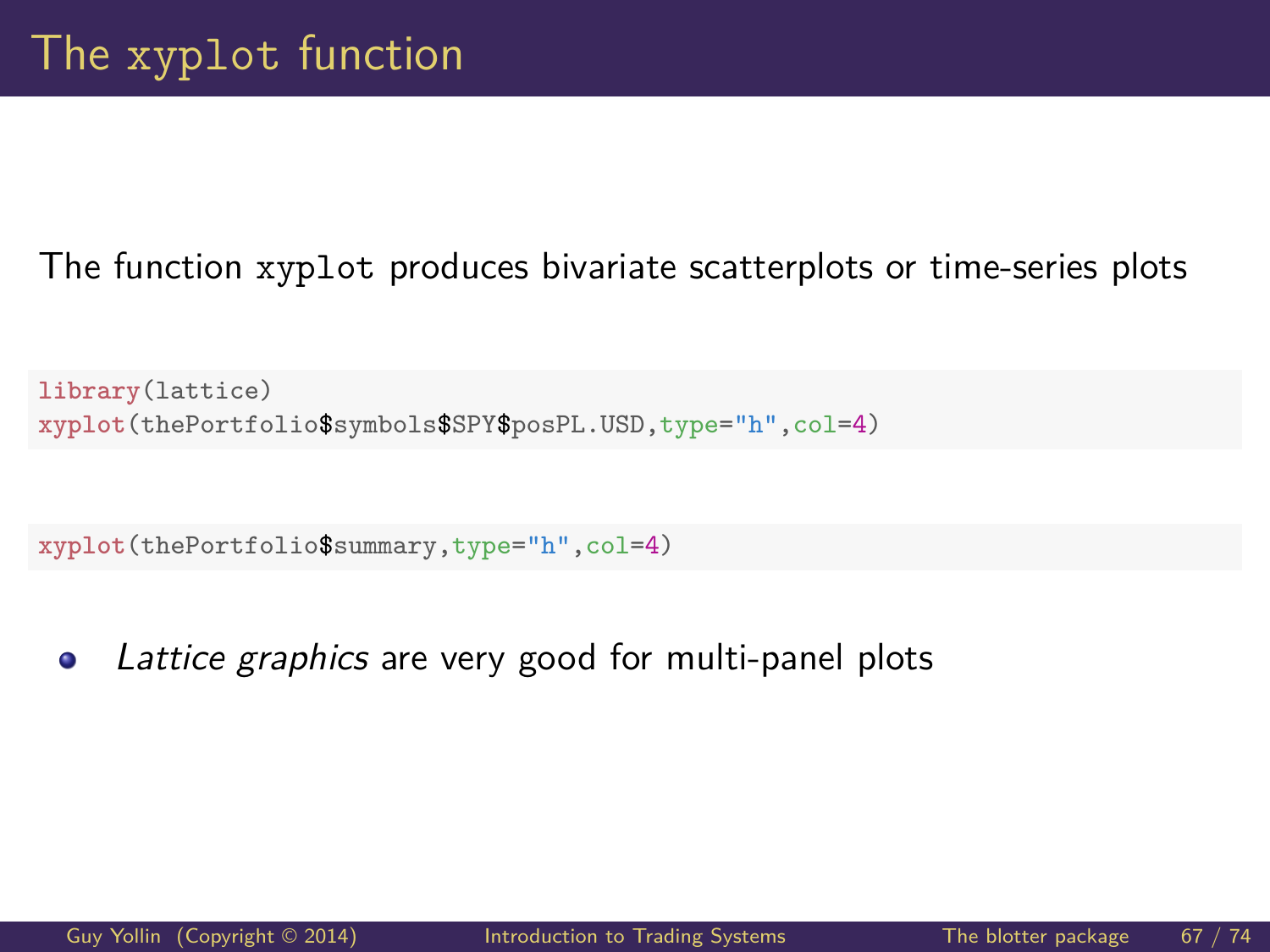### Plot of instrument P&L

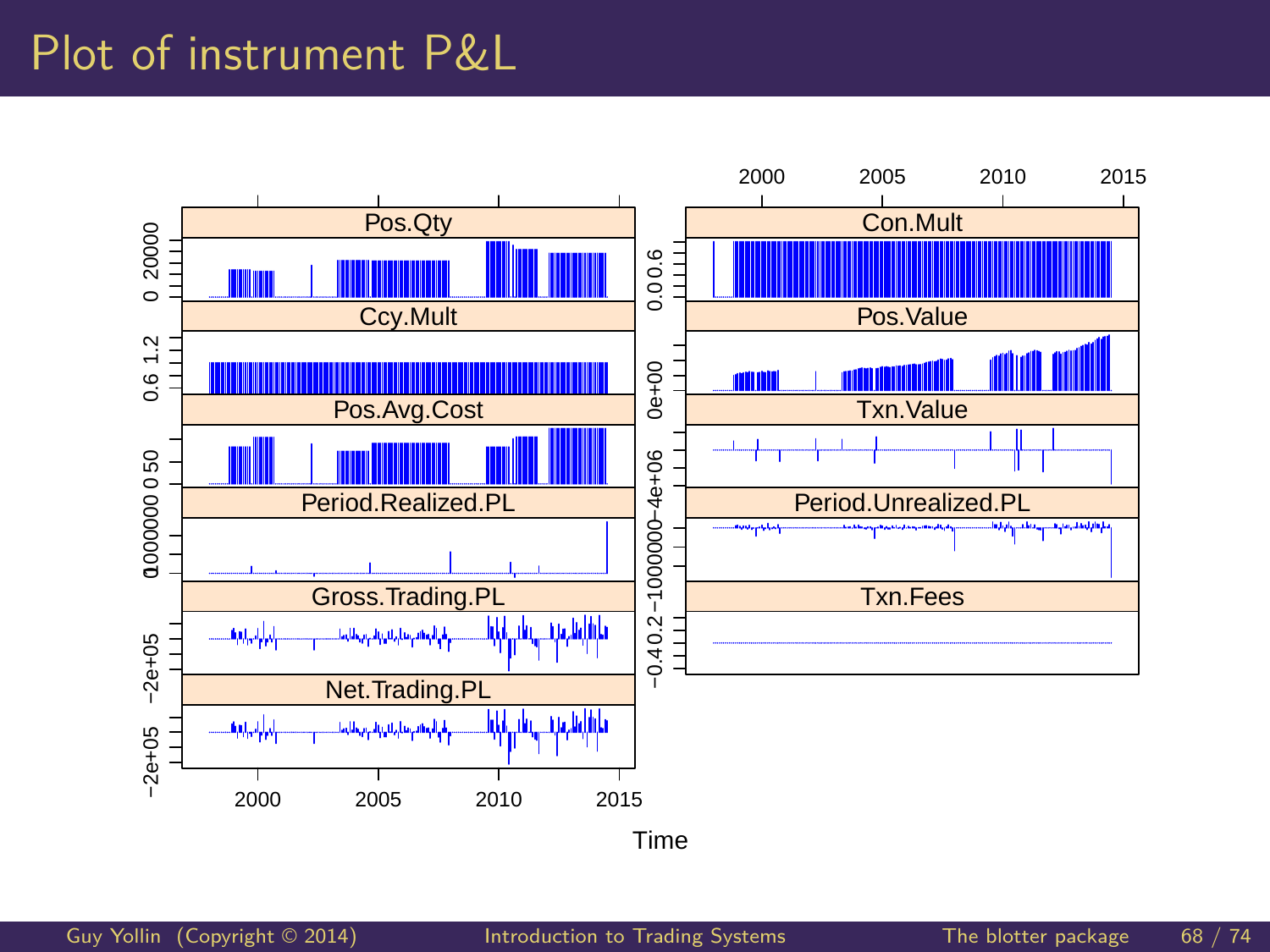## Plot of portfolio summary time series object

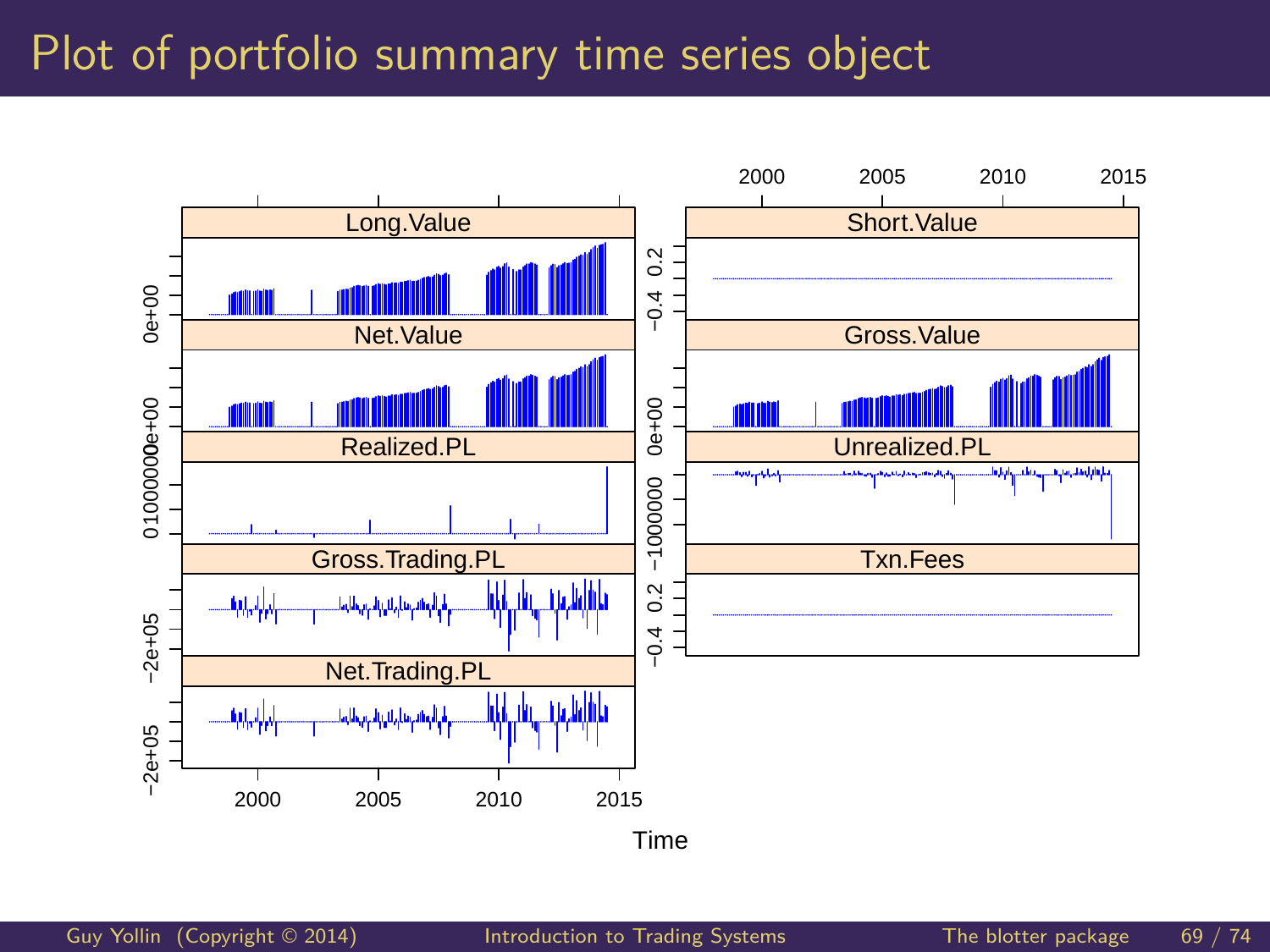#### The str function compactly displays the internal structure of an R object

**args**(str)

```
## function (object, ...)
## NULL
```
Main arguments:

object the R object to be inspected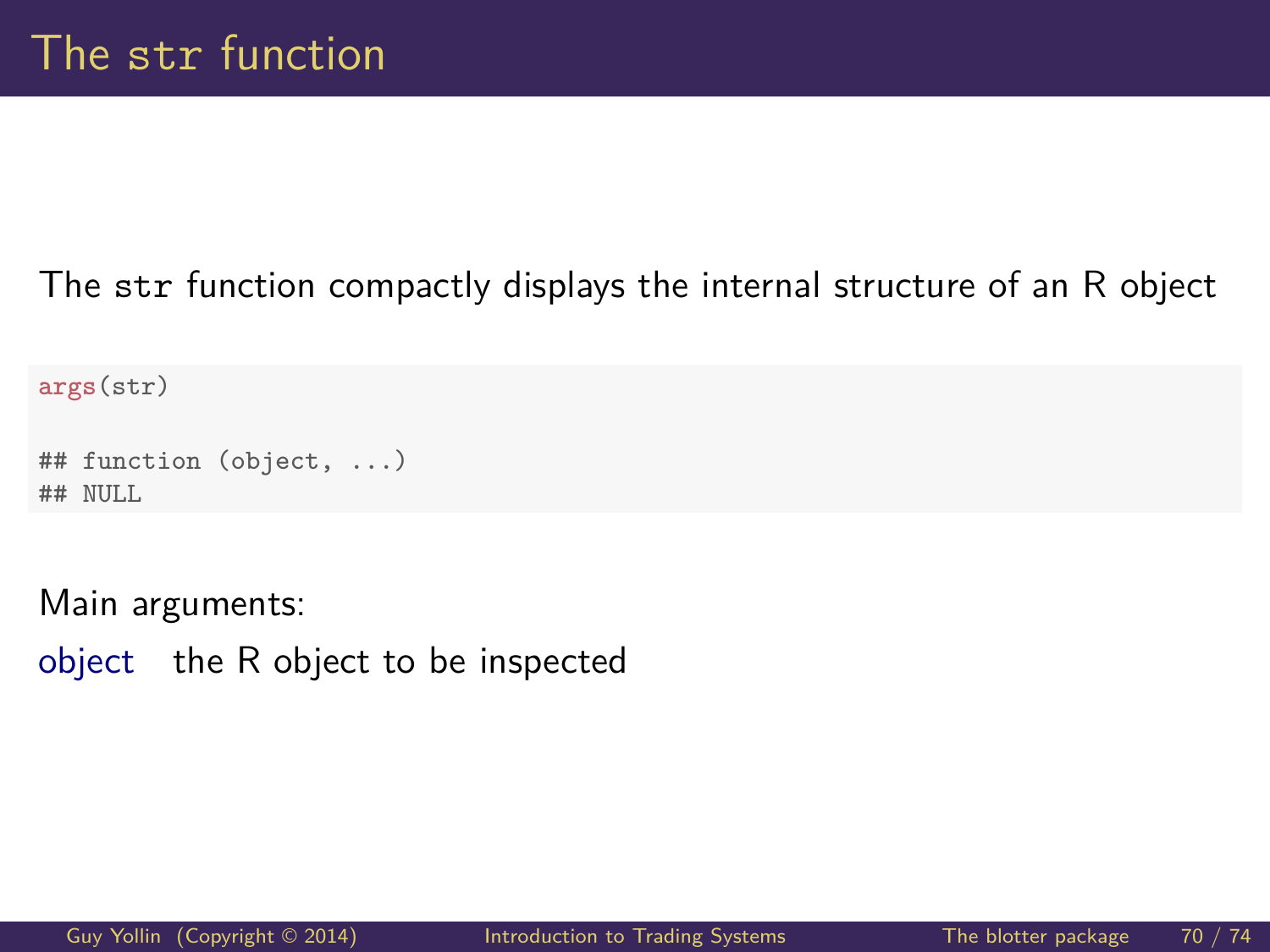#### blotter portfolio object before applyStrategy

**str**(thePortfolio)

## List of 2 ## \$ summary:An 'xts' object on 1997-12-31/2014-06-30 containing: ## Data: num [1:199, 1:9] 0 0 0 0 0 0 0 0 0 0 ... ## - attr(\*, "dimnames")=List of 2 ## ..\$ : NULL ## ..\$ : chr [1:9] "Long.Value" "Short.Value" "Net.Value" "Gross.Value" ...<br>## Indexed by objects of class: [POSIXct,POSIXt] TZ: ## Indexed by objects of class: [POSIXct,POSIXt] TZ: xts Attributes: ## NULL ## \$ symbols:List of 1 ## ..\$ SPY:List of 3 :An 'xts' object on 1997-12-31/2014-06-30 containing: ## Data: num [1:19, 1:10] 0 12030 -12030 11305 -11305 ...  $# # - attr(*, "dimensiones") = List of 2$ ## ..\$ : NULL ## ..\$ : chr [1:10] "Txn.Qty" "Txn.Price" "Txn.Value" "Txn.Avg.Cost" ... ## Indexed by objects of class: [POSIXct,POSIXt] TZ: xts Attributes:  $\begin{tabular}{ll} $\texttt{**}$ & NULL\\ $\texttt{**}$ & ... \end{tabular}$ .. ..\$ posPL.USD:An 'xts' object on 1997-12-31/2014-06-30 containing: ## Data: num [1:199, 1:11] 0 0 0 0 0 0 0 0 0 0 ...<br>## - attr(\*, "dimnames")=List of 2  $# # - attr(*, "dimensiones") = List of 2$ <br> $# # . .$ \$ : NULL  $\ldots$ \$ : NULL ## ..\$ : chr [1:11] "Pos.Qty" "Con.Mult" "Ccy.Mult" "Pos.Value" ... ## Indexed by objects of class: [POSIXct,POSIXt] TZ: yte Attributes:  $\begin{tabular}{ll} $\texttt{**}$ & NULL\\ $\texttt{**}$ & ... \end{tabular}$ .. ..\$ posPL :An 'xts' object on 1997-12-31/2014-06-30 containing: ## Data: num [1:199, 1:11] 0 0 0 0 0 0 0 0 0 0 ...  $# # - attr(*, "dimensiones") = List of 2$  $\ldots$ \$ : NULL ## ..\$ : chr [1:11] "Pos.Qty" "Con.Mult" "Ccy.Mult" "Pos.Value" ... ## Indexed by objects of class: [POSIXct,POSIXt] TZ: xts Attributes: ## NULL ## - attr(\*, "class")= chr [1:2] "blotter\_portfolio" "portfolio" ## - attr(\*, "currency")= chr "USD" ## - attr(\*, "initDate")= chr "1997-12-31"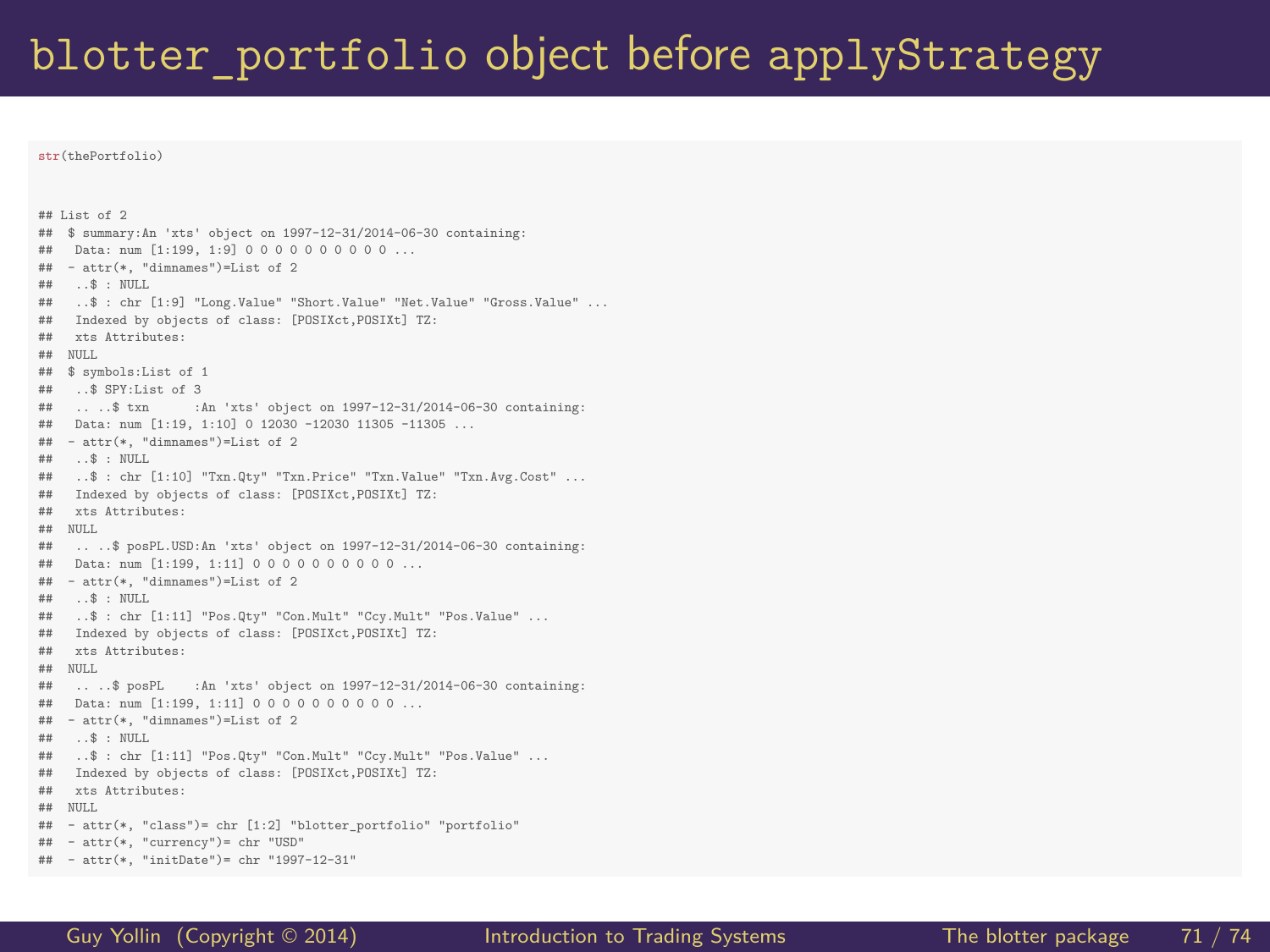## The blotter *account* object

```
theAccount = getAccount(b.strategy)
names(theAccount)
```

```
## [1] "portfolios" "summary" "Additions" "Withdrawals" "Interest"
```

```
names(theAccount$portfolios)
```

```
## [1] "bFaber"
```

```
names(theAccount$portfolios$bFaber)
```

```
## [1] "Long.Value" "Short.Value" "Net.Value" "Gross.Value"
                      "Unrealized.PL" "Gross.Trading.PL" "Txn.Fees"
## [9] "Net.Trading.PL"
```

```
names(theAccount$summary)
```
## [1] "Additions" "Withdrawals" "Realized.PL" "Unrealized.PL" ## [5] "Interest" "Gross.Trading.PL" "Txn.Fees" "Net.Trading.PL" ## [9] "Advisory.Fees" "Net.Performance" "End.Eq"

```
xyplot(theAccount$summary)
```
[Guy Yollin](http://faculty.washington.edu/gyollin/) (Copyright © 2014) [Introduction to Trading Systems](#page-0-0) The blotter package 72 / 74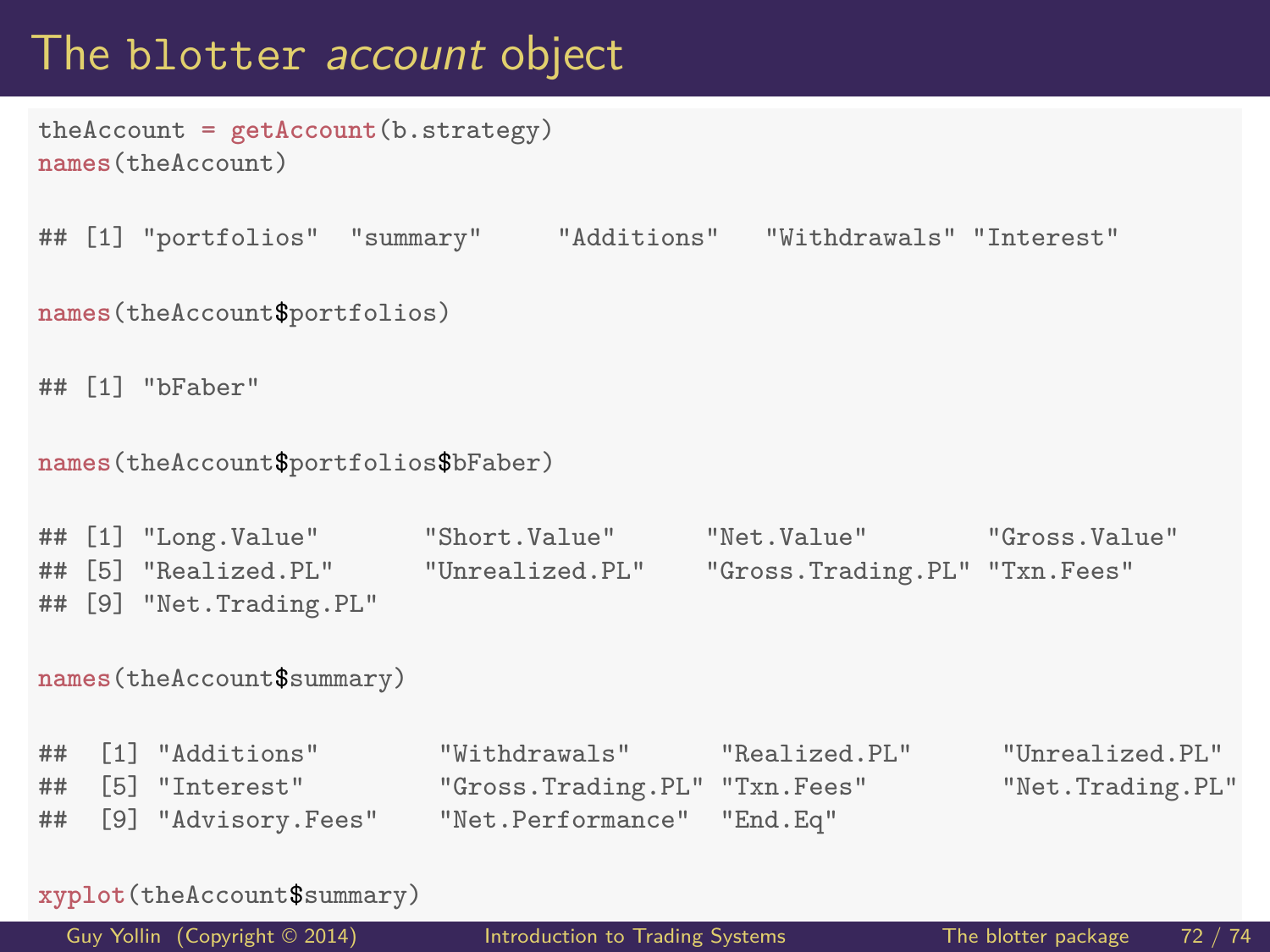## Plot of account summary time series object